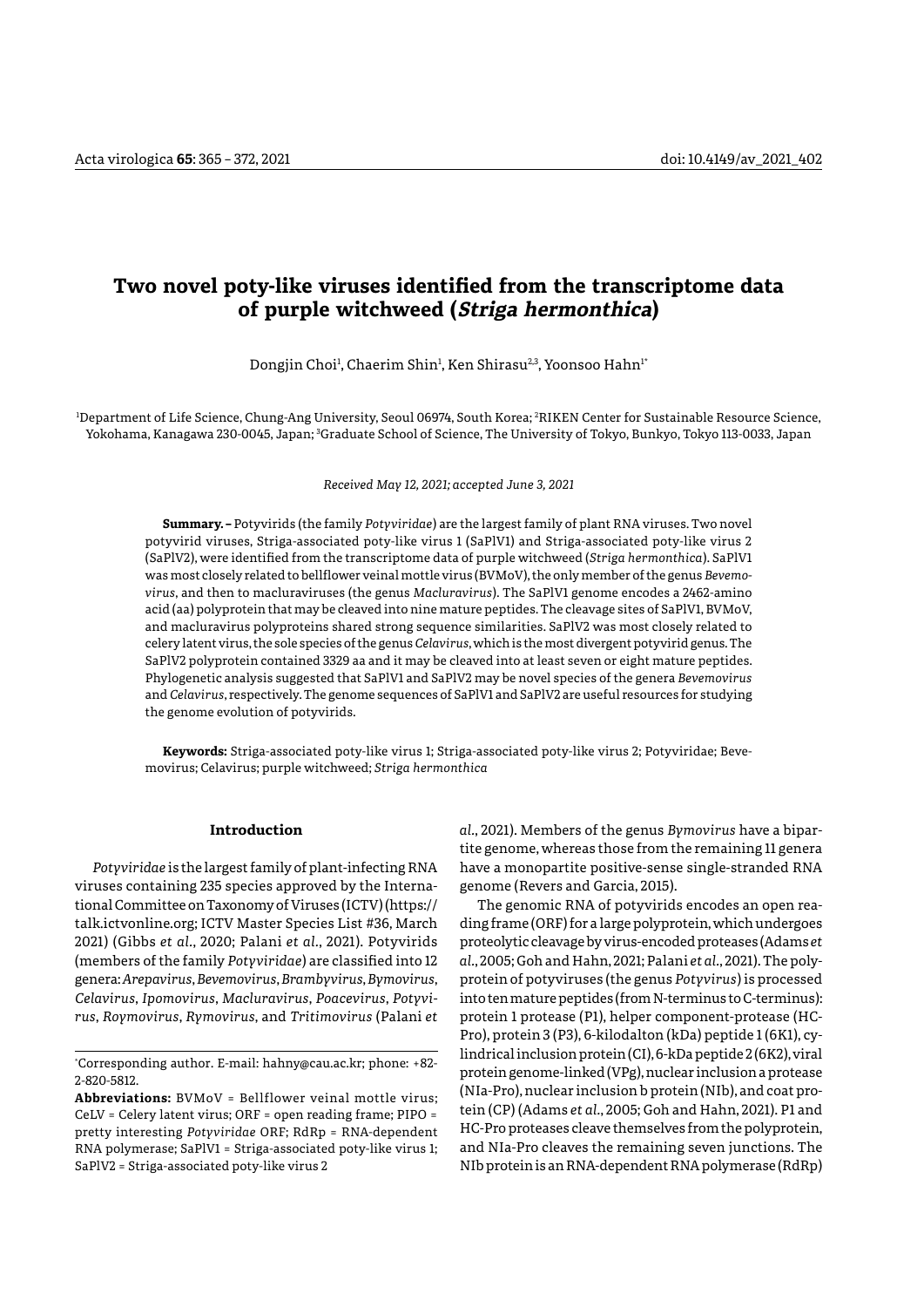that is responsible for viral genome replication (Shen *et al.*, 2020). Potyvirids from other genera have the same or similar genomic organization.

Eight mature peptides, P3, 6K1, CI, 6K2, VPg, NIa-Pro, NIb, and CP, are commonly produced from potyvirid polyproteins (Revers and Garcia, 2015). However, the P1 and HC-Pro segments among potyvirids are variable, probably resulting from diversifying evolution involving recombination and gene duplication (Valli *et al.*, 2007). For example, macluraviruses (the genus *Macluravirus*) lack the P1 coding region and HC-Pro is absent in cassava brown streak virus (Mbanzibwa *et al.*, 2009; Revers and Garcia, 2015; Elangovan *et al.*, 2019).

An additional short ORF termed "pretty interesting *Potyviridae* ORF" (PIPO) is universally present within the P3 coding region of potyvirid genomes (Chung *et al.*, 2008). A polymerase slippage inserts an additional A nucleotide within the highly conserved GAAAAAA ( $GA<sub>c</sub>$ ) motif. This insertion, termed "+1A insertion event," results in the formation of a "trans-frame" fusion protein with the Nterminal half of P3 and PIPO; this protein is named the P3N-PIPO protein (Olspert *et al.*, 2015; Rodamilans *et al.*, 2015; White, 2015).

The majority of ICTV-approved *Potyviridae* species (190 out of 235) belong to the genus *Potyvirus*. The other 11 genera each contain one to ten recognized species. The genus *Bevemovirus* has a single approved species, the *Bellflower veinal mottle virus* (BVMoV), which was isolated from a bellflower (*Campanula takesimana*) (Seo *et al.*, 2017). The BVMoV polyprotein is predicted to be cleaved to produce nine mature proteins, HC-Pro, P3, 6K1, CI, 6K2, VPg, NIa-Pro, NIb, and CP; this is the same as that of macluravirus polyproteins. Phylogenetic analysis using BVMoV and selected potyvirid polyprotein sequences suggested that the genus *Bevemovirus* is the sister taxon of the genus *Macluravirus* (Seo *et al.*, 2017).

*Celavirus* is another genus represented by only one species, the *Celery latent virus* (CeLV), which was first identified in celery (*Apium graveolens* var. *dulce*) and celeriac (*A*. *g*. var. *rapaceum*) without visible symptoms (Bos *et al.*, 1978; Rose *et al.*, 2019). The CeLV polyprotein has a low sequence similarity to other potyvirid polyproteins, suggesting that *Celavirus* is the most divergent genus of the family *Potyviridae* (Rose *et al.*, 2019).

RNA-Seq data obtained from plant tissue samples often contain genomic RNA or mRNA fragments derived from latently infected RNA viruses (Bejerman *et al.*, 2020; Park and Hahn, 2021). Comprehensive analyses of diverse plant transcriptome data have yielded many novel RNA virus genome sequences (Park *et al.*, 2018; Goh *et al.*, 2021; Park *et al.*, 2021; Park and Hahn, 2021). In this study, we identified the genome sequences of two novel viruses belonging to the genera *Bevemovirus* and *Celavirus* (the

family *Potyviridae*) from the transcriptome data of purple witchweed (*Striga hermonthica*) (Yoshida *et al.*, 2019). Purple witchweed is a hemiparasitic plant that infests grain crops, such as sorghum, maize, and sugar cane, and causes major grain losses (Spallek *et al.*, 2013).

## **Materials and Methods**

The purple witchweed transcriptome data analyzed in this study are available in the Sequence Read Archive (SRA) of the National Center for Biotechnology Information (NCBI) (Yoshida *et al.*, 2019). The SRA Acc. Nos. are DRR183243, DRR183244, DRR183245, DRR183246, DRR183247, DRR183248, DRR183249, and DRR183250. RNA-Seq reads were trimmed using the sickle program (version 1.33; https://github.com/najoshi/sickle) with the parameter "-q 30 -l 55." Filtered high-quality reads from all nine sequencing runs were pooled into a single dataset and assembled into contigs using the rnaviralSPAdes pipeline of the SPAdes assembler (version 3.15.1; http://cab.spbu.ru/software/ spades) (Bushmanova *et al.*, 2019).

Known viral RdRp domain sequences were downloaded from the Pfam database (release 33.1; https://pfam.xfam.org). Pfam Acc. Nos. for the viral RdRp families are PF00602, PF00603, PF00604, PF00680, PF00946, PF00972, PF00978, PF00998, PF02123, PF03035, PF03431, PF04196, PF04197, PF05788, PF05919, PF06317, PF07925, PF08467, PF08716, PF08717, PF12426, and PF17501. The DIAMOND program (version 2.0.4; http://www. diamondsearch.org/index.php) was used to compare the purple witchweed contigs and known viral RdRp sequences.

Sequencing depth was examined by mapping high-quality RNA-Seq reads to the contig sequence using the bwa-mem2 program (version 2.0pre2; https://github.com/bwa-mem2/bwamem2). Conserved domains in the polyprotein sequences were predicted using the InterPro web server (version 84.0; https:// www.ebi.ac.uk/interpro). The SignalP web server (version 5.0; https://services.healthtech.dtu.dk/service.php?SignalP) was used to predict the signal peptide.

Pairwise identities of the protein sequences were calculated using the needle program of the EMBOSS package (version 6.6.0.0; http://emboss.open-bio.org). Multiple sequence alignments were performed using the MAFFT program (version 7.475; https://mafft.cbrc.jp/alignment/software) (Nakamura *et al.*, 2018). Gap-rich segments in the aligned sequences were removed using the trimAl program (version 1.4.rev22; http:// trimal.cgenomics.org) with the "-gappyout" option (Capella-Gutierrez *et al.*, 2009). A maximum-likelihood phylogenetic tree was constructed using the IQ-TREE program (version 2.1.2; http://www.iqtree.org) (Minh *et al.*, 2020). Bootstrap supports were calculated from 1,000 replicates using the UFBoot2 method implemented in the IQ-TREE program. Sequence logos were generated using the WebLogo 3 server (http://weblogo. threeplusone.com) (Crooks *et al.*, 2004).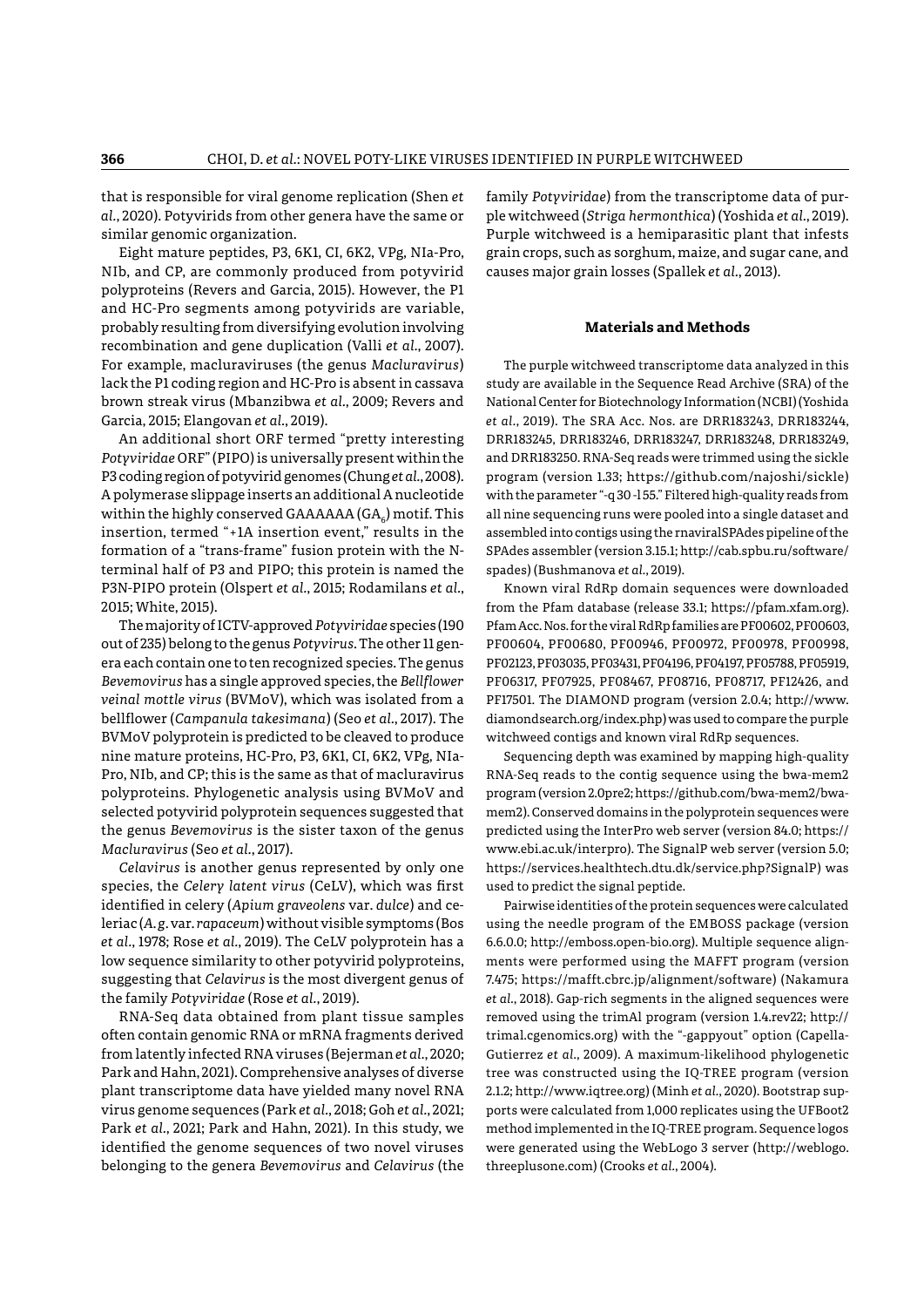| (a)          |                                                                                                            | GA <sub>6</sub> (1406-1412 nt)                                                                             |                                                                                                            |                                                                                                            |                                                                                                            |                                                                                                            |                                                                                                            |                                                                                                            |                                                                                                                                                                                                                                                                                                                                                                                                                                                                                                                        |                                    |
|--------------|------------------------------------------------------------------------------------------------------------|------------------------------------------------------------------------------------------------------------|------------------------------------------------------------------------------------------------------------|------------------------------------------------------------------------------------------------------------|------------------------------------------------------------------------------------------------------------|------------------------------------------------------------------------------------------------------------|------------------------------------------------------------------------------------------------------------|------------------------------------------------------------------------------------------------------------|------------------------------------------------------------------------------------------------------------------------------------------------------------------------------------------------------------------------------------------------------------------------------------------------------------------------------------------------------------------------------------------------------------------------------------------------------------------------------------------------------------------------|------------------------------------|
|              | Polyprotein G AAA AAA GAG                                                                                  | P3N-PIPO G AAA AAA AGA G                                                                                   |                                                                                                            |                                                                                                            |                                                                                                            |                                                                                                            |                                                                                                            |                                                                                                            |                                                                                                                                                                                                                                                                                                                                                                                                                                                                                                                        |                                    |
|              | HC_PRO_CPD_dom                                                                                             | Delld                                                                                                      | Helicase_ATP-bd                                                                                            | Helicase <sub>C</sub>                                                                                      | PP_Potyviridae                                                                                             |                                                                                                            | Potyv_Nla-pro_dom                                                                                          |                                                                                                            | RNA-dir_pol_C                                                                                                                                                                                                                                                                                                                                                                                                                                                                                                          |                                    |
|              | HC-Pro                                                                                                     | P <sub>3</sub>                                                                                             | 6K1                                                                                                        | CI                                                                                                         |                                                                                                            | 6K2<br>VPg                                                                                                 | Nia-Pro                                                                                                    |                                                                                                            | NIb<br>CP<br>7853 nt                                                                                                                                                                                                                                                                                                                                                                                                                                                                                                   |                                    |
|              | YIIG230/G                                                                                                  | TKLQ <sup>587</sup> /A                                                                                     | TRLQ <sup>568</sup> /F                                                                                     |                                                                                                            | MELQ1228/A                                                                                                 | <b>TRLE1466/V</b><br><b>YTLE1295/G</b>                                                                     | DRLQ <sup>1676</sup> /S                                                                                    |                                                                                                            | THLQ2218/V                                                                                                                                                                                                                                                                                                                                                                                                                                                                                                             |                                    |
| (b)          |                                                                                                            |                                                                                                            |                                                                                                            |                                                                                                            |                                                                                                            |                                                                                                            |                                                                                                            |                                                                                                            |                                                                                                                                                                                                                                                                                                                                                                                                                                                                                                                        |                                    |
|              | HC-Pro/P3                                                                                                  | P3/6K1                                                                                                     | 6K1/CI                                                                                                     | CI/6K2                                                                                                     | 6K2/VPg                                                                                                    | VPg/Nla-Pro                                                                                                | Nla-Pro/Nlb                                                                                                | NIb/CP                                                                                                     |                                                                                                                                                                                                                                                                                                                                                                                                                                                                                                                        |                                    |
|              | YIIG/G<br>TMLG/G<br>FFVG/G<br>YYVG/G<br>YYVG/G<br>YFVG/G<br>YFVG/G<br>YYVG/G<br>NFVG/V<br>YFVG/A<br>HFVG/S | TKLO/A<br>TOLO/A<br>EELQ/A<br>QELQ/G<br>QELQ/L<br>QTLQ/F<br>HELQ/A<br>QELQ/A<br>EILQ/A<br>TELQ/A<br>QDLQ/A | TRLQ/F<br>TVLQ/G<br>EELQ/M<br>EELQ/M<br>QELQ/M<br>QELQ/M<br>QELQ/M<br>QELQ/M<br>QELQ/M<br>QELQ/M<br>QQLQ/M | MELO/A<br>MSLQ/M<br>LELQ/M<br>LELQ/Q<br>MELO/M<br>MELQ/M<br>MQLQ/M<br>MQLQ/M<br>LDLQ/A<br>LDLQ/A<br>IDLQ/A | YTLE/G<br>SSLE/G<br>DVLE/M<br>DVLE/M<br>EILE/M<br>KVLE/M<br>KVLE/M<br>EVLE/M<br>EVLE/M<br>KVLE/M<br>HVLE/M | TRLE/V<br>TKIE/M<br>OHLE/V<br>OILE/V<br>OELE/I<br>HSLE/I<br>OVLE/I<br>QTLE/I<br>QALE/I<br>VNLE/M<br>QALE/M | DRLQ/S<br>SGLQ/A<br>KNLQ/I<br>INLQ/G<br>VNLQ/M<br>TNLQ/M<br>QGLQ/N<br>QGLQ/M<br>KNLQ/H<br>VGLO/M<br>KGLQ/M | THLQ/V<br>TVLQ/I<br>QELQ/M<br>LELQ/M<br>QELQ/M<br>QTLQ/M<br>QHFQ/M<br>QQFQ/M<br>OVLE/M<br>ISLO/M<br>INLQ/M | Striga-associated poty-like virus 1<br>Bellflower veinal mottle virus (YP_009508455.1)<br>Artichoke latent virus (YP_009129267.1)<br>Narcissus latent virus (QDC21212.1)*<br>Broad-leafed dock virus A (YP_009507671.1)<br>Crow-dipper mosaic virus (QGV12925.1)<br>Alpinia oxyphylla mosaic virus (AWO77093.1)<br>Cardamom mosaic virus (YP_009508901.1)*<br>Yam chlorotic necrosis virus (AZQ00683.1)<br>Chinese yam necrotic mosaic virus (YP_006590058.1)*<br>Yam chlorotic necrotic mosaic virus (YP 009507672.1) | <b>Bevemovirus</b><br>Macluravirus |
| Anapara<br>A |                                                                                                            |                                                                                                            |                                                                                                            |                                                                                                            |                                                                                                            | Qî                                                                                                         | ŞĢ                                                                                                         |                                                                                                            |                                                                                                                                                                                                                                                                                                                                                                                                                                                                                                                        |                                    |

**Fig. 1**

#### **Genome organization and cleavage sites of SaPlV1**

**(a)** Schematic figure of the SaPlV1 genome is presented. ORFs for the large polyprotein and PIPO are depicted as boxes. Predicted InterPro domains are marked above the polyprotein ORF with the corresponding InterPro short name. The GA<sub>6</sub> motif causing a polymerase slippage is shown above the genome (the +1A insertion is indicated in red and the underscores ('\_') indicate the codon boundaries). Predicted cleavage sites are presented below the polyprotein ORF. **(b)** Five aa resides at the eight cleavage sites of the SaPlV1, BVMoV, and nine macluravirus polyprotein sequences are presented. The slash ('/') indicates the cleaved bond. Three macluraviruses with annotated cleavage site information are indicated by asterisks. Sequence logos showing the frequencies of residues at each position are displayed at the bottom.

## **Results and Discussion**

We re-analyzed the transcriptome data obtained for the investigation of gene expression dynamics during haustorium development in purple witchweed (Yoshida *et al.*, 2019). Transcriptome contigs assembled from highquality RNA-Seq reads were compared with known viral RdRp sequences. Several contigs were found to contain a viral RdRp motif. Two different contigs showing significant sequence similarity to potyvirid RdRp motifs were chosen for further studies. To obtain a high-quality contig sequence, the sequencing depth of each contig was examined by mapping RNA-Seq reads to a contig, and bases supported by only one read were trimmed off at both ends. Two putative viral contigs that were 7853 and 10767 nucleotides (nt) in length were obtained.

BLASTX searches of the NCBI protein database using two contigs as query sequences confirmed that they encoded a large protein showing significant sequence similarity to known potyvirid polyproteins. Therefore, the 7853-nt and 10767-nt contigs were considered genome sequences of novel potyvirids and tentatively named Striga-associated poty-like virus 1 (SaPlV1) and Strigaassociated poty-like virus 2 (SaPlV2), respectively. The genome sequences were deposited in the NCBI database (Acc. Nos. MW699352 and MW699353, respectively).

*Genome sequence of Striga-associated poty-like virus 1 (SaPlV1)*

The SaPlV1 genome was 7853-nt long and predicted to encode a 2462-amino acid (aa) polyprotein (Fig. 1a and Table 1). The InterPro domain analysis indicated that the SaPlV1 polyprotein has conserved domains that are typically found in other potyvirid polyproteins, including the HC-Pro cysteine protease, helicase, NIa protease, and RdRp domains.

A sequence similarity search of all known viral proteins revealed that the SaPlV1 polyprotein was the most similar to the BVMoV polyprotein (NCBI Acc. No. YP\_009508455.1), with 52.6% identity in the 2496-aa overlap. BVMoV is a species within the genus *Bevemovirus* (Seo *et al.*, 2017). The next similar sequences were polyproteins of various macluraviruses (the genus *Macluravirus*) such as the narcissus latent virus (QDC21212.1), cardamom mosaic virus (YP\_009508901.1), and Chinese yam necrotic mosaic virus (YP\_006590058.1), with 32%–34% identity in an approximately 2700-aa overlap (Kondo and Fujita, 2012;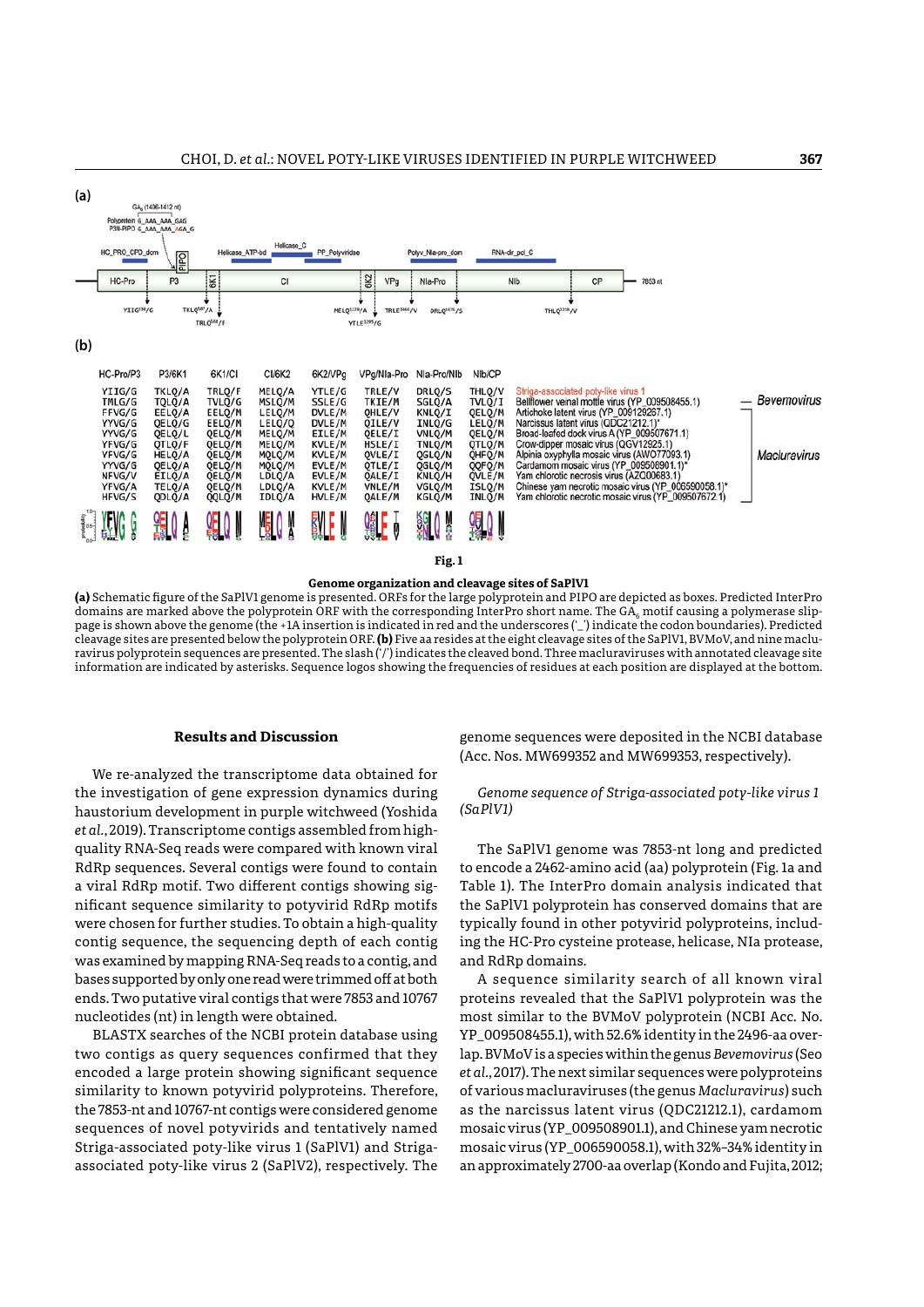|                            | Table I. ORFs and domains of SaPIVI and SaPIV2 genome sequences |                      |                        |           |                                                                                                                                          |  |  |  |
|----------------------------|-----------------------------------------------------------------|----------------------|------------------------|-----------|------------------------------------------------------------------------------------------------------------------------------------------|--|--|--|
| <b>Virus</b><br><b>ORF</b> |                                                                 | ORF<br>position (nt) | Protein<br>length (aa) |           | InterPro domain <sup>a</sup>                                                                                                             |  |  |  |
| SaPlV1<br>Polyprotein      |                                                                 | 309-7679             | 2462                   | 113-230   | HC_PRO_CPD_dom (IPR031159): Helper-component proteinase<br>(HC-Pro) cysteine protease (CPD) domain-like methyltransferase<br>(MT) domain |  |  |  |
|                            |                                                                 |                      |                        | 625-810   | Helicase ATP-bd (IPR014001): Helicase superfamily 1/2,<br>ATP-binding domain                                                             |  |  |  |
|                            |                                                                 |                      |                        | 810-1000  | Helicase C (IPR001650): Helicase, C-terminal                                                                                             |  |  |  |
|                            |                                                                 |                      |                        | 967-1136  | PP Potyviridae (IPR013648): Polyprotein, Potyviridae                                                                                     |  |  |  |
|                            |                                                                 |                      |                        | 1463-1674 | Potyv_NIa-pro_dom (IPR001730): Potyvirus NIa protease<br>(NIa-pro) domain                                                                |  |  |  |
|                            |                                                                 |                      |                        | 1769-2139 | RNA-dir pol C (IPR001205): RNA-directed RNA polymerase,<br>C-terminal domain                                                             |  |  |  |
|                            | PIPO                                                            | 1412-1573            | 53                     |           |                                                                                                                                          |  |  |  |
| SaPlV2                     | Polyprotein                                                     | 278-10267            | 3329                   | 1180-1342 | Helicase_C (IPR001650): Helicase, C-terminal                                                                                             |  |  |  |
|                            |                                                                 |                      |                        | 2067-2285 | Potyv_NIa-pro_dom (IPR001730): Potyvirus NIa protease<br>(NIa-pro) domain                                                                |  |  |  |
|                            |                                                                 |                      |                        | 2381-2726 | RNA-dir_pol_C (IPR001205) RNA-directed RNA polymerase,<br>C-terminal domain                                                              |  |  |  |
|                            | PIPO                                                            | 2047-2439            | 130                    |           |                                                                                                                                          |  |  |  |

**Table 1. ORFs and domains of SaPlV1 and SaPlV2 genome sequences**

a InterPro domain in the format of "short name (accession number): full name."

Elangovan *et al.*, 2019; Wylie *et al.*, 2019). Thus, SaPlV1 is the most closely related to BVMoV and possibly, a novel member of the genus *Bevemovirus*.

The polyprotein of potyvirids is post-translationally cleaved at conserved cleavage sites to produce mature peptides (Adams *et al.*, 2005; Revers and Garcia, 2015; Goh and Hahn, 2021; Palani *et al.*, 2021). BVMoV and macluravirus polyproteins are processed into nine mature peptides: HC-Pro, P3, 6K1, CI, 6K2, VPg, NIa-Pro, NIb, and CP (Revers and Garcia, 2015; Seo *et al.*, 2017). The HC-Pro/P3 cleavage site is self-cleaved by HC-Pro, and the remaining seven sites are processed by NIa-Pro. To predict the putative cleavage sites and mature peptides of the SaPlV1 polyprotein, the polyprotein sequences of SaPlV1, BVMoV, and nine macluraviruses were multiply aligned (Supplementary Fig. S1 and Fig. 1b).

Based on the annotated cleavage sites of three macluraviruses (narcissus latent virus, cardamom mosaic virus, and Chinese yam necrotic mosaic virus), eight cleavage sites were predicted in the SaPlV1 polyprotein (see Fig. 1a for their positions). The predicted HC-Pro/P3 cleavage site was YIIG/G, which is highly similar to the potyvirus HC-Pro recognition sequence YXVG/G, where 'X' indicates any aa and the slash ('/') indicates the cleaved bond (Adams *et al.*, 2005; Goh and Hahn, 2021). Seven other predicted cleavage sites, which were processed by NIa-Pro, were TKLQ/A (P3/6K1), TRLQ/F (6K1/CI), MELQ/A (CI/6K2), YTLE/G (6K2/VPg), TRLE/V (VPg/NIa-Pro), DRLQ/S (NIa-Pro/NIb), and THLQ/V (NIb/CP). When the SaPlV1 NIa-Pro recognition sites were compared with those of BVMoV and macluraviruses, two consensus sequences were deduced: XXLQ/X for five sites (P3/6K1, 6K1/CI, CI/6K2, NIa-Pro/ NIb, and NIb/CP) and XXLE/X for two sites (6K2/VPg, VPg/NIa-Pro) (see Fig. 1b). The same pattern was also observed in bymoviruses (the genus *Bymovirus*), which are



**Schematic figure of the putative genome organization of SaPlV2** Predicted genomic features of SaPlV2 are presented. See Fig. 1a for details.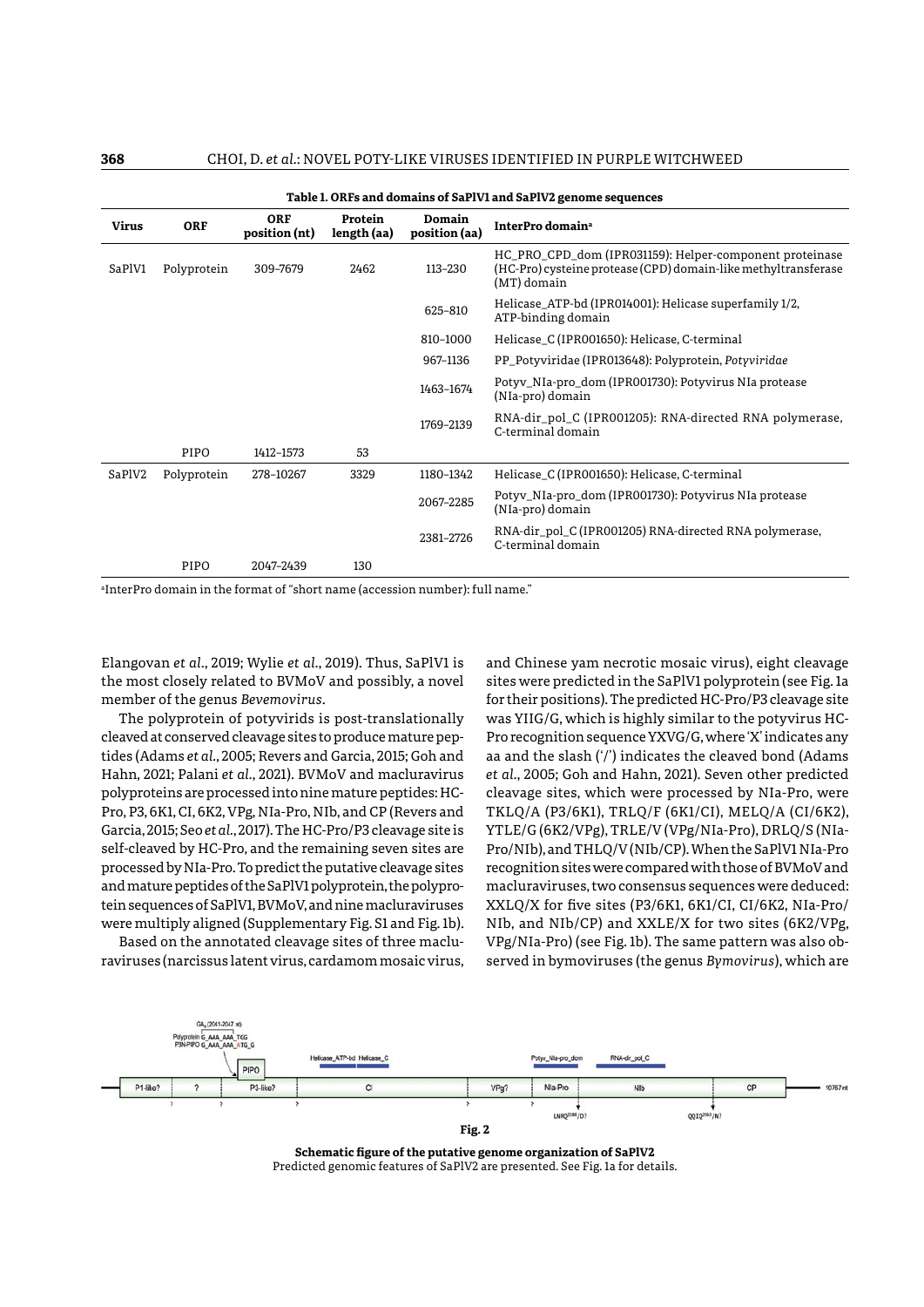

 $0.2$ 

**Fig. 3**

## **Phylogenetic relationships of SaPlV1 and SaPlV2 among Potyviridae viruses**

A maximum-likelihood phylogenetic tree was constructed from the polyprotein sequences of SaPlV1, SaPlV2, and selected members of the family *Potyviridae*. The NCBI protein sequence accession numbers are shown in parentheses. Bootstrap supporting values of 95% or higher are shown at the nodes.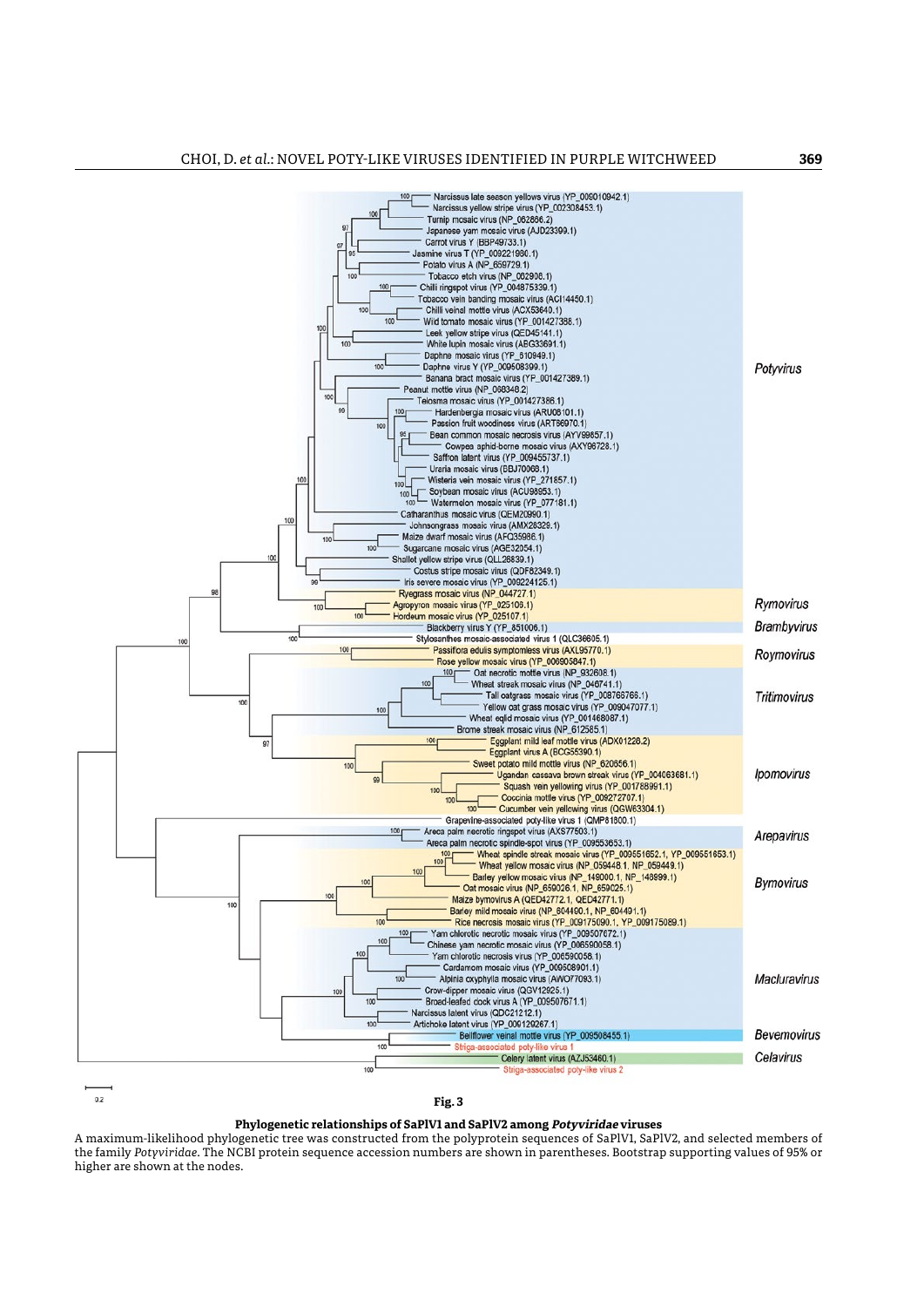more closely related to BVMoV and macluraviruses than to other potyvirids (Palani *et al.*, 2021).

Potyviruses have an additional overlapping ORF termed PIPO within the P3 segment (Revers and Garcia, 2015; Gibbs *et al.*, 2020). The trans-frame fusion protein P3N-PIPO is produced by a +1A insertion in the A-tract of the GA<sub>c</sub> motif by polymerase slippage (Olspert *et al.*, 2015; White, 2015). There was only one  $GA<sub>e</sub>$  motif in the SaPlV1 genome sequence within the P3 segment (nt 1406–1412) (Fig. 1a). To examine if the +1A insertion product was present in the purple witchweed transcriptome data, RNA-Seq reads were mapped to the SaPlV1 genome sequence. There were 18 reads spanning the  $GA<sub>c</sub>$  motif. Among them, 17 (94.44%) were the wild-type and 1 (5.56%) was the +1A insertion product, suggesting that this position may be a polymerase slippage site.

The SaPlV1 small polyprotein sequence containing the 54-aa PIPO segment was deduced by inserting an A nucleotide within the A-tract of the  $GA_{\epsilon}$  motif. When the predicted SaPlV1 and BVMoV small polyprotein sequences were compared, the P3N and PIPO boundaries of both viruses exactly matched (Supplementary Fig. S2). The PIPO segments of the two viruses exhibited high sequence similarity, further indicating that the predicted  $GA_{\epsilon}$  motif was a genuine polymerase slippage site for the production of the trans-frame fusion protein P3N-PIPO.

*Genome sequence of Striga-associated poty-like virus 2 (SaPlV2)*

The SaPlV2 genome was 10767-nt long and predicted to encode a 3329-aa polyprotein (Fig. 2 and Table 1). The SaPlV2 polyprotein had InterPro domains that are shared by potyvirid polyproteins, including helicase, NIa protease, and RdRp domains. No HC-Pro cysteine protease domains were detected. Sequence similarity search revealed that the CeLV polyprotein (3640-aa, NCBI Acc. No. AZJ53460.1) was the most similar to the SaPlV2 polyprotein, with 44.9% identity in a 3917-aa overlap, whereas the other potyvirid polyproteins showed lower (15%–20%) sequence identities. Thus, SaPlV2 is the most closely related to CeLV among the currently known viruses.

CeLV is the sole species in the genus *Celavirus* (Rose *et al.*, 2019). Because CeLV is distantly related to other potyvirids, annotation of proteolytic cleavage sites and mature peptides of its polyprotein is highly limited. The CeLV polyprotein was assumed to be cleaved into at least seven or eight mature peptides: one or two P1-like proteases, a P3-like peptide, CI, VPg, NIa-Pro, NIb, and CP (Rose *et al.*, 2019). However, only two cleavage sites (NIa-Pro/NIb and NIb/CP) have been previously predicted. Therefore, the annotation of the SaPlV2 polyprotein is difficult.

The SaPlV2 and CeLV polyprotein sequences shared a strong sequence similarity with their N-terminal regions (Supplementary Fig. S3). The SaPlV2 polyprotein was approximately 300-aa shorter than the CeLV polyprotein at the N-terminus. There was an in-frame stop codon upstream of the SaPlV2 polyprotein ORF, indicating that the SaPlV2 polyprotein was full-length. The CeLV polyprotein was predicted to contain a signal peptide at its N-terminus (Rose *et al.*, 2019). However, no signal peptide was predicted for the SaPlV2 polyprotein. Despite the difference in their N-terminal regions, it was assumed that the SaPlV2 polyprotein may be processed into seven or eight mature peptides similar to those of CeLV. The SaPlV2 and CeLV polyproteins lacked the HC-Pro segment. Among the six or seven potential cleavage sites, two were predicted in the SaPlV2 polyprotein: LNRQ/D (NIa-Pro/NIb) and QQIQ/N (NIb/CP) (see Fig. 2 and Supplementary Fig. S3).

A putative  $GA_6$  polymerase slippage motif for the P3N-PIPO fusion was found within the SaPlV2 P3-like segment (nt 2041–2047). A total of 191 purple witchweed RNA-Seq reads mapped to the putative  $GA<sub>e</sub>$  motif: 175 (91.62%) were the wild-type and 16 (8.38%) were the +1A insertion products, implying that the position was a polymerase slippage site. The predicted SaPlV2 PIPO contained 130 aa whereas the CeLV PIPO contained 189 aa. Sequence alignment of the SaPlV2 and CeLV small polyproteins with the P3N-PIPO fusion revealed that the PIPO segments of the two viruses shared many conserved residues, although their start positions were different (Supplementary Fig. S4).

## *Phylogenetic positions of SaPlV1 and SaPlV2 among potyvirids*

To investigate the phylogenetic positions of SaPlV1 and SaPlV2 among potyvirids, polyprotein sequences of 76 selected potyvirids were collected from 12 genera of the family *Potyviridae*. In the case of the genus *Bymovirus*, which has a bipartite genome, two polyprotein sequences were concatenated. Multiple sequence alignment was generated using the MAFFT program, followed by filtering out the gap-rich segments using the trimAl program. A maximum-likelihood tree was constructed using the IQ-TREE program (Fig. 3).

SaPlV1 and BVMoV, the founding and only member of the genus *Bevemovirus*, clearly formed a strong clade with 100% bootstrap support. SaPlV2 and CeLV, the type species of the genus *Celavirus*, also formed a distinct clade with 100% bootstrap support. Phylogenetic relationships and similarities of genome organizations strongly suggested that SaPlV1 and SaPlV2 may be novel members of the genera *Bevemovirus* and *Celavirus*, respectively.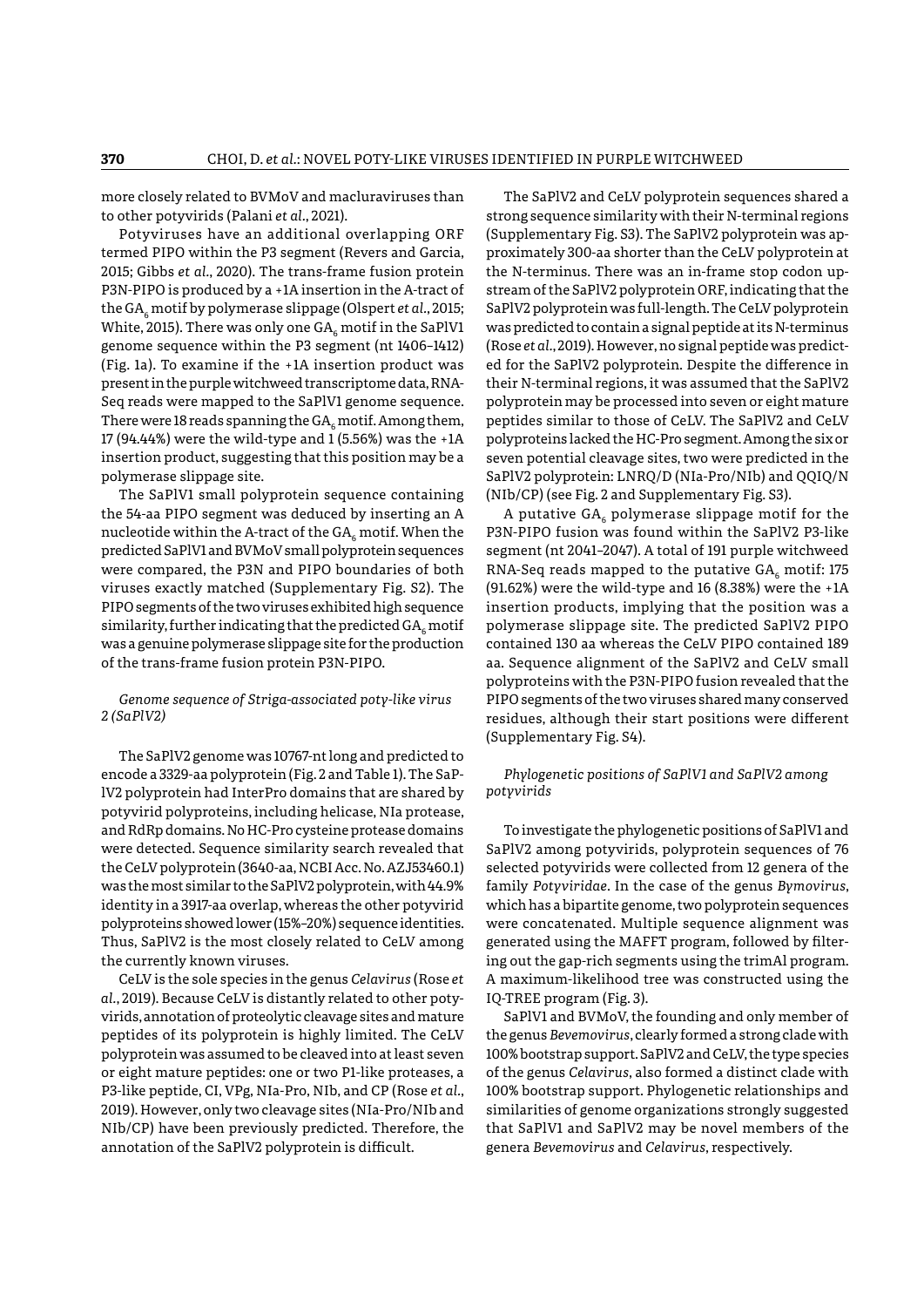## **Conclusion**

In conclusion, the genome sequences of SaPlV1 and SaPlV2, novel members of the family *Potyviridae*, were identified from the transcriptome data of purple witchweed. Sequence comparisons and phylogenetic analyses suggested that SaPlV1 and SaPlV2 may be novel species from the genera *Bevemovirus* and *Celavirus*, respectively. The genome sequences of SaPlV1 and SaPlV2 may be useful for studying the evolution of potyvirid genome organizations.

**Acknowledgments.** This work was supported by the National Research Foundation of Korea (NRF) funded by the Government of Korea (grant number 2020R1A2C1013403) and the Chung-Ang University Research Scholarship Grants in 2021.

**Supplementary information** is available in the online version of the paper.

## **References**

- Adams MJ, Antoniw JF, Beaudoin F (2005): Overview and analysis of the polyprotein cleavage sites in the family Potyviridae. Mol. Plant Pathol. 6, 471–487. [https://doi.](https://doi.org/10.1111/j.1364-3703.2005.00296.x) [org/10.1111/j.1364-3703.2005.00296.x](https://doi.org/10.1111/j.1364-3703.2005.00296.x)
- Bejerman N, Debat H, Dietzgen RG (2020): The plant negativesense RNA virosphere: virus discovery through new eyes. Front. Microbiol. 11, 588427. [https://doi.](https://doi.org/10.3389/fmicb.2020.588427) [org/10.3389/fmicb.2020.588427](https://doi.org/10.3389/fmicb.2020.588427)
- Bos L, Diaz-Ruiz JR, Maat DZ (1978): Further characterization of celery latent virus. Neth. J. Plant Pathol. 84, 61–79. <https://doi.org/10.1007/BF01976409>
- Bushmanova E, Antipov D, Lapidus A, Prjibelski AD (2019): rnaSPAdes: a de novo transcriptome assembler and its application to RNA-Seq data. Gigascience 8, giz100. <https://doi.org/10.1093/gigascience/giz100>
- Capella-Gutierrez S, Silla-Martinez JM, Gabaldon T (2009): trimAl: a tool for automated alignment trimming in large-scale phylogenetic analyses. Bioinformatics 25, 1972–1973. [https://doi.org/10.1093/bioinformatics/](https://doi.org/10.1093/bioinformatics/btp348) [btp348](https://doi.org/10.1093/bioinformatics/btp348)
- Chung BY, Miller WA, Atkins JF, Firth AE (2008): An overlapping essential gene in the Potyviridae. Proc. Natl. Acad. Sci. USA 105, 5897–5902. [https://doi.org/10.1073/](https://doi.org/10.1073/pnas.0800468105) [pnas.0800468105](https://doi.org/10.1073/pnas.0800468105)
- Crooks GE, Hon G, Chandonia JM, Brenner SE (2004): WebLogo: a sequence logo generator. Genome Res. 14, 1188–1190. <https://doi.org/10.1101/gr.849004>
- Elangovan S, Srikakulam N, Pandi G, Jacob T, Ramakrishnan U, Madhugiri Narayanarao V, Tennyson J (2019): The first complete genomic sequence of cardamom mosaic virus, a member of the genus Macluravirus (family Potyviridae). Arch. Virol. 164, 1723–1726. [https://doi.](https://doi.org/10.1007/s00705-019-04203-2) [org/10.1007/s00705-019-04203-2](https://doi.org/10.1007/s00705-019-04203-2)
- Gibbs AJ, Hajizadeh M, Ohshima K, Jones RAC (2020): The potyviruses: an evolutionary synthesis is emerging. Viruses 12, 132.<https://doi.org/10.3390/v12020132>
- Goh CJ, Hahn Y (2021): Analysis of proteolytic processing sites in potyvirus polyproteins revealed differential amino acid preferences of NIa-Pro protease in each of seven cleavage sites. PLoS One 16, e0245853. [https://doi.](https://doi.org/10.1371/journal.pone.0245853) [org/10.1371/journal.pone.0245853](https://doi.org/10.1371/journal.pone.0245853)
- Goh CJ, Park D, Hahn Y (2021): A novel tepovirus, Agave virus T, identified by the analysis of the transcriptome data of blue agave (Agave tequilana). Acta Virol. 65, 68–71. [https://doi.org/10.4149/av\\_2021\\_107](https://doi.org/10.4149/av_2021_107)
- Kondo T, Fujita T (2012): Complete nucleotide sequence and construction of an infectious clone of Chinese yam necrotic mosaic virus suggest that macluraviruses have the smallest genome among members of the family Potyviridae. Arch. Virol. 157, 2299–2307. [https://](https://doi.org/10.1007/s00705-012-1429-1) [doi.org/10.1007/s00705-012-1429-1](https://doi.org/10.1007/s00705-012-1429-1)
- Mbanzibwa DR, Tian Y, Mukasa SB, Valkonen JP (2009): Cassava brown streak virus (Potyviridae) encodes a putative Maf/HAM1 pyrophosphatase implicated in reduction of mutations and a P1 proteinase that suppresses RNA silencing but contains no HC-Pro. J. Virol. 83, 6934–6940. <https://doi.org/10.1128/JVI.00537-09>
- Minh BQ, Schmidt HA, Chernomor O, Schrempf D, Woodhams MD, von Haeseler A, Lanfear R (2020): IQ-TREE 2: New models and efficient methods for phylogenetic inference in the genomic era. Mol. Biol. Evol. 37, 1530–1534. <https://doi.org/10.1093/molbev/msaa015>
- Nakamura T, Yamada KD, Tomii K, Katoh K (2018): Parallelization of MAFFT for large-scale multiple sequence alignments. Bioinformatics 34, 2490–2492. [https://](https://doi.org/10.1093/bioinformatics/bty121) [doi.org/10.1093/bioinformatics/bty121](https://doi.org/10.1093/bioinformatics/bty121)
- Olspert A, Chung BY, Atkins JF, Carr JP, Firth AE (2015): Transcriptional slippage in the positive-sense RNA virus family Potyviridae. EMBO Rep. 16, 995–1004. [https://](https://doi.org/10.15252/embr.201540509) [doi.org/10.15252/embr.201540509](https://doi.org/10.15252/embr.201540509)
- Palani SN, Sankaranarayanan R, Tennyson J (2021): Comparative study of potyvirid NIa proteases and their cleavage sites. Arch. Virol. 166, 1141–1149. [https://doi.org/10.1007/](https://doi.org/10.1007/s00705-021-04997-0) [s00705-021-04997-0](https://doi.org/10.1007/s00705-021-04997-0)
- Park D, Goh CJ, Hahn Y (2021): Two novel closteroviruses, fig virus A and fig virus B, identified by the analysis of the high-throughput RNA-sequencing data of fig (Ficus carica) latex. Acta Virol. 65, 42–48. [https://doi.](https://doi.org/10.4149/av_2021_104) [org/10.4149/av\\_2021\\_104](https://doi.org/10.4149/av_2021_104)
- Park D, Goh CJ, Kim H, Hahn Y (2018): Identification of two novel amalgaviruses in the common eelgrass (Zostera marina) and in silico analysis of the amalgavirus +1 programmed ribosomal frameshifting sites. Plant Pathol. J. 34, 150–156. [https://doi.org/10.5423/PPJ.](https://doi.org/10.5423/PPJ.NT.11.2017.0243) [NT.11.2017.0243](https://doi.org/10.5423/PPJ.NT.11.2017.0243)
- Park D, Hahn Y (2021): Identification of genome sequences of novel partitiviruses in the quinoa (Chenopodium quinoa) transcriptome datasets. J. Gen. Plant Path. 87, 236–241. [https://doi.org/10.1007/s10327-021-](https://doi.org/10.1007/s10327-021-01002-z) [01002-z](https://doi.org/10.1007/s10327-021-01002-z)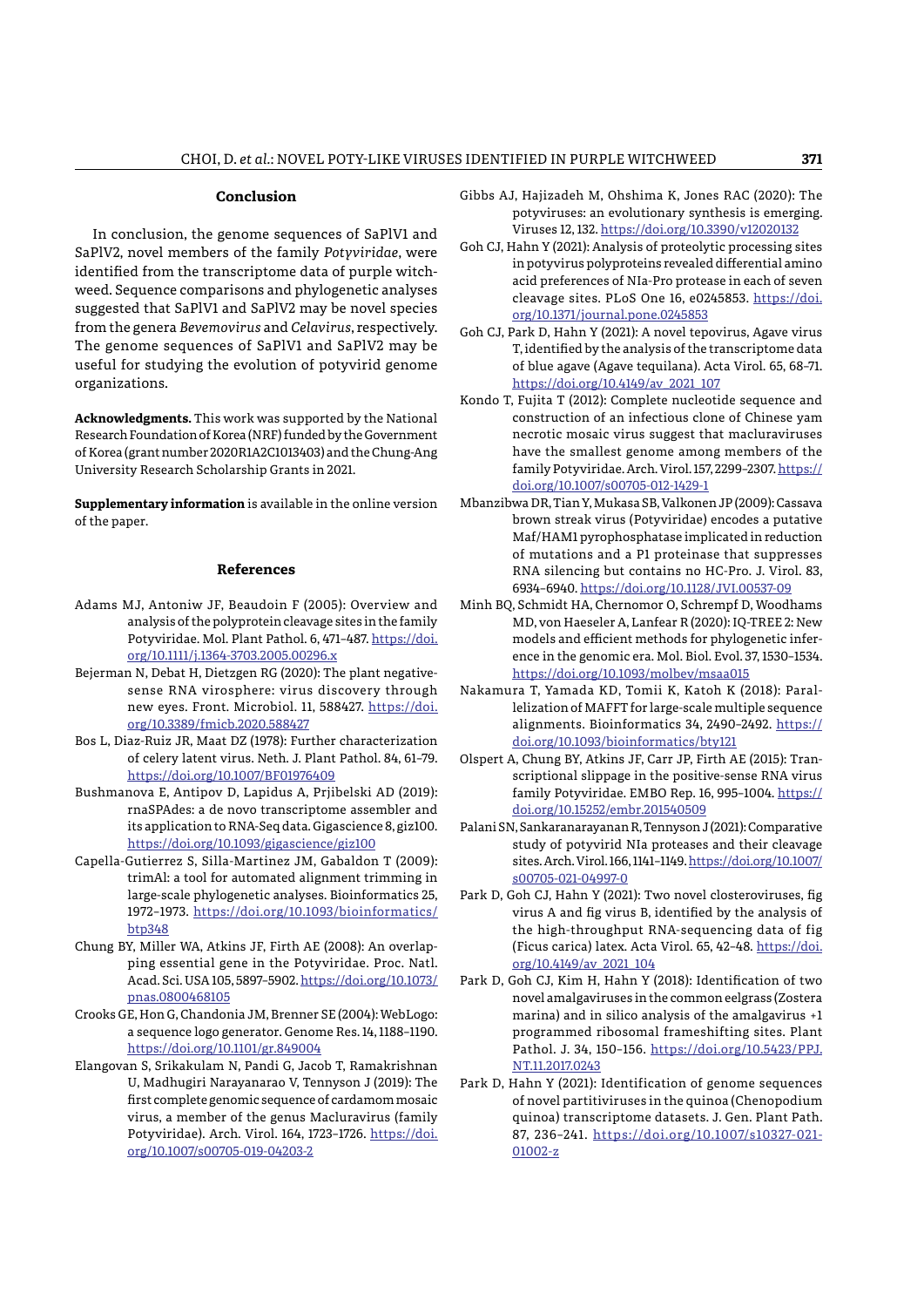- Revers F, Garcia JA (2015): Molecular biology of potyviruses. Adv. Virus Res. 92, 101–199. https://doi.org/10.1016/ bs.aivir.2014.11.006. [https://doi.org/10.1016/bs.aivir.](https://doi.org/10.1016/bs.aivir.2014.11.006) [2014.11.006](https://doi.org/10.1016/bs.aivir.2014.11.006)
- Rodamilans B, Valli A, Mingot A, San Leon D, Baulcombe D, Lopez-Moya JJ, Garcia JA (2015): RNA polymerase slippage as a mechanism for the production of frameshift gene products in plant viruses of the Potyviridae family. J. Virol. 89, 6965–6967. [https://doi.org/10.1128/](https://doi.org/10.1128/JVI.00337-15) [JVI.00337-15](https://doi.org/10.1128/JVI.00337-15)
- Rose H, Doring I, Vetten HJ, Menzel W, Richert-Poggeler KR, Maiss E (2019): Complete genome sequence and construction of an infectious full-length cDNA clone of celery latent virus - an unusual member of a putative new genus within the Potyviridae. J. Gen. Virol. 100, 308–320.<https://doi.org/10.1099/jgv.0.001207>
- Seo JK, Kwak HR, Kim MK, Kim JS, Choi HS (2017): The complete genome sequence of a novel virus, bellflower veinal mottle virus, suggests the existence of a new genus within the family Potyviridae. Arch. Virol. 162, 2457–2461. <https://doi.org/10.1007/s00705-017-3374-5>
- Shen W, Shi Y, Dai Z, Wang A (2020): The RNA-dependent RNA polymerase NIb of potyviruses plays multifunctional, contrasting roles during viral infection. Viruses 12, 77. <https://doi.org/10.3390/v12010077>
- Spallek T, Mutuku M, Shirasu K (2013): The genus Striga: a witch profile. Mol. Plant Pathol. 14, 861-869. [https://](https://doi.org/10.1111/mpp.12058) [doi.org/10.1111/mpp.12058](https://doi.org/10.1111/mpp.12058)
- Valli A, Lopez-Moya JJ, Garcia JA (2007): Recombination and gene duplication in the evolutionary diversification of P1 proteins in the family Potyviridae. J. Gen. Virol. 88, 1016–1028.<https://doi.org/10.1099/vir.0.82402-0>
- White KA (2015): The polymerase slips and PIPO exists. EMBO Rep. 16, 885–886. [https://doi.org/10.15252/](https://doi.org/10.15252/embr.201540871) [embr.201540871](https://doi.org/10.15252/embr.201540871)
- Wylie SJ, Tran TT, Nguyen DQ, Koh SH, Chakraborty A, Xu W, Jones MGK, Li H (2019): A virome from ornamental flowers in an Australian rural town. Arch. Virol. 164, 2255–2263. https://doi.org/10.1007/s00705-019-04317-7. <https://doi.org/10.1007/s00705-019-04317-7>
- Yoshida S, Kim S, Wafula EK, Tanskanen J, Kim YM, Honaas L, Yang Z, Spallek T, Conn CE, Ichihashi Y, Cheong K, Cui S, Der JP, Gundlach H, Jiao Y, Hori C, Ishida JK, Kasahara H, Kiba T, Kim MS, Koo N, Laohavisit A, Lee YH, Lumba S, McCourt P, Mortimer JC, Mutuku JM, Nomura T, Sasaki-Sekimoto Y, Seto Y, Wang Y, Wakatake T, Sakakibara H, Demura T, Yamaguchi S, Yoneyama K, Manabe RI, Nelson DC, Schulman AH, Timko MP, dePamphilis CW, Choi D, Shirasu K (2019): Genome sequence of Striga asiatica provides insight into the evolution of plant parasitism. Curr. Biol. 29, 3041–3052. e3044.<https://doi.org/10.1016/j.cub.2019.07.086>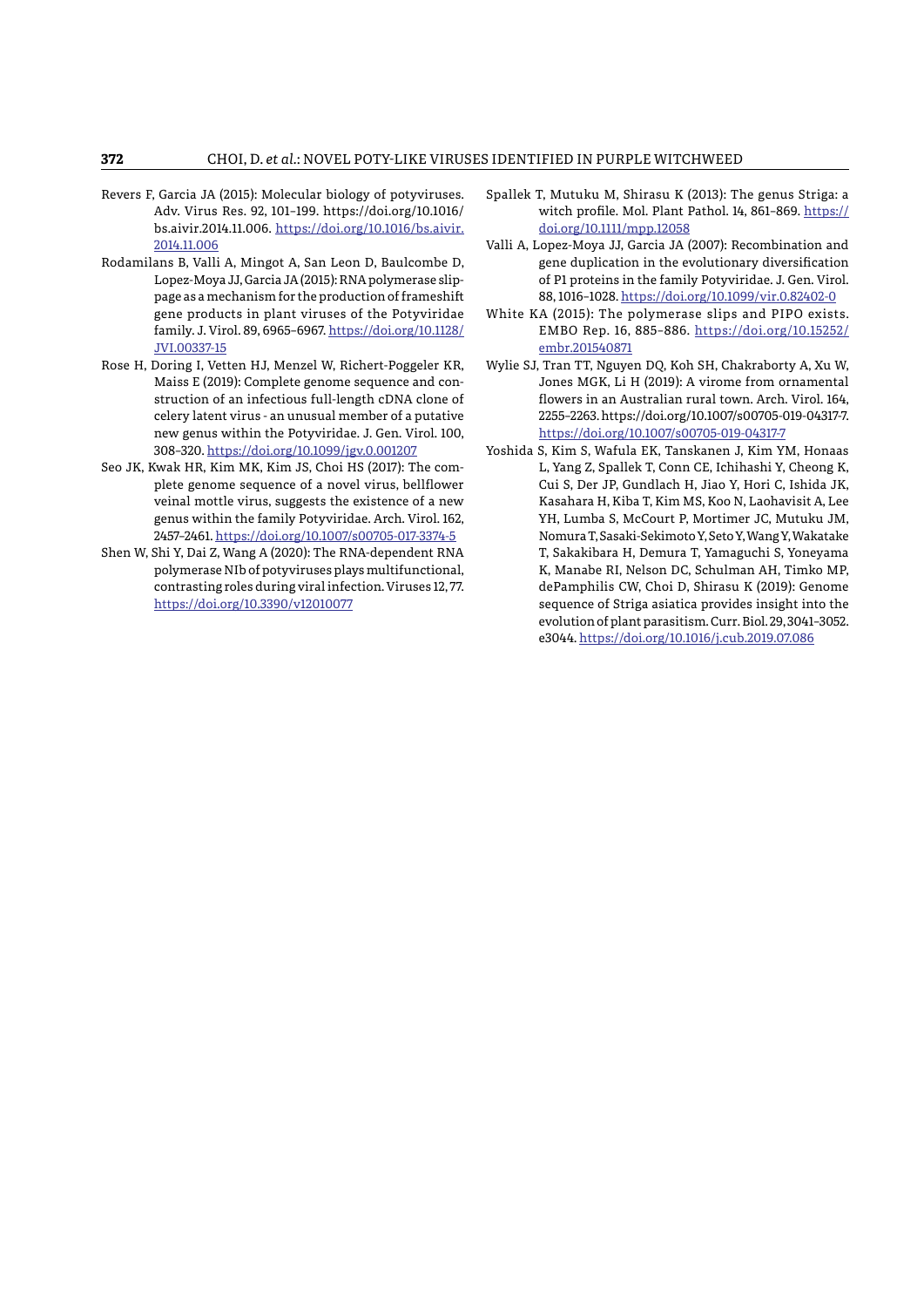# **Two novel poty-like viruses identified from the transcriptome data of purple witchweed (Striga hermonthica)**

Dongjin Choi<sup>1</sup>, Chaerim Shin<sup>1</sup>, Ken Shirasu<sup>2,3</sup>, Yoonsoo Hahn<sup>1</sup>'

1 Department of Life Science, Chung-Ang University, Seoul 06974, South Korea; 2 RIKEN Center for Sustainable Resource Science, Yokohama, Kanagawa 230-0045, Japan; <sup>3</sup>Graduate School of Science, The University of Tokyo, Bunkyo, Tokyo 113-0033, Japan

*Received May 12, 2021; accepted June 3, 2021*

\* Corresponding author. E-mail: hahny@cau.ac.kr; phone: +82-2-820-5812.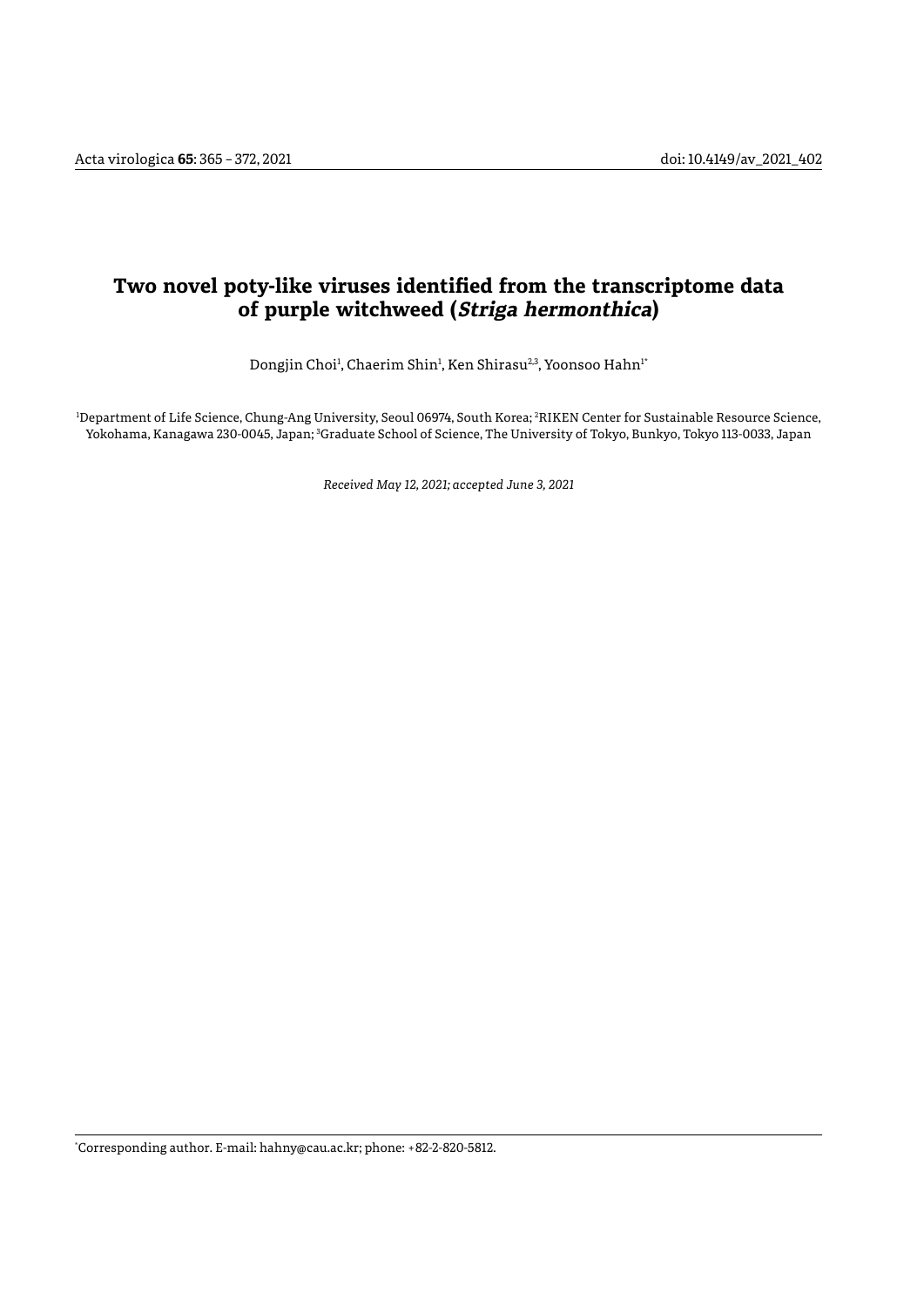## **Fig. S1. Alignment of the polyprotein sequences of SaPlV1 and related viruses** Putative cleavage sites are marked by vertical bars (|) and highlighted in yellow.

Striga-associated poty-like virus 1 ----------------MDYLALTRI-VANRQTIDMP----RVLELAIKEVYGTYNRELNSA---IDFKGEQLETTPAT---TDPLDVFIK 63 Bellflower veinal mottle virus (YP\_009508455.1) ----------------MDPLFLKRF-NMDGGKLQIC----APISDALKAAYNNHGVDIKSSYAVTAPCGTVISVENST---NEVLKDFVE 66 Artichoke latent virus (YP\_009129267.1) MATVKA-NV-NFKVDNVDTLNTHLMQLMSGSALKIQPLTAAALMRMVDRHFEANAMIKGSEFIMVDGGGKTLATFNTSMRNNANLETFMK 88 Narcissus latent virus (QDC21212.1) MATVKS-SV-NFKVENVDTLNTHLMQLMSGNPLNVPPATARALLELANKRFETNKMAKGSEFLMVDGDGKTVATFNKAARNNADLRTFMD 88 Broad-leafed dock virus A (YP\_009507671.1) MAKSSN-DV-AFKVENVDTFNTHMLQLITKNELGILPETLKVLTAIIERRYEVCSMKDPRDFMMVDGKGKLLARFSQLRGREMTLKEFLS 88<br>Crow-dipper mosaic virus (QGV12925.1) MASASKLEV-NFKVDNVDTLNTHVLQILSGKS Crow-dipper mosaic virus (QGV12925.1) MASASKLEV-NFKVDNVDTLNTHVLQILSGKSLTMPEKTKEALIECVNKKFETFNGDTSKDFLMVDGKGVVLGKFQNFDARNINLKTFLE 89<br>Alpinia oxyphylla mosaic virus (AWO77093.1) MASNSK-IVSNFKV Alpinia oxyphylla mosaic virus (AWO77093.1) MASNSK-IVSNFKVEVVDFLNTHAAQITTGKNLNIEDKTRSKVVAFVRKQYINNELKDGKDFVMIDGKGKTVANFPTTVRGTTKLKDFLT<br>Cardamom mosaic virus (YP\_009508901.1) MASGKK-QLGNFKVEVLDVLNTHMAQMLMGKTLSVEERTREVLV MASGKK-QLGNFKVEVLDVLNTHMAQMLMGKTLSVEERTREVLVQIVKKHYRKNEMKEGGDFVMVDGKGKTVASFPTLLKGKPTLKDFVD 89 Yam chlorotic necrosis virus (AZQ00683.1) MATVKP-DV-NFKVELVEFLSTHNIQMMTGNPLTIPDKTRAKLVDFVKRFYEINKGEQAKDFVMLDSKGKTIASMPMAVTSSTKFKTFLE 88 Chinese yam necrotic mosaic virus (YP\_006590058.1) MATVKS-DI-NFKVENVDILSTHSMQMLTGKPLTIPDRTRALLVEIVGKRYQNNDGNTSADFVMLDGKGAMIANMCMAITKGMKFKDYKD 88 Yam chlorotic necrotic mosaic virus (YP\_009507672.1) MATVKS-DV-NFKIENVDILSTHSMQMLTGRPLTIPDKTRAQLIDIVARRYQENGGTNSSDFVMLDGKGVLIANMCMAITKQTKFKDYKD 88 :: : : : : : \* : : :

Striga-associated poty-like virus 1 NELKEINDAA-GDCGKIA-CVR--PRTLPEGFYATMSYAMGGLKGVIPGPVSKRRCFRDGYCYMNIFVAIAPHVYDEDALVYAKFLNDCP 149 Bellflower veinal mottle virus (YP\_009508455.1) AGMKFNDDVA-GECPKGQ-CNEASKGRSSWFLNCSPTLAVGGRSATFIMPMSPRRVFSSGYCYLNLAVAMSPYIFDEDAIKFAEFLHDLP 154 Artichoke latent virus (YP\_009129267.1) GEIKFPAQQSFELCDKIVKCTKMHQQHVAHTRLPAAGYTFGGYSKLCPIPLYQGHVAKQGHCFKTLMLAISYFVTKEFDGVFAGIMDEVT 178 Narcissus latent virus (QDC21212.1) SKIAFPAQQSFELCDKIIKCTKMHQQHTAHARLPSVNYAFGGYSKLCPIPLFKDKVAKQGHCFGTLLLALSYFVTKEFDDEYAKIINEIV 178 OSFSVPAQTSFTACDKVVKCVKGHQQQLAHLRVPSVDYVFGGLSRVCAIPLIKNRVAKQGNCFFNALIAISYFIRQEDDIMFANIVKELD 178 Crow-dipper mosaic virus (QGV12925.1) KTTPVPAQESFKKCDKIIKCTKVHQQQMAHMRMPSMNFVHGGISKVCAIPLIVNKIARQGNCIYNALMAMSYFVREEDDELYASIVKEVL 179 Alpinia oxyphylla mosaic virus (AWO77093.1) AKFEIPDEQSFERCDKIIKCVKAHQQQMAHMRTISNDYAFGGLSKICPIPMIKGMVPNQGMCFLTLLISTSYFITPELDEQFSLVIDEVL 179 Cardamom mosaic virus (YP\_009508901.1) KEFQIPAQQPFNTCDSVTKCIKAHRQQLAHMRTISSDYTFGGISKICPIPLIQGMVPVQGMCFFTMVVSLSYFIPPELDDKFAQLLEEIL 179 Yam chlorotic necrosis virus (AZQ00683.1) AGLRLPAQASFLGCDKVVKCIKTQQQHLAHIRLASNDYVFGGISKSCPIPMIKGMVPKPGFCFLNIIVALSYFVTAEFDQVFESTIDDVM 178 GMVNMPOOTSFAECDKVVKCVKVOOOHLLHARLPTNDYVFGGMSKSNAIPMIKNMVPKSGSCFLSAIVAMSYFVTPEFDEIFMOTINDVL 178 Yam chlorotic necrotic mosaic virus (YP\_009507672.1) GNISMPQQGSFADCDKAIKCVKVQQQHLLHTRLPANDYVFGGMSKSNAIPMIKNMVPKSGSCFLSVIVAMSYFVTPEFDEIFVETVKDVL 178 : . \* . \* . : . \*\* . \*: \* \* . :: : .: \* : :.:

 HC-Pro|P3 Striga-associated poty-like virus 1 LVLGSWPTMNSLAKAMIWIGQKIPNLYNKAVPAVSISHTAEACHVVDQRGPVKGWHILDAPTFRDVILFSL--KSDLSE<mark>YIIG|G</mark>-DPVT 235<br>Bellflower veinal mottle virus (YP\_009508455.1) IVLGKWPA IVLGKWPAMVKVARSFAWLLQHMPYLCDRHIPHISINHNLNAAHVSDQRGPMIGCHILNAYTLKDFVLTGM--DTLNANTMLG|GMDALT 241 Artichoke latent virus (YP\_009129267.1) SNIKSWPSLKDVSKICQYIISKVPILGPVPIPVVAVDHAKKLIHICDQRGIPDGWHQLKMGTLAELANAGLLSQSSLHT<mark>FFVG|G</mark>DAQQP 267 Narcissus latent virus (QDC21212.1) SFLGAWPKLAQIAKICQYIIMRVPILAPVPIPVVAVNHEKSLMHICDQRGIPDEWHQLKMGTLAELANAGLLSSSKLCSYYVG|GTDE-- 265 Broad-leafed dock virus A (YP\_009507671.1) AVITSWPKLSDVSVYLQYLIAKLPYLGAMPIPAVAVSHERKLIHFCDQRGVPHGWHVMKMGILAEAANAGFMKGSGIPN<mark>YYVG|G</mark>THE-- 265<br>Crow-dipper mosaic virus (QGV12925.1) ADGTAWPKLERVSKMMHYIIMKLPYLAAAPM Crow-dipper mosaic virus (QGV12925.1) ADGTAWPKLERVSKMMHYIIMKLPYLAAAPMPAIAVDHERSLIHICDQRGVPQQWHVLKIGTAAELANAGLMKSSNLIN<mark>YFVG|G</mark>TNQ-- 266<br>Alpinia oxyphylla mosaic virus (AWO77093.1) SEMKPWLTLQTASKIVQYIICKIPVLAHV Alpinia oxyphylla mosaic virus (AWO77093.1) SEMKPWLTLQTASKIVQYIICKIPVLAHVPIPAVAVDHMKSLIHVCDQRGVPSGWHVLKIGTLAEFANIGIIENSKLTS<mark>YFVG|G</mark>SEKND 268<br>Cardamom mosaic virus (YP\_009508901.1) QLLKAWPTFETVAKIAQFIIYRIPILAHVPI QLLKAWPTFETVAKIAQFIIYRIPILAHVPIPALAVDHENGLMHFCDQRGVPAGWHVLKIGMLAELANAGTMTTSKLNK<mark>YYVG|G</mark>SNEGQ 268 Yam chlorotic necrosis virus (AZQ00683.1) RELGPWPKLEAVSKAVQFIIAKVPILGPVPVPSIAVNHEDKLIHICDQRGVPNGWHVLKVGTASELANAGLIKGSSISN<mark>NFVG|V</mark>FGDAP 267<br>Chinese yam necrotic mosaic virus (YP 006590058.1) GELGSWPTLONVSKAMOFILAKVPT Chinese yam necrotic mosaic virus (YP\_006590058.1) GELGSWPTLQNVSKAMQFILAKVPTLSMVPLPVIAVTHEKKLIHICDQRGVPNGWHILKIGTVAELANAGFIKHTKLNG<mark>YFVG|A</mark>PESIT 267<br>Yam chlorotic necrotic mosaic virus (YP\_009507672.1) HELGSWPTLKNVSKAMQFILA HELGSWPTLKNVSKAMQFILAKVPILGMAPLPVVAISHEKKLIHVCDQRGVPNGWHILKIGTASELANAGLIKNSKISD<mark>HFVG|S</mark>TEDVR 267<br>\* : : : : : \* \* : : \* \* \*\*\*\* \* :  $\quad \ \ * \quad \ \ : \quad \ \ : \quad \ \ : \quad \ \ : \quad \ \ * \quad \ \ * \quad \ \ * \quad \ \ * \quad \ \ * \quad \ \ * \quad \ \ * \quad \ \ * \quad \ \ * \quad \ \ * \quad \ \ * \quad \ \ * \quad \ \ * \quad \ \ * \quad \ \ * \quad \ \ * \quad \ \ * \quad \ \ * \quad \ \ * \quad \ \ * \quad \ \ * \quad \ \ * \quad \ \ * \quad \ \ * \quad \ \ * \quad \ \ * \quad \$ 

Striga-associated poty-like virus 1 AAYMHLSKCIRHANNTRQPWVT---FNKMVLEDSALAATLVLSPATLIKLESWFEDREEFRRLVATIESGVGDALTRIIVIKRAIEGVKI 322 Bellflower veinal mottle virus (YP\_009508455.1) SAYQSLDKAIMQANKSFQPWLT---FYRMICADSMLAATLIMSPATLQKLESWFEDDEGFRRVVATLETTVSDALLRMVIIKRAIHGVKM 328 Artichoke latent virus (YP\_009129267.1) EE-MLYLRGLSKVKANLRTWVTKGTMVDDLARDIDLAAFMMLSPVMLSRLRTLIEREEASAMKAIVMDSSCNNKLVVASALRTAVOGVLV 356 Narcissus latent virus (QDC21212.1) DKTELYRRGLSKVKANLTRWMSKGTMIDDCTRDLDLAAFIMLSPNMLSRLRSLVERDDDAAMKAILMDASCPNKLVVASAIKTAIQGVLV 355 Broad-leafed dock virus A (YP\_009507671.1) TTVQLYSNQLAKVQGKLKGWIRSGGLFEDLVKDTQLAAFVILSPALLSRLQNLIESEASAVVSIEKLEAAHENKVVAMTAVRTALTGVRI 355 Crow-dipper mosaic virus (QGV12925.1) EIVELYSTQINKAKQLLPKWIKGGDIFDDITKDVNLAAFMMMSPSMLSKLQNVIHTTASEALNLEKLETSHENKIVAINAIQAALAGIRV 356 DELOIYVDOLTKIKKNFKEWVLKGNLFETLKNDMLLTAFLVLSPAHLSKLHNFLESNANEALOICELDTVNKNKILAATIISTGLKGVRI Cardamom mosaic virus (YP\_009508901.1) DDLDFYVEQIHKIKKNFSRWLTSGTLFSDLANDVHLTAFLALSPAHLAKLHHYLEISAEEAQKIVQLDAVNKNKIMAAAVIQTALKGIRI 358 Yam chlorotic necrosis virus (AZQ00683.1) EERVFYVENLTKVKHALTKWRKPEAFLNALTQDINLMSFLLLSPSLLVKLQRTLEKGANEALMLDVIERSTSDKIVTANLIKAALEGITV 357 DDKMEVTRNINKVKNLMTLWRSPERFVEAMANDIELTAFILLSPSLLSKLYNLLSTGSSEALKIEALERANSNKIVVASLINIALOGVRV 357 Yam chlorotic necrotic mosaic virus (YP\_009507672.1) EDKMFYNRNINKVKSLMQLWKSPERFVDGMANDIELAVFIIMSPSLLAKLYNLLSKGASEALRLEALERANNNKIVVASLINAALQGIRI 357 : : : \* : \* \* : :\*\* \* :\* . :: : : : .: \*: :

Striga-associated poty-like virus 1 HFLDNDIETATAALHQRVLEYIRNADD--GGALNAAATRFSNLVTEKKEQFYYFEKRIHSLSDFRWRREHDFGVISIGESCCTGAIHMLR 410 Bellflower veinal mottle virus (YP\_009508455.1) HFRTDNVERSTNELHRAIIAYIDSQDDQSAKDLGDAARRFETMALEKKMQFVYLESSIAHCSDYRWRRERGFSYISCGESLCTLLLSKLG<br>Artichoke latent virus (YP\_009129267.1) HTGETRIERIWLQVNNVLQDHLNSEGKEIEVALSRALHRLHNH HTGETRIERIWLOVNNVLODHLNSEGKEIEVALSRALHRLHNHLMSEKKLIFSYERRLNLLTHDOFKLEFGCSHGWGSKFYYMLAGRNGE 446 Narcissus latent virus (QDC21212.1) HTNETKLEKIWTNVNNVLQDHLAAGGREIDRELSRALHKLHSYLLHEKKTIFSYERRLYALTATQFRQEFGCSCGWGGKLLAMAFKQNGS 445<br>Broad-leafed dock virus A (YP 009507671.1) KSGDKDTFKTWHHTHTIMMGTYDGFFSHYKGFMROAVTNIYTTIVAFK Broad-leafed dock virus A (YP\_009507671.1) KSGDKDIEKIWHHIHTLMMGIYDGEESHYKGEMRQAVTNLYTTLVAEKKYVTACERALYSATEEEFAKSFGCQPTWYDKFSFTAWRESRR 445<br>Crow-dipper mosaic virus (OGV12925.1) RAGCSDIEKVWLHIHSIMMNHFDEEENKFKAE RAGCSDIEKVWLHIHSIMMNHFDEEENKFKAEMRLAVTRLYAAMIAEKKYVTSCERAIYRTTKEEFLKNFGLQQGFVSKLSFTHWRNRRS Alpinia oxyphylla mosaic virus (AWO77093.1) KWRETSCEKLWLHLLKTIEAVLEADDTQQATNLRSACERMYEVMCANKKFVYCCEKRIYYLTDAEFQTTLGFSPTWFGALQARLGFTRAS 448 Cardamom mosaic virus (YP\_009508901.1) KLRETDIEKVWLHLHKTLDHILQDDDSDASARLREACTRMYNVLCANKKFVYQCEKHTYSRDNATLREMFGCSSTWLSRLQRKLHILSGE 448<br>Yam chlorotic necrosis virus (AZQ00683.1) KLGETQLEKVWLHLLEVVRVQLDYDECQRNKDIIDACGMVYNQLCK KLGETQLEKVWLHLLEVVRVQLDYDECQRNKDIIDACGMVYNQLCKEKKSIYHYEKQIYHMDEREFQRTFYYSPLSLGEAVSGFINTKFG Chinese yam necrotic mosaic virus (YP\_006590058.1) KMGETSLEKVWLHLLNVLTANLSIEESRRNTDILQACNAVYNELIKEKNYMYHCEKQIYNLTDKQFEDMFGCSRTWHSKLCDKLSHLNVA 447<br>Yam chlorotic necrotic mosaic virus (YP\_009507672.1) KMGETSLEKVWLHLLNVLTANLS KMGETSLEKVWLHLLNVLTANLSIEESORNNDILKACNMVYHEFVKEKNYMYHCEKOIYOLTDKOFEDMFCCSHTWOEEFCRKLSHLNII 447 : \* : : : \* . :\* . \*

Striga-associated poty-like virus 1 NTL--PYLEKLEAKEK----------------FFQFAAAWRCLFVFVYLLAETIALALVGWFSIKRAMLFVLKVLARHYLGQNHMHHLWL 482 SCI--PAIQLQEQRERLP----------------EFIRAARYTWVTIYWFVQAASLMLLGWFSIKNFMLFLLRAVTKYYLGHHYAHHIWT 490 Artichoke latent virus (YP\_009129267.1) TDVGKSSISYKIFNDGITHRTIEAINAYFIISTVCVINTLNALFGLVQFAFYIMLMCF-GFMSLTKFMFHCAKALLIRRLATNWER---M 532 Narcissus latent virus (QDC21212.1) VDVGRSAISLRAFDDGITHRTIEAVNLFFLISTFHIFRALSYIFVITRILFYIFLTAF-GCMSLSKLLFHLAKAMLIRRLAHNWER---L 531 Broad-leafed dock virus A (YP\_009507671.1) GYVGAPRIKLQSLEDGLTGVACQFLSSLGIQMVLGLINTGCKCYSLAKFICYIFLLIW-GSLSLSKFMLFCMKQLIVRKFSNNYKK---L 531 Crow-dipper mosaic virus (QGV12925.1) SGLGYSNIKLKYLEDPINSAFANHMSRVVMLLMLGVVKTGSQLFSVTQFFFYIFLVMW-GSMSLSNFIFYMFKSVVISRLSGNYKK---L 532 Alpinia oxyphylla mosaic virus (AWO77093.1) DSLTVSKIRLSCFSDNIVYRTLPYVNAFFLYFTIQLFATMSYLFSVARIIFY-CIFVWHGIFSISSLVLMLVKSLIVSRLSRNYNK---L 534<br>Cardamom mosaic virus (YP\_009508901.1) RQLVVSNIKLACFSDGIIHRTIPYVNAFYLYFTINLFAFL RQLVVSNIKLACFSDGIIHRTIPYVNAFYLYFTINLFAFLSNIYSLARLFF-LFIFAWYGCVSLTSIVFHLIKMLVLSRLSRNYNK---V Yam chlorotic necrosis virus (AZQ00683.1) NLLAKPRLRLNCFSDGIDRYSFGPFLNIMNITIIKLLLFAGRMYNLFRVFFCLCAFCW-GFMSLGNLAYIAFKTAVLRRLSGNYEK---L 533 Chinese yam necrotic mosaic virus (YP\_006590058.1) KSVQQSSVKLSCFSDGITHRTIQAVTHHFIMCFIRLLIFAQHAYSILRFFFLLAACCW-GFMSITNLVFMAFKAVVMRKLATNYEK---L 533 Yam chlorotic necrotic mosaic virus (YP\_009507672.1) KSVQQPSVKLRCFDDGITHKTIQLVTQHFIICFVRLLIFAQHTYSIMRFFFCLCACCW-GFMSITNLVFMAFKAVVMRKLATNYEK---L 533  $\mathcal{L}^{\mathcal{L}}(\mathcal{L}^{\mathcal{L}}(\mathcal{L}^{\mathcal{L}}(\mathcal{L}^{\mathcal{L}}(\mathcal{L}^{\mathcal{L}}(\mathcal{L}^{\mathcal{L}}(\mathcal{L}^{\mathcal{L}}(\mathcal{L}^{\mathcal{L}}(\mathcal{L}^{\mathcal{L}}(\mathcal{L}^{\mathcal{L}}(\mathcal{L}^{\mathcal{L}}(\mathcal{L}^{\mathcal{L}}(\mathcal{L}^{\mathcal{L}}(\mathcal{L}^{\mathcal{L}}(\mathcal{L}^{\mathcal{L}}(\mathcal{L}^{\mathcal{L}}(\mathcal{L}^{\mathcal{L$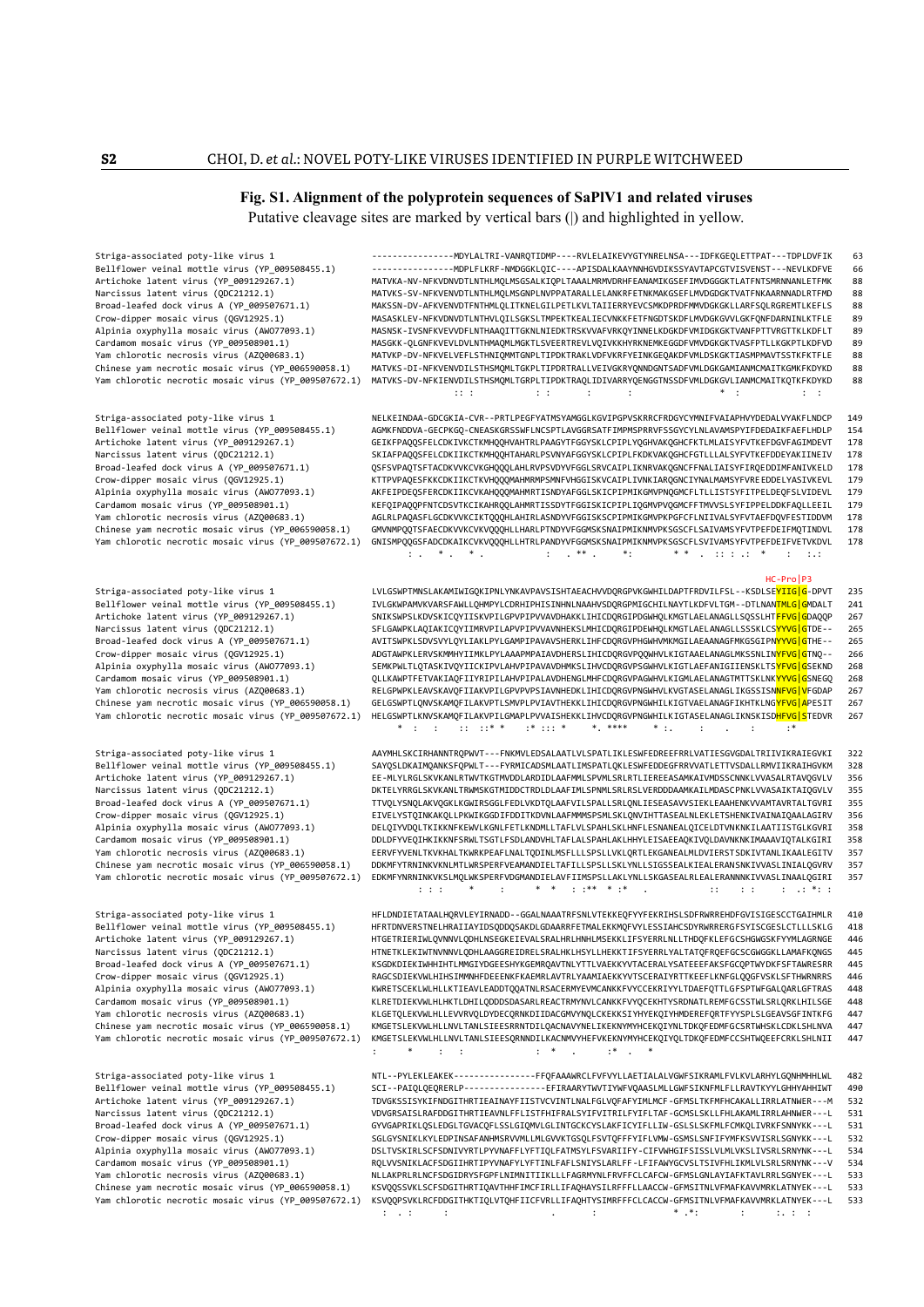P3|6K1 P3|6K1 Striga-associated poty-like virus 1 MAVMGITTLIAARTYIKALHP-----------<mark>TKLQ[A</mark>S--ANEKRMTGLMAFVILVVHVFDVDLALMLSSSLRSINQLAVMLTEETNGL 558<br>Bellflower veinal mottle virus (YP 009508455.1) LLIS LLISTIALLVSAWTYMKATKP----------<mark>TOLO|A</mark>T--TNEKKVTGLIAFIVLAVHIFDADLAIMLSSSLHTISRTASMLTDETRNI Artichoke latent virus (YP\_009129267.1) MIITSIFLIYELSRFIMKKKAEREKLNEGRS-<mark>EELQ|A</mark>SVKSSEKQMMAAMAMMTLVVHAFDIDLAITMSGALNHVSRLANMLTDTTSGW 629<br>Narcissus latent virus (QDC21212.1) MIVTSIFLVYELARFIIGRKATRQKNVHSKD-Narcissus latent virus (QDC21212.1) MIVTSIFLVYELARFIIGRKATRQKNVHSKD-<mark>QELQ|G</mark>PHKSSEKQMMAAMAMITLIVHAFDMDLAITMSSALNHVSRLANMLTDTTSGW 619<br>Broad-leafed dock virus A (YP\_009507671.1) WLFGTLFVIYELATYVARKMKQRKEKGDG---<mark>QELQ|L</mark>NSKENE Broad-leafed dock virus A (YP\_009507671.1) VLFGTLFVIYELATYVARKMKQRKEKGDG---QELQ|LNSKENEKKMMAAMAMITLFVHAIDMDLALVMTSSLNHVARLVGLLTDSTTGW 617 MLLGSVFVIYELAMYIKRELAKKRDGK-----<mark>QTLQ|F</mark>KGKESEKKMMAAMAMATLAVHAFDIDLAIMMSNSLHHVSRLVSLLSDSTTGW 616 Alpinia oxyphylla mosaic virus (AWO77093.1) LICGTVFCVFELGRYIIKQKQRKNQIQP----<mark>HELQ|A</mark>GLKTSEKQMMSAMAMLTLLVHAFDMDLAVMMSNSLNHVARLANMLTDTTSGW 619<br>Cardamom mosaic virus (YP\_009508901.1) LFCGFVFCMFELGRYIAWKKSQRKENQP-Cardamom mosaic virus (YP\_009508901.1) | LECGFVFCMFELGRYIAWKKSQRKENQP----<mark>QELQ|A</mark>SIKSSEKQMMSVMAMITLLVHAFDIDLAITMSNSLNHVARMANMLTDTTAGW 619<br>Yam chlorotic necrosis virus (AZQ00683.1) | LIFGCVFALYEVGSFIIKKRKERQQKLQTKEG<mark>EILQ|A</mark> Yam chlorotic necrosis virus (AZQ00683.1) LIFGCVFALYEVGSFIIKKRKERQQKLQTKEG<mark>EILQ|A</mark>YGKSSEKKMMSAMAMITLIVHAFDMDLALMMSNSLNHVARLANMLTDTTSGW 622<br>Chinese yam necrotic mosaic virus (YP\_006590058.1) LIFASIFCLYEVGRFIIKKRKANKDKAAGRT-Chinese yam necrotic mosaic virus (YP\_006590058.1) LIFASIFCLYEVGRFIIKKRKANKDKAAGRT-<mark>TELQ|A</mark>YGKSSEKQMMAAMAMVTLFVHAFDMDLALMMSNSLNHVARLANMLTDTTTGW 621<br>Yam chlorotic necrotic mosaic virus (YP\_009507672.1) LIFACIFCLYEVGCFIIRHKK Yam chlorotic necrotic mosaic virus (YP\_009507672.1) LIFACIFCLYEVGCFIIRHKKKSKELGTGKT-QDLQ|AYGKSSEKQMMAAMAMITLFVHAFDMDLALMMSNSLNHVARLANMLTDTTTGW 621 : : : :: \*\* .\*\*:: . :\*: \* \*\* :\* \*\*\*: ::.:\*. : : . :\*:: \* . enter and the state of the state of the state of the state of the state of the state of the state of the state of the state of the state of the state of the state of the state of the state of the state of the state of the Striga-associated poty-like virus 1 LPKLIG-<mark>TRLQ|F</mark>DESDLA-DLELEMDPEEVRNETLQEKCMTFGMWLETKVASYVDYTRELQYGGPEVHYRISPLKQQEIAEDMTQTKRA 645<br>Rellflower veinal mottle virus (YP 009508455.1) IPRTINGTVLOLGDIGET-MELDVETDPETAOHEELRTKHK Bellflower veinal mottle virus (YP\_009508455.1) LPRIING<mark>TVLQ|G</mark>DIGEI-MELDVEIDPEIAQHEELRTKHKTFQAWIDEKVCSLEQYTRELQYGGSSVHFVVHSSNHDDISDDMLATKRE 654<br>Artichoke latent virus (YP 009129267.1) LVGGTAT<mark>EELO|M</mark>HIFDVALEVDEOO Artichoke latent virus (YP\_009129267.1) LVGGTAT<mark>EELQ|M</mark>HIFDVALEVDEQQKMEGEMMASTSSSLDTFSAWVNESVATGVDNTRPLTYGSVDNVYKLDSENGAEVGASMTNTKKA 709<br>Narcissus latent virus (QDC21212.1) LMGGTAT<mark>EELQ|M</mark>HLFDVALEVDKQQQIENE Narcissus latent virus (QDC21212.1) <sup>1</sup> LMGGTAT<mark>EELQ|M</mark>HLFDVALEVDKQQQIENEMAASSSNLADTFSAWINENVAYGTDNTRPLTYGDVENVYKLDSKNGSNVGATMVNTKKA 708<br>Broad-leafed dock virus A (YP\_009507671.1) LVGG-Broad-leafed dock virus A (YP\_009507671.1) LVGG-GR<mark>QELQ|M</mark>KIFDLALEVDDTMKADEEVAATTSNHQDTFSAWVNEQLVLGNDNTRPLSYGRTDSLFTLTSDNATEVGQNMVDTKRA<br>Crow-dipper mosaic virus (QGV12925.1) LVRGGSH<mark>QELQ|M</mark>KFFELALEVDDKVKQENEL LVRGGSH<mark>OFLO<code>lm</code>KFFELALEVDDKVKOENELEAOTSTSMDTFASWINEOIAMGNDNTRPLVYGRNDEIYKLNKENASEVGATLTOTKRA 705</mark> Alpinia oxyphylla mosaic virus (AWO77093.1) MMGGTGTOELQ|MELFDLVLEADEKIQSDLEEAVTSHRTCETFASWMSEQSLTESNNTRPLSYGRPESYVCVDRENAVEIGQNLVDTTNA 708<br>Cardamom mosaic virus (YP\_009508901.1) MMGGTGT<mark>QELQ|M</mark>QLFDLALEADDTIRNELDEASTSHTTYET Cardamom mosaic virus (YP\_009508901.1) VMRGNDSQELQ|MQLFDLALEADDTIRNELDEASTSHTTYETFSSWMAEQTLFENDKTRPLSYGRVESLVEIDRDNAVESGQALVDTTNA 708 LIGGANT<mark>QELQ|M</mark>RLFDVVLEVDEVMEKEIQQTSVYEGGTETFSSWINEQIALGNDNTRPLAYGRDESVFFVDRENAIQVGQDMVETRNA 711 Chinese yam necrotic mosaic virus (YP\_006590058.1) LTSGGGT<mark>OELO|M</mark>KLFDVALEVDETMTHEMDOOAAMDCSNETFAAWINEOVLLGNDNTRPLAYGRDDSVFYVTRDNAIDVGODMCDTKNA 710 Yam chlorotic necrotic mosaic virus (YP\_009507672.1) LTSGGGTQQLQ|MKLFDVALEVDETMSNEMEQQAVHDCSNETFASWINEQILVGNDNTRPLAYGRDDSVFYVTRDNAIEVGQDMCDTKNA 710 : \*\* :: : : : \*\* \*: . : \*\* \* \*\* . : : : . : \* . Striga-associated poty-like virus 1 WNSVTGGTGSGKSTRIPVFYYQRLKQMADRNKRILVCEPSRATVVNVAAGISSFLGEQVYYKHRTKEQAGNMGIQVMTYGSALMRAVGDS 735<br>Bellflower veinal mottle virus (YP 009508455.1) WNSVVGGTGSGKSTRIPVHYYNKLOKAIGRO Bellflower veinal mottle virus (YP\_009508455.1) WNSVVGGTGSGKSTRIPVHYYNKLQKAIGRQHKILICEPSRATTANVAMGITHFFGQQVYYKHRTREQVGHMGIQVMTYGSALMRSLRDP 744<br>Artichoke latent virus (YP 009129267.1) WSHVVGKTGSGKSTRVPLGYYNALQTMAARRRNILICEP Artichoke latent virus (YP\_009129267.1) WSHVVGKTGSGKSTRVPLGYYNALQTMAARRRNILICEPTQATTQNVANALSHFHGKSVFYKHEGKEQMGDMSIQVMTYGSAFFRSVHNP 799<br>Narcissus latent virus (QDC21212.1) WSHVVGMTGSGKSTRVPLGYHGALQTIAARKRNILICEPTQATTQNVAAAL Narcissus latent virus (QDC21212.1) WSHVVGMTGSGKSTRVPLGYHGALQTIAARKRNILICEPTQATTQNVAAALSRFHGKQVYFKHEGREQLGDMSIQVMTYGSAFFRSVNNP 798<br>Broad-leafed dock virus A (YP\_009507671.1) WSLVVGQTGSGKSTKVPIAYYNKLQIQAGRRKNILVCEPTQATTQNVA Broad-leafed dock virus A (YP\_009507671.1) WSLVVGQTGSGKSTKVPIAYYNKLQIQAGRRKNILVCEPTQATTQNVASALSHFHGKSVYFKHEGKEQHGDSSIQVMTYGSAFFKSVNNP 795<br>Crow-dinner mosaic virus (OGV12925.1) WSQVVGQTGSGKSTKVPMSYVNTIQTIAGRRKNILICEPTQATTQN Crow-dipper mosaic virus (QGV12925.1) WSQVVGQTGSGKSTKVPMSYYNTLQTIAGRRKNILICEPTQATTQNVAAALSHFHGKSVYFKHEGKEQHGDTSIQVMTYGSAFFRSINNF بولاد WSQVVGQTGSGKSTRVPIAYYNTLQTIAGRRKNILICEPTQATTQNVAAALSHFHGKSVYFKHEGKEQHGDTSIQVMTYGTAFFRSI Alpinia oxyphylla mosaic virus (AWO77093.1) WTQVIGQTGSGKSTRVPIAYYNRLQHLPARRRSILVCEPTQATTQNVSYALSHQHGKQVFYQHEGKTQNGDSSIQVMTYGTAFFKAMNSN 798<br>Cardamom mosaic virus (YP\_009508901.1) WTQVVGQTGSGKSTRLPIAYYNRLRHVAARKRAILICEPTQATT Cardamom mosaic virus (YP\_009508901.1) WTQVVGQTGSGKSTRLPIAYYNRLRHVAARKRAILICEPTQATTQNVAYSLSHQHGKQVYYQHEGKIQNGDMSIQVMTYGTAFFKAMSAD 798<br>Yam chlorotic necrosis virus (AZQ00683.1) WSQVVGQTGSGKSTRVPLAYYNKLQTMPGRARSILICEPTKATTQN Yam chlorotic necrosis virus (AZQ00683.1) WSQVVGQTGSGKSTRVPLAYYNKLQTMPGRARSILICEPTKATTQNVASAISHQHGKQVYFKHEGKEQTGDPTIQVMTYGTAFFRACNNP<br>Chinese yam necrotic mosaic virus (YP\_006590058.1) WSQVIGQTGSGKSTRVPLSYYNKIQTLPGRNRSILICE WSQVIGOTGSGKSTRVPLSYYNKIOTLPGRNRSILICEPTKATTONVAAALSTOHGKOVFFKHEGKEQAGDPTIQVMTYGSAFYRSCNNP 800 Yam chlorotic necrotic mosaic virus (YP\_009507672.1) WSQVIGQTGSGKSTRVPLSYYNKLQTISGRCRNILICEPTKATAQNVAAALSTQHGKQVFYKHEGKEQAGDPTIQVMTYGSAFYRSCNNP 800  $* \cdot \cdot \cdot * * \cdot * * * \cdot \cdot * * * \cdot * * * \cdot \cdot \cdot : :$ Striga-associated poty-like virus 1 NFLNSFDAVFLDESHIVSEHGLTLEALLDGYRHVRKFYVSATPRAGPFEDNGHKRFQTQRVDVENSDPNYWLKEQGRGTAYDVTKRGPVV 825 Bellflower veinal mottle virus (YP\_009508455.1) HFIMQFDAIFFDEAHFVSAHALTLESLSKQYPEVRKFYMSATPRVGVTPHQAKGRFNTEVREVENTDPNFWLKEQGTGSRYDVTSLGPVI 834<br>Artichoke latent virus (YP\_009129267.1) TFLDDFDAVFLDESHLITPH Artichoke latent virus (YP\_009129267.1) TFLDDFDAVFLDESHLITPHSLALESLLNKHTKVRKFYLSATPRNGISCDDVARRFQIYEHTVEKCSVDEFIAQLDKGTATDPMKYGDKV TERDDFDAVFLDESHLITPHSLALESLLNKHTRVRKFYLSATPRNGILCODVKRRFEIHEHAVEACDLEQFIMQLGKGTATDPMQFGDKV Narcissus latent virus (QDC21212.1) TFLDDFDAVFLDESHLISPHSLALESLLNKHTRVRKFYLSATPRNGILCDDVKRRFEIHEHAVEACDLEQFIMQLGKGTATDPMQFGDKV 888 SFLSSFDAVFLDESHLISPHSLSMEGLLNKHTEVRKFYLTATPRDRTLQQTVNRRFQIFEHQVEKADVAEFIAALNGKTNLDALQYGERV 885 Crow-dipper mosaic virus (QGV12925.1) GFVDGFDAVFLDESHLVTSHSLAMEAILNKHTTVRKFYLSATPRIPVDVTHQDRRFQIYEHTVEKADVSDFIAALNGKTILDALEYGDKV 885<br>Alpinia oxyphylla mosaic virus (AWO77093.1) Alpinia oxyphylla mosaic virus (AWO77093.1) EFIEKFDAVFLDESHLISAHSLAFESYLNKCTTVRKFYLSATPRTSCSMPDASRRFEIYEHSLPETDINTFVASIGKGDSLDALNYGEKV 888 Cardamom mosaic virus (YP\_009508901.1) TFIQQFDAVFLDESHLITAHSLALESYLNKCVSVRKFYLSATPRNHVPTNAIVRRFQIFEHAQPEVSIEAFISSIGKGDSLDALNYGEKV 888<br>Yam chlorotic necrosis virus (AZQ00683.1) VFLDGFDAVFLDESHLISAHALALESLLNKQTHTRKFYVSATPRRQ Yam chlorotic necrosis virus (AZQ00683.1) VFLDGFDAVFLDESHLISAHALALESLLNKQTHTRKFYVSATPRRQVNQPQGTRRFQIFEHHVETADLNDFISSLGKNGNLDATQFGDKV<br>Chinese yam necrotic mosaic virus (YP 006590058.1) AFLSNFDAVFLDESHLVSAHALALESLLNKNNRVRKFY Chinese yam necrotic mosaic virus (YP\_006590058.1) AFLSNFDAVFLDESHLVSAHALALESLLNKNNRVRKFYLSATPRKQFPEMTGSRRFEIFEHQVESGDVNDLISAIGKGTIMDATKFGEKV 890<br>Yam chlorotic necrotic mosaic virus (YP\_009507672.1) AFLSNFDAVFLDESHLISAHALS AFLSNFDAVFLDESHLISAHALSLESLLNKNNRVRKFYLSATPRKSFPQQTGTRRFEIFEHQVESGDVSDLISAIGTGSILDATKFGDKT 890<br>\*: \*\*\*:\*:\*\*::: \*.\*::\* \*\*\*\*::\*\*\*\* \*\*\*: \*\*\* \*\*: \*: \*\*\*:\*:\*\*:\*::: \*.\*::\*. . .\*\*\*\*::\*\*\*\* \*\*: . : . \* . \* Striga-associated poty-like virus 1 LCFVQGRGQADKLAAKVNNSSIRDEKGEKFTGYSLHSENFDDNYPKVIKASNEGETCFIFCTNILETGVTLSADCVVDFGSTMRPELDIM 915 Bellflower veinal mottle virus (YP\_009508455.1) LCFVQGKRQADTLASKVNASG-----KIQFKGISLHSDNFDNNYNLVVKATNEGEECMIFCTNILETGVTLNADCVVDFGFTMRPSLSVA 919<br>Artichoke latent virus (YP\_009129267.1) LVFLAGKGECDKAASKVMSTN-----LGIKAVSLHKSNF Artichoke latent virus (YP\_009129267.1) LVFLAGKGECDKAASKVMSTN------LGIKAVSLHKSNFKTNYVKVMNSVDGGDRVIIFATNILETGVTLNVDVVVDFGFTNSPVLDLT 973<br>Narcissus latent virus (QDC21212.1) LVFLASKSECDQAASRVMSMN------LDVKAMSL LVFLASKSECDQAASRVMSMN------LDVKAMSLHKDNFKTNYLKVVAAMDESAKVMVFSTNILETGVTLNVDVVVDFGWTNRPHLDLT Broad-leafed dock virus A (YP\_009507671.1) LVFLSGKNECDRAAAKVAGGV------RGVKSVSLHKDNFKANYQKIIDQLERDEQFVIFTTNILETGVTLNVDVVVDFGYTNSPVLNLV 969<br>Crow-dipper mosaic virus (QGV12925.1) LVFLSGKNECDKAAAKVNGGV-----Crow-dipper mosaic virus (QGV12925.1) LVFLSGKNECDKAAAKVNGGV------KGVSAISLHKDNFKINYAKVCQQLEMDGKYMIFATNILETGVTLNVDVVVDFGYTNVPDLNLS 969<br>Alpinia oxyphylla mosaic virus (AWO77093.1) LIFLSGREQ Alpinia oxyphylla mosaic virus (AWO77093.1) LIFLSGREQCNKAAHKTASTQ-----YGITAFSLHKENFSVNYSKILQALSQPGRVYIYSTNILETGVTLNVDVVVDFGYTNQPHLDLN 1<br>Cardamom mosaic virus (YP\_009508901.1) LIFLSGREQCNRAAMKTAATQ-----YGIRAF Cardamom mosaic virus (YP\_009508901.1) | LIFLSGREQCNRAAMKTAATQ------YGIRAFSLHKENFPSNYPKILDALSAPGRCYIYATNILETGVTLNVDVVVDFGFTNQPKLNLT 972<br>| Yam chlorotic necrosis virus (AZQ00683.1) | LIFLSGKKECDRAAARVCAEV-----SSLKAISLHSQNFE LVFLSGKKECDRAAARVCAEV------SSLKAISLHSQNFETNYERICDQLNQPGKLIIFCTNILETGVTLNVDVVVDFGFTNTPSLNTV 975 Chinese yam necrotic mosaic virus (YP\_006590058.1) LVFLSGKKECDRAATKVNSTN-----SGVKAISLHRDNFSANYNRLCHDLTQPGKIYIFATNILETGVTLNVDVVVDFGFTNTPVLNTS 974<br>Yam chlorotic necrotic mosaic virus (YP 009507672.1) LVFLSGKKECDRAAAKVNSTN---Yam chlorotic necrotic mosaic virus (YP\_009507672.1) LVFLSGKKECDRAAAKVNSTN------TRVKAVSLHRDNFSTNYNRVCDELNQPGKCYIFATNILETGVTLNVDVVVDFGFTNAPTLNTT 974 \* \*: .: :.: \* :. . . \*\*\* .\*\* \*\* : :: \*\*\*\*\*\*\*\*\*\*..\* \*\*\*\*\* \* \* \*. Striga-associated poty-like virus 1 TKRLSLNAHRVTQFERHQRIGRVGRVKDGFALCCGKAVHGRPRTPPEVVYGAALYSFVYDLDLFADESLDTSWLANITKKQAEVMLSFDL 1005 Bellflower veinal mottle virus (YP\_009508455.1) EKRCLLTSSRVTQHERLQRIGRVGRVKDGVALTCGKCLPGRPPISPDVVYEAALYAFLYDLDLYADSTLDTNYLGNITRQQAEVMLNFDI 1009<br>Artichoke latent virus (YP\_009129267.1) GKTFLLERRRVTQAERKQRIGRAGRLRDGHA Artichoke latent virus (YP\_009129267.1) GKTFLLERRRVTQAERKQRIGRAGRLRDGHAIVIGKVGRTEELVSADVVYEAALISFVYNIDIYINSHFDHVWIGNVTRQQAKTMINFRL 1063 EKTFLLHRORVTKAERKORIGRAGRLKEGHAIVVGTVSHNVELAPADVVYEAALLSFVYNLDIYVNSHFDSVWVSNITRAOARTMLNFRI Broad-leafed dock virus A (YP\_009507671.1) EKTLLLRKRRVTDAERRQRIGRAGRLRDGHAIVVGKTVQATELVAADVVYEAALLSFVYNLDVYINAHFDHSWLAGITRAQAKTMLAFRM 1059 Crow-dipper mosaic virus (QGV12925.1) DKTLLLRKRRVTKAERQQRIGRAGRLRDGHAIVIGKTTEPMEIIPANVVYEAALLSFIYNLDIYINTHFDHTWLSSITRAQAKTMANFRV 1059 Alpinia oxyphylla mosaic virus (AWO77093.1) ERTLLLQKRRVTESERKQRIGRAGRLKHGHAIVLGKTSRAIEVVTADVVFDAALLSFVYNLEVYVNTHLDSTWLAKITREQARTMLSFRL 1062 ERTLLLEKRRVTEAERKQRIGRAGRLRDGHAIVLGKTCQAIEMVTPDVVFDAALLSFVYNLEIYVNAHLDCEWLATITREQARTMLNFRL Yam chlorotic necrosis virus (AZQ00683.1) DKTLLLHKRRVTKSERQQRIGRAGRLRNGHAIVIGKVSEPIETVSAEIVFEAALISFVYNLDVYVNSHFDAAWLGSITKEQARTMLSFRV 1065 Chinese yam necrotic mosaic virus (YP\_006590058.1) DKTLLLNKRRVTQAERKQRIGRAGRLREGHAIVIGKTSTPFETVSADVVFEAALLSFIHNLDVYVNAHFDQAWLSSITRDQAKTMMAFKI 1064<br>Yam chlorotic necrotic mosaic virus (YP\_009507672.1) DKTLLLTKRRVTQAERKQRIGR Yam chlorotic necrotic mosaic virus (YP\_009507672.1) DKTLLLTKRRVTQAERKQRIGRAGRLKDGHAIIIGKTSTPFEVVSADVVFEAALLSFIYNLDVYVNAHFDQAWLSSITRDQAKTMMAFKI 1064

Striga-associated poty-like virus 1 PIFVLRDLVGKDGAMRGEMITALKKNLLRDMHIVSRDISVASDRWQSWPRAHDQILNMTHGDVPEELEKYKNSRIPFVSFTLNKVSIVEF 1095 Bellflower veinal mottle virus (YP\_009508455.1) PMYVLRDLVDKDGSMQPIMVSLLKNHVVGDTQITTRDVRVSADKWASWPNAHDLIMLCLRGSEDEEMMKLAKEKIPFCAYQLLDVDLKSF 1099129267.1) PSFAMKDVVFPDGSVRDEFLRAVKDRTNRSANIKTLQGCTINPVYEGWPVLGTYAQKFGIAFEDSRYNN Artichoke latent virus (YP\_009129267.1) PSFAMKDVVFPDGSVRDEFLRAVKDRTNRSANIKTLQGCTINPVYEGWPVLGTYAQKFGIAFEDSRYNNLSKMRVPFIFHDMNELDIEAY 1153 Narcissus latent virus (QDC21212.1) PSFAMKDVVFHDGSVRTEFLEQMKSYTQRSANIKTTTHCTINHVYDTWPLLGTYAQKFGISFDDARYRKFSKLKVPFIYHEMGSMDLEGY 1152<br>Broad-leafed dock virus A (YP 009507671.1) NSFFMRDLVFSNGSVRPELLOALKNNVORSSNIKTATMOCVSHVYES Broad-leafed dock virus A (YP\_009507671.1) NSFFMRDLVFSNGSVRPELLQALKNNVQRSSNIKTATMQCVSHVYESWPMLGAHA------PVDNLDEKLVKSRVPFITHDLFEMQVEEL 1143 Crow-dipper mosaic virus (QGV12925.1) SPFVMRDLVFADGSVRPEVLSLFKKETMNSTSIKTRSATHVSHITEAWPKLGAHI------PQGETFNPLSDKRVSFITHDLLEMDLDEV 1143<br>Alpinia oxyphylla mosaic virus (AWO77093.1) STFFMRDLVNSQGHIRPELLDALKNKTWRSLKAHTTMFQARNSE Alpinia oxyphylla mosaic virus (AWO77093.1) STFFMRDLVNSQGHIRPELLDALKNKTWRSLKAHTTMFQARNSEYQQWQRLDHYSFSTLVLNNERILSEVGHVKIPFITHDMMDFDIIEI 1152 Cardamom mosaic virus (YP\_009508901.1) SVFFMRDLVNKQGNIRSELLQAVKNKTWKSLKVHTTNFQANNREYQQWNRLDHYTLTNFCAENSQAFGEISHIRVPFITHDMLDFDLVEI 1152<br>Yam chlorotic necrosis virus (AZQ00683.1) SPFIMRDLVFPSGHVRQEMLNCLKNKLQRSASIKTANYTCVNHIF Yam chlorotic necrosis virus (AZQ00683.1) SPFIMRDLVFPSGHVRQEMLNCLKNKLQRSASIKTANYTCVNHIFESWPKMDHPFISTIVQNEPNSLERLSKLRTPFVTHDMGELNLEEF (https://www.chinese.yam.necrotic.mosaic.virus (YP\_006590058.1) SPFIMKDLVFANGHIRSEMLEFLKP Chinese yam necrotic mosaic virus (YP\_006590058.1) SPFIMKDLVFANGHIRSEMLEFLKPHLHHSANIKTTNYQCVNHIYESWPRLDHHSLIDSMQNNEEKTKKIHKMRTPFITHDLNQLDLEMF 1154<br>Yam chlorotic necrotic mosaic virus (YP\_009507672.1) SPFIMKDLVFANGHMRGEMLDF SPFIMKDLVFANGHMRGEMLDFLKPHLHHSANIKATNYQCVNHIYESWPRLDHHSLFLDSQAHDSEVKRLSKMRVPFITHDITQLNLEQF 1154<br>Yiiiii Septimati Septimati Septimati Septimati Septimati Septimati Septimati Septimati Septimati Septimati Sep : ::\*:\* .\* :: .: .\* . : \* . : .\* . : ...:

: \* \*\*\*. \*\* \*\*\*\*\*.\*\*::.\* \*: \*. ..::\*: \*\*\* :\*::::::: : :\* ::. :\*: \*\*..\* \* :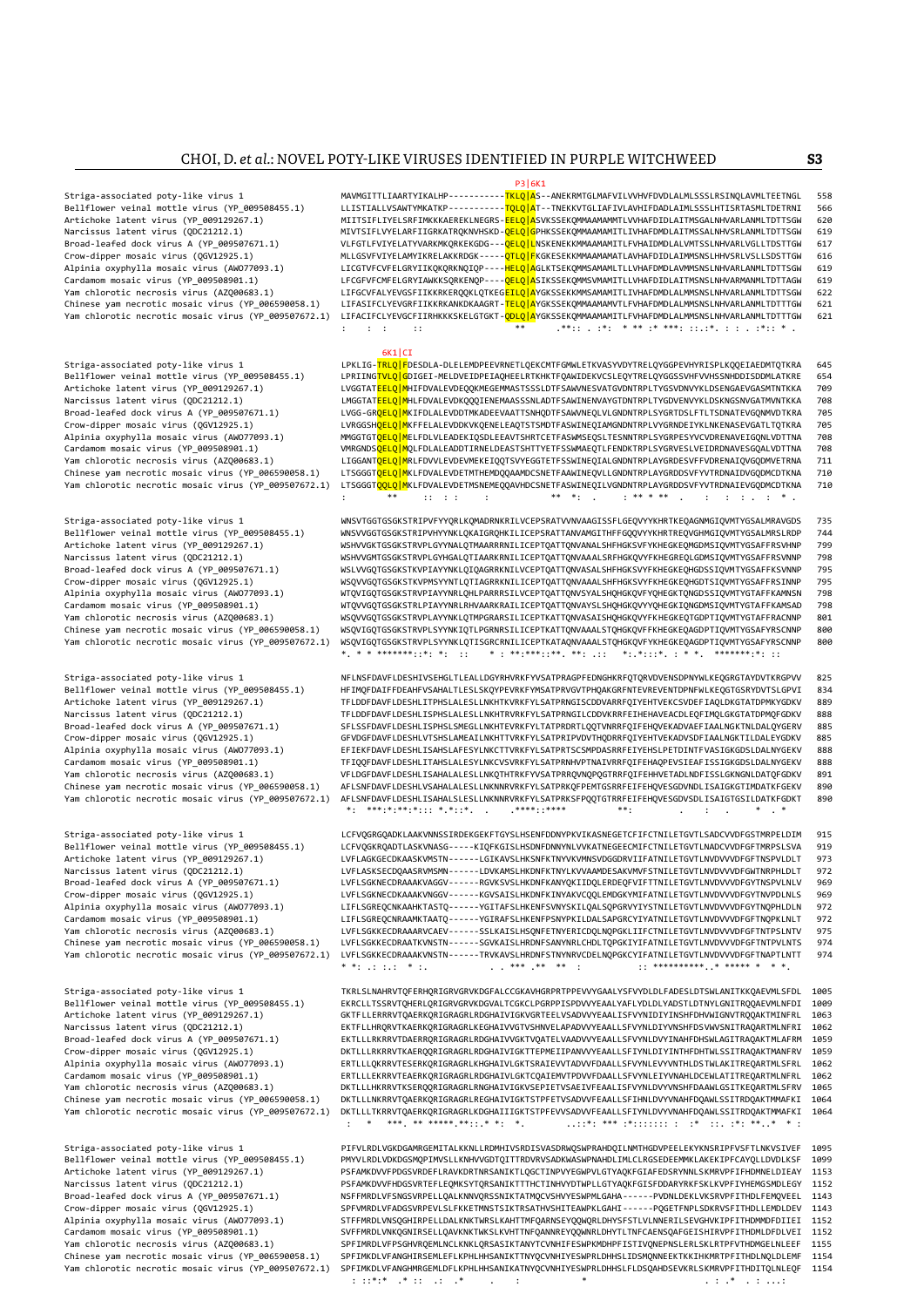Striga-associated poty-like virus 1 VEAAATYEPKLSFKTTKLGPPTRRVLMRIDPDNINQCHQIAVCLREHLKGMLNALVEARVRVQESKLLCMF--PASKRLLSDQEKRIAVM 1183 BECCAKYEPYRAFQTITAKSMNKKVLLRVDPENINICHSVASALLKQQNDVLSSLLNMQTACRDSKLLSCF--RQTRRFMSDHQNRIEAT 1187<br>AFAAASYKPSMITRMAKPAKFVSNVTI HVNOKNVCFATGVVRSI TASTKSI TOSKKHNONI HRFSPI ACI FTKRTTI FI FSKI GFOTKI G 1243 Artichoke latent virus (YP\_009129267.1) AEAAASYKPSMLTRWAKPAKEVSNVILHVNQKNVCEAIGVVRSLIASTKSLIQSKKHNQNLHRESPLACLFTKRTTLELESKLGEQIKLG 1243<br>AEAAASYKPSMITRWAKPAKEVSNVILHVNNQKNVCEAIGVVRSLIVSTQAQILSKRHAQNLHRESPLACLFTKRTTLELESKLGE Narcissus latent virus (QDC21212.1) AEAVSSYKPSMITQWAKPAKEVANVILHVNNQNVHEAINVVRSLIVSTQAQILSKRHAQNLHRESPLACFFAKSTTMELEARLGEQIKLG 12424 AEAVSSYKPSMITQWAKPAKEVANVILHVNNQNVHEAINVVRSLIVSTQAQILSKRHAQNLHRESPLACFFAKSTTMELEARLGEQIQM AKAAQAYRSTVKSRWGKPVKEAANVIMHANQSNIHDAIRVAQSLRNEAQRQIQEKERVQNLHRESPLACLFSKDTVRGLDXKIGEQIQMA 1233 Crow-dipper mosaic virus (QGV12925.1) TKALAAYQSTVKERWGKPIKEAMNVIMHVNQENIYETLAVARVMRSEAVKSMQQRQNTIKLHRNSPLSCLFGKKTIQQLEEKLGQQVRLA 1233 Alpinia oxyphylla mosaic virus (AWO77093.1) VKAVANYKPNMLTVFGQPKPRNIGLIMRVDETNVFNTMRMARLLKSDYEQQILNKKAALQAQKESPMAYFLSTRVVDSLASKLSQQISQA 1242<br>Cardamom mosaic virus (YP\_009508901.1) AKAVAHYKPNMMTVFGSKPAKGVSLVMKV Cardamom mosaic virus (YP\_009508901.1) <br>Cardamom mosaic virus (YP\_009508901.1) AKAVAHYKPNMMTVFGSKPAKGVSLVMKVDETNVFDTLRVARLLKRDYENQISSKKTAINTQRESPISYLLSTRIVDDLTAKLTQQIQRA 1242<br>Vam chlorotic pecrosis virus (AZO00683.1) IRCAD Yam chlorotic necrosis virus (AZQ00683.1) LRCADLYKPSVLTRWGRPVKQSTNVLMHVNSNNVHETIRVATLLRHDYSQQIHMKQHAQQLHQNSPFAYFFSKKTVDELSTNIGKQIAIA<br>Chinese yam necrotic mosaic virus (YP\_006590058.1) ANCVEKYRPNVLTRWGRPVEQTTNVLMHVNQENIHATI Chinese yam necrotic mosaic virus (YP\_006590058.1) ANCVEKYRPNVLTRWGRPVEQTTNVLMHVNQENIHATIRIANLLRYDYQQQIQQKKQAQQLHKDSPFAYFFSSKVVDELASNIGKQVAMA 1244<br>Yam chlorotic necrotic mosaic virus (YP\_009507672.1) TNCVEKYRPSVLTRWGRPVEQT TNCVEKYRPSVLTRWGRPVEQTTNVLMHVNQENIHSTIRIVNLLRFDYQQQILQKKQAQQLHKDSPFAYFFSTKVVNELENNIGKQIAMA .. \*.. :::: : \*: :. : : ::\* : : : :::

#### CI | 6K2

Striga-associated poty-like virus 1 KRNIQEVDKHIGKLTMYDTFVRDCNVPESFDMAEFQKVHQH<mark>MELQ|A</mark>RGNNNETELKKVLDMKHSDELKVRDVLVHHSGKIALGMVAMSG 1272<br>Bellflower veinal mottle virus (YP 009508455.1) KRNVSKIRDHLAKLERYDTFVRDKEINGEFSHADFGSVFD Bellflower veinal mottle virus (YP\_009508455.1) KRNVSKIRDHLAKLERYDTFVRDKEINGEFSHADFGSVFDH<mark>MSLQ|M</mark>RGEANNNEVRKILQLEDNAQVNVSDLFIHNGDKIAIGLLATTG 1276<br>Artichoke latent virus (YP\_009129267.1) ERNLVKLTKLLGNLELFMNLDEMKDEEP Artichoke latent virus (YP\_009129267.1) ERNLVKLTKLLGNLELFMNLDEMKDEEPELSSGDMEEIGRVLELQ|MQTTCNEDHIATVLHLEELPSTTFREAIVIGRKRVACALVLMCI 1332 Narcissus latent virus (QDC21212.1) <sup>1</sup> ERNLSKLKKFASNLELFANINVMQDTELELTSSDMEEIGKV<mark>LELQ|Q</mark>ETTCNEGHVQKVLHLEDMPSTSFREAIVVGRKRVAVALTLMCI<br>Broad-leafed dock virus A (YP\_009507671.1) RRNIEKLDKFISTLEIFAASQEVGGE-MEITSEDLSDIGR Broad-leafed dock virus A (YP\_009507671.1) RRNIEKLDKFISTLEIFAASQEVGGE-MEITSEDLSDIGRC<mark>MELQ|M</mark>DTTCSNEHIQEVLGLEELPSVTFKDAIILGRQRVATAMMILCV 1321<br>Crow-dipper mosaic virus (QGV12925.1) QRNLTKIDKFIGSLEMFATVNEHTDEGFEV Alpinia oxyphylla mosaic virus (AWO77093.1) ERNIVKLTTFITNLEIFMNTANSNVE-QDMQTDDLEEIGRSMQLQ|MOGNLTRHALTNILKLEDIPNVSFREAILIGNKRSLIALSFLVC 1330<br>Cardamom mosaic virus (YP\_009508901.1) ERNIRKLDGFITNLEVYANAPLPNEP-AVMGHGDYEEIGRCMQ Cardamom mosaic virus (YP\_009508901.1) ERNIRKLDGFITNLEVYANAPLPNEP-AVMGHGDYEEIGRC<mark>MQLQ|M</mark>EGKLTRESMIESLQLEDIPNASLKDAILLGNRRSILALSFLAC 1330<br>Yam chlorotic necrosis virus (AZQ00683.1) QRNIQKLDRFISNLEIFVTMNEVDGD-IE Chinese yam necrotic mosaic virus (YP\_006590058.1) QRNVSKLDKFISRLEMFATMNEMAGD-VEVTQQEMHEIGQC<mark>LDLQ|A</mark>EGTFSKDNMNVILSLETLPQTTFRDAIIIGRKKAIWGIMILCC 1332<br>Yam chlorotic necrotic mosaic virus (YP\_009507672.1) QRNVAKLDKFISRLEMFATM Yam chlorotic necrotic mosaic virus (YP\_009507672.1) QRNVAKLDKFISRLEMFATMNEMADD-VEVTQQEMHEIGQCIDLQ|AEGSFNKENVNVILNLERLPQTTFRDAIVIGRKKAIWAVMILCC 1332 .\*\*: :: \* : . : .: :.\*\* .. : \* :: . .. : .: : .

|                                                      | 6K2 VPg |                                                                                                             |      |
|------------------------------------------------------|---------|-------------------------------------------------------------------------------------------------------------|------|
| Striga-associated poty-like virus 1                  |         | AYLLSSLLHAL-----------RSKEPDAVYTLE GKGKPY-NRSKRSEAVALNOAFDM---------FEELKORKEKRVHHKERPS 1337                |      |
| Bellflower veinal mottle virus (YP 009508455.1)      |         | AYILGOIYAML-------------RTTETITASSLE GKGKPIRNRDKRSEARAVNESFNFIE-RMRAESETOTVKKRRDKGK---QOSD                  | 1348 |
| Artichoke latent virus (YP 009129267.1)              |         | AAFGGLAWYYLWDDDTGLDNKWNKKNKKAVLK <mark>DVLE M</mark> KGKSF-NRDKRSA--TAYEKILKDSYEGEDNYNLDEFRTRRKGRA--DADKT   | 1416 |
| Narcissus latent virus (ODC21212.1)                  |         | AAFGGLAWYYLWDDDEGLDNKWNKDNKRAVLK <mark>DVLE M</mark> KGKAF-NRDKRNP--AAYEKILHDDFAGDSLEDLRPFOKMKGKKK--GKPOT   | 1415 |
| Broad-leafed dock virus A (YP 009507671.1)           |         | AAFSGLAWWYMWSDEDGLDNDYNKKNKKQVYE <mark>EILE M</mark> KGKSF-NRDKRMP--AMQEHKDMADDYIENNPDIEKFKSKRETKHR-SDGGA   | 1406 |
| Crow-dipper mosaic virus (QGV12925.1)                |         | AAFSGLAWWLMWDEDGGLDNEYNKEOHESVYT <mark>KVLE M</mark> KGKAF-NRDKRSE--ASLLAYEKADVYGENLODVOMFKSKRGKSKKMHDDSK   | 1408 |
| Alpinia oxyphylla mosaic virus (AWO77093.1)          |         | SAFAGLAWYLTWDFDEGLENSYNKRORVAVHN <mark>KVLE   M</mark> KGKGL-NRDKRNV--AMQETYDEAYTSIRDDEDFDRVRSRRORAK--ETDIA | 1414 |
| Cardamom mosaic virus (YP 009508901.1)               |         | GAFAGLAWYLTWDDNEGLNNKWNKKQRVAVHK <mark>EVLE M</mark> KGKHL-NRDKRNV--ALQDTFDEAYTAIRGDEDFERVRSRRKGAK--EKDIA   | 1414 |
| Yam chlorotic necrosis virus (AZ000683.1)            |         | AAFGGLVWWLMWDDDDGLNNEENKORRKAVCD <mark>EVLE M</mark> KGKSF-NRDRRNP--MMODTIDMADFYMRDNEDFVKLKKKKNNNARDDSHKG   | 1419 |
| Chinese yam necrotic mosaic virus (YP 006590058.1)   |         | AAFGGLAWWLLWDDDEGLNNDENKDRRNEVCS <mark>KVLE M</mark> KGKSF-NRDRRNP--MMQDHFDAADFYMRDVEDFASLRSRRKVSR-VDDAVS   | 1417 |
| Yam chlorotic necrotic mosaic virus (YP 009507672.1) |         | AAFAGLAWWLLWDDDEGLNNTENKERRDEICNHVLE MKGKAF-NRDRRNP--AMODHFDTADFYMRDDEDFOTLRSRRKTSSGPNDAIS 1418             |      |
|                                                      |         | ** **                                                                                                       |      |

Striga-associated poty-like virus 1 VVSNLLKKTNP-FVNFYDIADDSAVTEAVFKMLDGSVVHKTTTPIADIPNLGRIIAEREMDDSQPVLSWADEAERVDPDQLICEVTLKDG 1426 AVSRLLTKTNP-FVNFYDIA-DADVETAIFSTLKGKVIHETATPVSDVKRL-DLISTNVDGDGEPIN-LSDE------DDLMCYITLKDG 1428 PFENLMTKAAP-FITMYDITSDENVVNAVFMDHNKQAFYETADPLKNMGEVKKHLEQMKLKQPV-FK-WGDEAD----DDVFCDVTTRDG 1499<br>VEFNIMTKKGP-FVTMYDVTSDENVVNAVELDTNKOAFYETGNPLANMKNVRSHLEDHLHNKST-GL-WSETDD----DETECDVTKKDG 1498 Narcissus latent virus (QDC21212.1) // VFENLMTKKGP-FVTMYDVTSDENVVNAVFLDTNKQAFYETGNPLANMKNVRSHLEDHLHNKST-GL-WSEIDD----DEIFCDVTKKDG 1498<br>Broad-leafed dock virus A (YP\_009507671.1) PLDRFMSKGPMVFKNFYDIASDEEVAKAIFS Broad-leafed dock virus A (YP\_009507671.1) PLDRFMSKGPMVFKNFYDIASDEEVAKAIFSDENNHVFYETANPLKHMKEVEKHLNAHKATSNL-LA-WGDEAN----DLIYCTVTKNDG<br>Crow-dipper mosaic virus (QGV12925.1) PLNKFLNAEPP-FISLYDITTDDNIVSAVFQDTNRQAFYETANPLAHMKE PLNKFLNAEPP-FISLYDITTDDNIVSAVFQDTNRQAFYETANPLAHMKEVEEHLQKHIEKGEL-IQ-WADAAD----DTVYCVITKNDG 1491 Alpinia oxyphylla mosaic virus (AWO77093.1) PVMRHMRSEKP-FITLYDLTLDSDITHAVFSDHNSQAFYETANPLANLDKVKQHLEEHRQGEKI-IF-WSDMTD----DTIFMTITKKDG 1497 Cardamom mosaic virus (YP\_009508901.1) PVMRYAQQKRP-FLTLYDLTLDEDITHAVFADHNNQAFYETANPLANLKDVETHLQSHKDKGGV-VF-WSDYAD----DTIFMTITKRDG 1497<br>PWMRYAQQKRP-FLTLYDLTLDEDITHAVFADHNNQAFYETANPLANLKDVETHLQSHKDKGGV-VF-WSDYAD---DTIFMTITKR LVQRMMSQSKP-FITLYDINNDADIVNAVFMDHNKQAFYETANPLKNMEQVRQHLDDHKAKEGGQIF-WGDDAD----YTLFCNITKRDG Chinese yam necrotic mosaic virus (YP\_006590058.1) PVLRYAAKSRP-FITLYDINVDSEVATAVFQDHNGQAFYETANPLKNMDLVREHLNKHKAKDGTQIF-WSDESD----FDIFCKITKTDG 1501<br>Yam chlorotic necrotic mosaic virus (YP\_009507672.1) PAMRYAMKSRP-FITLYDINVD PAMRYAMKSRP-FITLYDINVDSEVASAEFQDHNGQAFYETANPLKNMNLVRKHLEEHKQKNGTQLF-WSDESD----FDIFCKITKTDG 1: 1: 1: 1: 1: 1: 1  $\ldots$  .:::\* \*: .: : :

#### VPg|NIa-Pro

| Striga-associated poty-like virus 1                  | RRVHVDMTKHKSRMMTRTGGLAGYENKDGQFRQVG--                                                                     | -S <mark>TRLE V</mark> ASSVPFSKINIALGRMVGTIADGSRVRLNAILYGDFIICP | 1507 |  |
|------------------------------------------------------|-----------------------------------------------------------------------------------------------------------|-----------------------------------------------------------------|------|--|
| Bellflower veinal mottle virus (YP 009508455.1)      | RDVMVRLDRHRSROLTRTGGLMGYPNRDGEFROVG--------TTKIE MKGPIPFTNISTKCVNMVGLIYANGRPVMNCVLYGDFIVCP                |                                                                 | 1509 |  |
| Artichoke latent virus (YP 009129267.1)              | TTIRVRLTPHSSORLTSTHGVOGYAODEGRYROTGDAEVLKMPT <mark>OHLE V</mark> DTRLADNMVNLDVGNMIGLVSVKGG-NANCLLYKDWVIMP |                                                                 | 1587 |  |
| Narcissus latent virus (ODC21212.1)                  | MVIRIRLTPHKSMRLTSTSGRQGYSEHDGDFRQTGDAEILKQPD <mark>QILE V</mark> DTRLSNNHVSVEAGAMIGITTLQAG-SMNCILYKDWIILP |                                                                 | 1586 |  |
| Broad-leafed dock virus A (YP 009507671.1)           | SVYRVRLTPHNPHRLTKHHGVQGFENKFGIFRQSGQTEVLQRPQ <mark>QELE I</mark> ATHLQTSQVNLDVAKMIGTVTVDGG-LICCILYKDFLVMP |                                                                 | 1578 |  |
| Crow-dipper mosaic virus (QGV12925.1)                | TVMRVKLTPHOPNRVTNTFGTMGYHNKAGOYROTGPTEILKHPP <mark>HSLE I</mark> ATHLOTNOINLDVGSMIGIAEAGGG-OINCILYKDFIILP |                                                                 | 1579 |  |
| Alpinia oxyphylla mosaic virus (AWO77093.1)          | SQQRVKLTPHASQRKTKTGGVQGYASHEGEYRQTGDVEILKQPT <mark>QVLE I</mark> GTQLTNNQANLDILNMIGHVNIETG-RLHCILYKDFIIMP |                                                                 | 1585 |  |
| Cardamom mosaic virus (YP 009508901.1)               | TVQKVRLTPHSSERTTRHGGQQGFKEHEGQYRQTGDVEILKQPQ <mark>QTLE I</mark> DTRLSNNNTNLEIMNMIGHIOIGEG-RLHCLLYKDFIIMP |                                                                 | 1585 |  |
| Yam chlorotic necrosis virus (AZQ00683.1)            | SVLRVKLTPHIPSKSTTSGGAQGFONKADCYRQTGETEVLVQPT <mark>QALE I</mark> DTRLPVNNINLDVANMIGKVRMANG-TLHCILYKEFVILP |                                                                 | 1591 |  |
| Chinese yam necrotic mosaic virus (YP 006590058.1)   | TIMKVKLTPHEPLRMARR-GTQGFVEKEDCYRQTGQAEILQHPG <mark>VNLE MA</mark> TRLPENKLNLQVADMIGKVSMSEG-TIHCILYKDFILMP |                                                                 | 1588 |  |
| Yam chlorotic necrotic mosaic virus (YP 009507672.1) | TVMKVKLTPHEPTKRSKH-GTOGFSNMEDCYROTGOAEILHHPTOALE MATRLPDNKTNLOIADMVGRVTMSEG-TIHCILYKDFIIMP                |                                                                 | 1589 |  |
|                                                      |                                                                                                           |                                                                 |      |  |

Striga-associated poty-like virus 1 AHTQVLSLPITFRFEHATCTVDHV-EAMKFEKCDLILIKRPNSIAPVKVVSKATTITEPTLIQIIYRDLGSFSCHVSASDLAVPFDNGRF 1596 Bellflower veinal mottle virus (YP\_009508455.1) AHIKLVGPELKFRFQHATCTF-VVDEYMAFTQCDLILIKRPREIAPVAVIAKCGVLTEPSYVQLAYRNQQNLDGTLSASDICTPFDNGRW 1598<br>AHtichoke latent virus (YP\_009129267.1) AHVMMCKLPITLTFKHYTVTLSTLPECYSFVGFDLLAI AHVMMCKI PITI TEKHYTVTI STI PECYSEVGEDI LATKRPSTLAPVRCSATI ESAKSGMTVOMI YKKPVTNKTI MTVTDVAYKTKEHRW 1677 Narcissus latent virus (QDC21212.1) AHIMMRPLPLTFAFKHYTCTISELPECYSFIGYDLLVIRRPRNLAPVRCYATLDFAKDGMTIQMMHKKPVVNKVLMTVTAEAYRTPEHRW 1676 Broad-leafed dock virus A (YP\_009507671.1) AHVMMKKLPMRISFSHCTVVVTELPEMYSFIGYDLVLVRRPSELAPIKCQAHCGTAHDGMLVQMIYKKPVTNKVVPTITAPIHQTKEHRW 1669<br>Crow-dipper mosaic virus (QGV12925.1) AHVMLKSLPIKFTFKHAHVIVSELPQAYSFPGF Crow-dipper mosaic virus (QGV12925.1) AHVMLKSLPIKFTFKHAHVIVSELPQAYSFPGFDIIVVKRPTTLPPVKCVAYCGIAHENMVVQMLYKKLVSHKLVTTITAPIHQTKEHRW 1699<br>Alpinia oxyphylla mosaic virus (AWO77093.1) AHVMQKEL Alpinia oxyphylla mosaic virus (AWO77093.1) AHVMQKELPITLSFKHYTVKVEELGEVYAFVGFDLILMKRPHQLAPVKCVASISQAQEAMIVQMVHKKFVTLKPVITITAAIHQTKEMRW 1675 Cardamom mosaic virus (YP\_009508901.1) AHVMQKPLPLTISFKHYTVKIPELQEAYAFEGFDLLCIKRPPQLAPIKCSASLATAQEGMIVQMLHKKFLTNKPIITVTAPIHETSELRW 1675 Yam chlorotic necrosis virus (AZQ00683.1) AHAMMSKLPIDLVFKHKTITISEFPEAYCFPGFDIMLIKRPTSLAPVACRATVAQASDGMIVQIVHKKHVTEKTVLTVTAPTHQRDDFRW 1681<br>Chinese yam necrotic mosaic virus (YP\_006590058.1) AHAMIKQLPMEISFKHFTITIDTLPEAYCFPGF AHAMIKQLPMEISFKHFTITIDTLPEAYCFPGFDIVLIKRPAKLAPVRCHATLAQATDGMIVQMVHKKSVSDKTVLTITAPIHQRDDWRW 1678<br>AHAMITKLPMEITFKHYTIKIGTLPFAYCFPGFDVMLIKRPTNLAPTRCHATLATATDGMIVOMLHKKSVSDKTTLTITAPIHORPDWRW 1679 AHAMITKLPMEITFKHYTIKIGTLPEAYCFPGFDVMLIKRPTNLAPTRCHATLATATDGMIVQMLHKKSVSDKTTLTITAPIHQRPDWRW \*\* ::\*\* ::: \* \* ::: \* \* ::: \* \* ::: \* \* ::: \* \* ::: \* :: \* ::: \* ::: \* ::: : \* ::: : \* ::: : \* ::: : \* ::: : \* ::: : : \* ::: : : :  $\ast\ast$  : : : :  $\ast\ast$  : : :  $\ast$   $\ast$  :  $\ast$  :  $\ast$  :  $\ast$  :  $\ast$  : :  $\ast$  :  $\ast$  : :  $\ast$  :  $\ast$  :  $\ast$  :  $\ast$  :  $\ast$  :  $\ast$  :  $\ast$  :  $\ast$  :  $\ast$  :  $\ast$  :  $\ast$  :  $\ast$  :  $\ast$  :  $\ast$  :  $\ast$  :  $\ast$  :  $\ast$  :  $\ast$  :  $\ast$  :  $\$ 

 NIa-Pro|NIb Striga-associated poty-like virus 1 SYSVSTKDGMCGAAIVDVKTGMITGIHVSANDLIKRNFMEPFSTSMVDVLQKKAPFVRDE-------VWYFDSIASGYAPHEL<mark>DRLQ|S</mark>- 1677<br>Bellflower veinal mottle virus (YP\_009508455.1) TYTISTKKG TYTISTKKGMCGAAVIELKTGKFVGIHVSANEVIRRNFMEPISESMVQVLQKKEDFIPSR-------DWTFTSTECGYMPGEI<mark>SGLQ|A</mark>N 1680 Artichoke latent virus (YP\_009129267.1) EHQIPTIYGMCGAPMLDVSSGKIVGIHILGDTARKCNTFEGFPPDMLKLVNSNDPKVRNLFVRERVKTWEFVPEMHGHNSARI<mark>KNLQ|I</mark>- 1765<br>Narcissus latent virus (QDC21212.1) EHQIPTAAGMCGSPVFDVASGKIVGIHILG Narcissus latent virus (QDC21212.1) EHQIPTAAGMCGSPVFDVASGKIVGIHILGDIMRKRNTFEAFPGDMMKLVNSNDPKIKDLYIKNRLREWNFEAEVHGHDSRRLINLQ|G- 1764 Broad-leafed dock virus A (YP\_009507671.1) AHQIPTHNGMCGCPVLDVVTGKIVGIHVMGDLAKKHNVFEAFPSEAITIMGTNDRKVHASYFRNKVNMWVFQPEMHGYLAKNL<mark>VNLQ|M-</mark> 1756<br>Crow-dipper mosaic virus (QGV12925.1) AHQIPTENGMCGCPVLDVATGKIVGIHVMGD AHQIPTENGMCGCPVLDVATGKIVGIHVMGDHRMKHNVFETLPPEVLTLIQTNDKKVHQTFHRNQLKAMVFQPEMHGYLSKNL<mark>TNLQ|M</mark>N 1758<br>AHOTPTTVGMCGAPVI DTOTGKTVGTHVMGDTI KKHNVFFTFPSFAI FTI GTNDKKVHORVFNNRI KAWKFOPFVHGYDPRKT<mark>OGI O.I.</mark>N- 1763 Alpinia oxyphylla mosaic virus (AWO77093.1) AHQIPTIVGMCGAPVLDTQTGKIVGIHVMGDTLKKHNVFETFPSEALEILGTNDKKVHQRYFNNRLKAWKFQPEVHGYDPRKIQGLQ[N-<br>AHQIPTIVGMCGAPVLDTQTGKIVGIHVMGDTLKKHNVFETFPSDALEILGTNDKKVHQRYFNNRLKAWKFQPEVHGYDPRKIQGLQ Cardamom mosaic virus (YP\_009508901.1) AHQIPTVVGMCGAPVVDTQTGKIVGIHVMGDSFKKHNVFETFPSDALEILNTNDKKIHQRYISQKIKIWTFIPETHGYDPRKI<mark>QGLQ|M</mark>- 1769<br>Yam chlorotic necrosis virus (AZQ00683.1) AHQIPTVAGMCGAPVLEVATGKIVGIHVMG AHOTPTVAGMCGAPVLEVATGKTVGTHVMGDTFMKHNVFETFNNDIMTLMNTNDKKITSTFORSKLTSWTFMPEVHGYDPKKLKNLOH- 1769 Chinese yam necrotic mosaic virus (YP\_006590058.1) AHQIPTVSGMCGAPVIDVASGKIVGIHVLADSLKMHNVFETFPSQLLEIINTNDKKVHQRYHQARVNDWTFLPEAHGYFPSEL<mark>VGLQ|M</mark>- 1766<br>Yam chlorotic necrotic mosaic virus (YP\_009507672.1) AHQIPTVSGMCGAPVIDVAS Yam chlorotic necrotic mosaic virus (YP\_009507672.1) AHQIPTVSGMCGAPVIDVASGKIVGIHVMADSLKMHNVFETFSPDMMEILNTNDKKVHAKFHQARLMDWVFLPEAHGYEPSKIKGLQ|M- 1767 : :.\* \*\*\*\*..:.: :\* :.\*\*\*: .: \* :\* : . : :: .: : \* \* . \*: . .: \*\*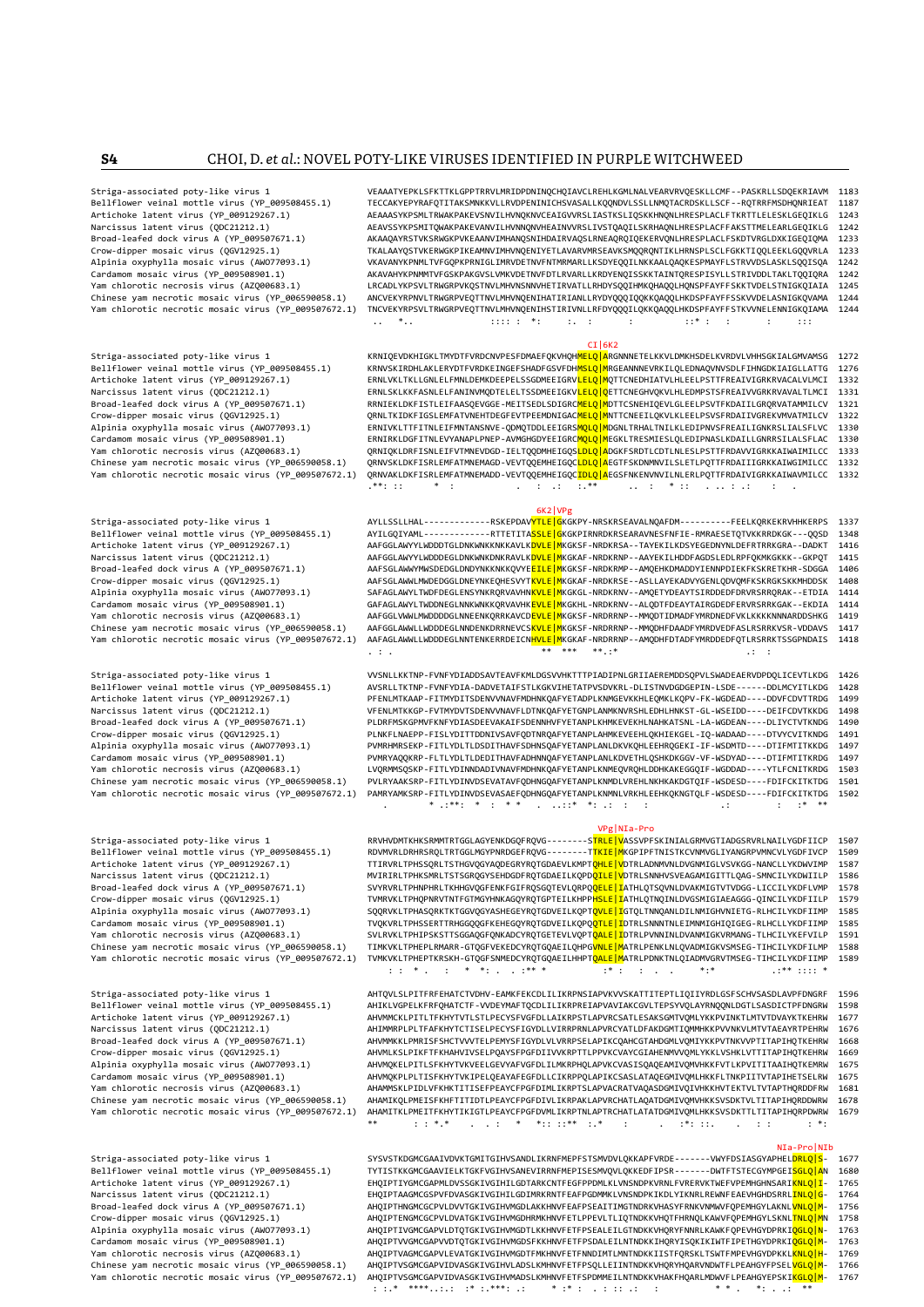Striga-associated poty-like virus 1 YE-----------------------WA-L------------------EF--DPLRYSVEKMNESAGAWGMFNNYHRVSEAQRPVTFSLSG 1723 Bellflower veinal mottle virus (YP\_009508455.1) YQ-----------------------WD-L------------------EF--DDSRYTIGNMNETASAWGFIKNHHQVEPCSESLNLSLHG 1726 Artichoke latent virus (YP\_009129267.1) DT-----------------------IEFR------------------QFTRDTSIYTVENLTRSAAAGGLFK--PREVMEKRSLPPTVSA 1812 Narcissus latent virus (QDC21212.1) DS-----------------------LPIS------------------KFSRDVSIYSVENITRSAMAGGLFK--PREVSEPRNLPPTVST 1811 Broad-leafed dock virus A (YP\_009507671.1) -------------------------MELK------------------TFSRNIEIYTKEKFEKSANCGGLFK--HREIFGPRDSEFLHQF 1801 Crow-dipper mosaic virus (QGV12925.1) DTSIKEEIDEMIKNAQLNERLRTMRFDLLFQIDRAHCGVIDNNVVIKTFSRDTSIYKIENFRRSAECGGLFK--PREITKAISNKIIDES 1846 Alpinia oxyphylla mosaic virus (AWO77093.1) ED-----------------------FSLE------------------TVPNDVSMYTIENIMEDAAAGGLFK--PREVRDAERLPIGIVA 1810 Cardamom mosaic virus (YP\_009508901.1) LK-----------------------VESL------------------RVPKDTSMYTIENFVQEAQAGGLFK--CREISAPRPLPIGVSA 1810 Yam chlorotic necrosis virus (AZQ00683.1) EQ-----------------------FEFL------------------EFSRDTSIYTVENMNADARAGGLFV--PRVLENPRSLPPSVSA 1816 Chinese yam necrotic mosaic virus (YP\_006590058.1) ES-----------------------FEFI------------------EFSRDTTMYTVDNFNRDATAGGLLK--SRVVEESKTLPVGVSA 1813 Yam chlorotic necrotic mosaic virus (YP\_009507672.1) EI-----------------------FNFL------------------SFPRDISMYTIENFNADATAGGLLK--ARKVEEPKEMPLGVSA 1814 . :  $\ast$  . :  $\ast$  .  $\ast$  :  $\ast$  .  $\ast$  :  $\ast$  .  $\ast$  :  $\ast$  .  $\ast$  :  $\ast$  .  $\ast$  .  $\ast$  .  $\ast$  .  $\ast$  .  $\ast$  .  $\ast$  .  $\ast$  .  $\ast$  .  $\ast$  .  $\ast$  .  $\ast$  .  $\ast$  .  $\ast$  .  $\ast$  .  $\ast$  .  $\ast$  .  $\ast$  .  $\ast$  .  $\ast$  .  $\ast$  .  $\ast$  Striga-associated poty-like virus 1 GGFEILGEATSNLCNKHKIVGESVYWKEFKQCCPDLVEGIEEYEDAYCPSALNREAYYKDVGKYDR--HLRCRADINLLIKARNMVKDDL 1811 Bellflower veinal mottle virus (YP\_009508455.1) -GFEMLGKSVSHLCSKHKIVGLSPYWQEFKQLCPDLVEGIEELEDQYAPSALNRDAYYKDISKYNR--DLACKCDIQRLEKAREMVAHDL 1813 Artichoke latent virus (YP\_009129267.1) IHMHNLAYSNGLLNTRHIFEGENPYWKQFKLCNEWVDPIVERYEDNYMPSALNREAYWKDLLKYNR-PQHLCKVDDVALKSSVAQLVREL 1901 LHMTNVAYANGLLNTRHIFEGENPYWKQFKLCNPHLTDAVSEYEDKYLPSALNREAYWKDLLKYNR -PLHQIKPNEAALHASMVKLIRVL 1900<br>EHFDNLAYAHALLNTRHTYVGESPYWLEFKRNHOSLVRGIEFYEDAYLPSRITHTAYWKDISKYNR -AYKGVDHDFKTLISAADCLTHML 1899 Broad-leafed dock virus A (YP\_009507671.1) EHFDNLAYAHALLNTRHTYVGESPYWLEFKRNHQSLVRGIEEYEDAYLPSRLTHTAYWKDLSKYNR-AYKGVDHDEKILLSAADCLIHML 1890 Crow-dipper mosaic virus (QGV12925.1) EHMDNMAYSHAILNTKHVYVGENPYWIQFKANHKQLVQGIEKFEDNYLPSELTYNAYWKDLLKYNR-PLKSSKHDEKALLMAIKKVVTVL 1935 Alpinia oxyphylla mosaic virus (AWO77093.1) QDMTNLAFANALLNKRHVYIGESPYWTEFKRRHAQHVKGIHEFEDEYAPSILSYDAYWKDLLKFNRQSNATPQFDKRILNLAAQAVIRNL 1900<br>Cardamom mosaic virus (YP\_009508901.1) QHMQNVAFANAILNKRHTYVGESPYWREFKRIHSEHVRGISAF Cardamom mosaic virus (YP\_009508901.1) <sup>C</sup>OHMQNVAFANAILNKRHTYVGESPYWREFKRIHSEHVRGISAFEDFYAPSALTFDAYWKDLLKFNRTSASDPTWNEKALKHSMLATIQAL<br>1900 Yam chlorotic necrosis virus (AZQ00683.1) LHMDNLAYMNGLLNPRHVITGESPYWLEFKRFHPRQVRGIEE Yam chlorotic necrosis virus (AZQ00683.1) LHMDNLAYMNGLLNPRHVITGESPYWLEFKRFHPRQVRGIEEFENKYAPSVLNYDAYWKDLLKFNRLENANLQYDKEILKCAALAVVNQL 1906 THMSNVAYMNGLLNPRHTITGESPFWREFKRCHPKQTKGIEEFENAYAPSVLSYDAYWKDLLKFNRAEFKADKIDKDILKCATLALVKQL 1903 Yam chlorotic necrotic mosaic virus (YP\_009507672.1) INMKNVAYMNGLLNPKHTVTGESPYWKEFKRCHPRQVKGIEEFEDAYAPSVLSYDAYWKDLLKFNRVEHSKSGLNEEILRHATLCLVRQL 1904 : :. . \* :\* \* . :\* :\*\* : \*: \* \*\* \*. \*\*:\*\*: \*::\* : \* : \* Striga-associated poty-like virus 1 KKAGLFATRLMTAAEVLGDLDVNTAAGALYACKKKLLFTGMTDDQVVQLANCCYDKLVKGESVGIWNGSLKDELRPVEKVLENKTRVFTA 1901<br>Bellflower veinal mottle virus (YP\_009508455.1) KVAGMRPTRVMD KVAGMRPTRVMDAEEVLGDLDVSTAAGALYACKKKVVFAGWDDEMLINFATLCKSKLISGENVGVWNGSLKDELRPIEKVVANKTRVFTA Artichoke latent virus (YP\_009129267.1) ERAGMTKTKIRTTDQVLEDIQWGKAAGPLYGMKKKELCKNLTMEELTSLALHCRSELNKGKNAGLWNGSLKAELRPKIKVEANKTRVFTA 1998<br>RESGMITSTRIKTRIKTRIKTRIKTRIKTRIRTON RESGMITSTRIRTCNEVLEDIOWNKAAGPLYGMKKEELCKNMTMEDLTAL Narcissus latent virus (QDC21212.1) RESGMTSTRIRTCNEVLEDIQWNKAAGPLYGMKKEELCKMMTMEDLTALAIHCRTELRRGKNAGVWNGSLKAELRPKEKVELNKTRVFTA 1990<br>Broad-leafed dock virus A (YP\_009507671.1) ESAGMTPTRIRTPEEVLSDIQWNKAAGPMYGMK Broad-leafed dock virus A (YP\_009507671.1) ESAGMTPTRIRTPEEVLSDIQWNKAAGPMYGMKKRELCQHLTEEELIAMAIHCRRELVRGENAGIWNGSLKAELRPLEKVEQDKTRVFTA 1980<br>Crow-dipper mosaic virus (QGV12925.1) EQAGMRKTRIKTPIEVLSDVQWNKAAGPMYGVKKRELCMMMTEEE EQAGMRKTRIKTPIEVLSDVQWNKAAGPMYGVKKRELCMNMTEEELITMVIHSRNELVKGQNAGIWNGSLKAELRPIEKVNQHKTRVFTA Alpinia oxyphylla mosaic virus (AWO77093.1) QQAGLTATKIRTTNQVLDDVQWTTAAGPLYAMKKKELCKDLTEEELQSLAIHVRQRLIAGKNCGVWNGSMKAELRSIEKVQQAKTRVFTA 1990 Cardamom mosaic virus (YP\_009508901.1) KDAGMVPTRVRTTFEVLSDIQWSTAAGPLYAMKKKELCKDLSTEELDALAIHVKTRLIKGENCGVWNGSMKAELRPIEKVQANKTRVFTA 1990 Yam chlorotic necrosis virus (AZQ00683.1) KRAGMTETRIRTSEEVLGDLQWGKAAGPMYAMKKNELCKNLTDEELTTLTIHCKKQLIEGRNCGVWNGSLKAELRTKEKVSQNKTRVFTA<br>Chinese yam necrotic mosaic virus (YP\_006590058.1) KDSGMQQTKIRTVEEVLDDVQWGKAAGPMYAMKKLELC Chinese yam necrotic mosaic virus (YP\_006590058.1) KDSGMQQTKIRTVEEVLDDVQWGKAAGPMYAMKKLELCKDLSEEDLTALAIHCRTQLLKGKNCGIWNGSMKAELRVVEKVLQKKTRVFTA 1993<br>Yam chlorotic necrotic mosaic virus (YP\_009507672.1) KEAGFKPTRIRTVEEVLSDVQW Yam chlorotic necrotic mosaic virus (YP\_009507672.1) KEAGFKPTRIRTVEEVLSDVQWGKAAGPMYAMKKLELCKDLTEEELVSLAIRCRTQLKRGHNCGVWNGSMKAELRTIEKVLQKKTRVFTA 1994 . :\*: \*:: :\*\* \*:: .\*\*\*.:\*. \*\* : : : :. .\* \*.. \*:\*\*\*\*:\* \*\*\* \*\* \*\*\*\*\*\*\* Striga-associated poty-like virus 1 APLTTLIGGKFVVDDFNKQFYGTHLNARHTVGINPWAGGWHRLAQFLGGQDMPYYVSGDGSRFDSSLDPILFDQVLKLRLELM--PDVNG 1989 Bellflower veinal mottle virus (YP\_009508455.1) APITTLVGAKFFVDDFNKQFYTTHLKARHTVGINPWEGGWNRLADFLGGSQMPLYVSGDGSRFDSSIDPLLFDQVLKLRLQFS--DQSDD 1991<br>Artichoke latent virus (YP\_009129267.1) APITTLIGSKFFVDDFNKQFYASHLKAPHTVGINKFSN Artichoke latent virus (YP\_009129267.1) APITTLIGSKFFVDDFNKQFYASHLKAPHTVGINKFSNGWAKVHDKLNREGW-LHGSGDGSRFDSSIDPFLFDMIYTIRCHFMCDDDRRE 2080 Narcissus latent virus (QDC21212.1) APITTLIGAKFYVDDFNKQFYATHLKAPHTVGINKFQNGWARVHDKLNHPGW-LHGSGDGSRFDSSIDPFLFDIIYTIRCHFMRDEDRGE 2079 Broad-leafed dock virus A (YP\_009507671.1) APITTLVGAKAYVDDFNKQFYATHLHAPHTVGINKFQRGWERVHRYLDEPGW-LHGSGDGSRFDASIDPFLFDVIYSIRCHFMAPECKEE 2069<br>Crow-dipper mosaic virus (QGV12925.1) APITTLGSKCFVDDSNKQFYNTHLKAPHTVGINKFQKGWERVHDY Crow-dipper mosaic virus (QGV12925.1) // APITTLLGSKCFVDDSNKQFYNTHLKAPHTVGINKFQKGWERVHDYLNTPGW-LHGSGDGSRFDASIDPFLFDAIYSIRLHFMDERDQGE 2114<br>Alpinia oxyphylla mosaic virus (AWO77093.1) // APITTLIASKFFVDDFNKQFYETHLKANHTVGINKFSR Alpinia oxyphylla mosaic virus (AWO77093.1) APITTLIASKFFVDDFNKQFYETHLKANHTVGINKFSRGWERLYNFLDRPGW-KHGSGDGSRFDSSIDAFWFDYLLTIRLSFFTNDERAI APITTLIASKFFVDDFNKQFYATHLKAPHTVGINKFARGWEQLYTYLHKDGW-LHGSGDGSRFDSSIDDFWFDKLYTIRAHFFHEDD APLTTLIASKFFVDDFNKQFYATHLKAPHTVGINKFARGWEQLYTYLHKDGW-LHGSGDGSRFDSSIDDFWFDKLYTIRAHFFHEDDKSV 2079 Yam chlorotic necrosis virus (AZQ00683.1) APITTLVAAKHFVDDFNKQFYSTHLKANHTVGINKFQRGWEDLYKFLDRPGW-LHGSGDGTRFDSSLDPFWFDLLYSIRYHFFTHDDQEV 2085 Chinese yam necrotic mosaic virus (YP\_006590058.1) APITTLIGSKFFVDDFNKQFYGTHLKASHTVGINKFQRGWEKLYNFLNVDGW-LHGSGDGTRFDSSLDPFWFDILYSIRSNFFCEEDRQD 2082<br>Yam chlorotic necrotic mosaic virus (YP\_009507672.1) APITTLIGSKFYVDDFNKQFYG APITTLIGSKFYVDDFNKQFYGTHLKANHTVGINKFQRGWEKLYTFLNKDGW-LHGSGDGTRFDSSLDQFWFDLLYSIRVETFADEDKDE 2083<br>\*\*:\*\*\*:..\* \*\*\* \*\*\*\*\* :\*\*:\* \*\*\*\*\* : \*\* : \* \* : \*\*\*\*:\*\*\*:\* : \*\* : .:\* \*\*\* \*\*\*\*\* \*\*\*\*\* \*\*\*\*\*\* \* \*\* Striga-associated poty-like virus 1 SHAALKNLYHEIVFTPILLENGQIVMKKVGNNSGQPSTVVDNTIILMMCFYYACLRKTNDE--DWIRSNFLFVCNGDDQKCAMTQDFLDK 2077 Bellflower veinal mottle virus (YP\_009508455.1) IKQALKHLYHEIVYTPILLENGHIVMKKVGNNSGQPSTVVDNTLVLMMCFYYCALAVSDDP--SWIRNNFLFVCNGDDQKCAMTQEFIDA 2079 Artichoke latent virus (YP\_009129267.1) ATRAMSNMFREFVFTPIHTISGNILVKNVGNNSGQPSTVVDNTLVLMLSFYYAYAVKTKDYAFDHIDDRFVFVCNGDDNKFAVSPAFVKE 2170<br>Narcissus latent virus (QDC21212.1) ASMAMSHMFREFVFTPIHTINGNILIKRVGNNSGQ ASMAMSHMFREFVFTPIHTINGNILIKRVGNNSGQPSTVVDNTLVLMLSFYYAYARKTNDLTFDRIDEDFCFVCNGDDNKFSLSPDFVAK Broad-leafed dock virus A (YP\_009507671.1) AEAALSHMYREFVFTPVHTIAGNIIMKRLGNNSGQPSTVVDNTLVLILSFLYAYISKTGDTTCSQLHERMRFVCNGDDNKFSISREFEHE 2159<br>2204 Crow-dipper mosaic virus (QGV12925.1) AEQALSHMYREFVFTPIHTVTGNIIM AEQALSHMYREFVFTPIHTVTGNIIMKKLGNNSGQPSTVVDNTLVLMLSFYYAYIRKTGDFECEEIENRFKFVCNGDDNKFSISPEFAQM 2204<br>1996.html KNMYRFFI YTPTHTVSGNTI VKOVGNNSGOPSTVVDNTI TIMMSFFYAYTCKTGDDNCFFTNFRFRFVCNGDDNKFSVSPOFASF 2169 Alpinia oxyphylla mosaic virus (AWO77093.1) AIQALKNMYREFLYTPIHTVSGNILVKQVGNNSGQPSTVVDNTLILMMSFFYAYICKTGDDNCEFINERFRFVCNGDDNKFSVSPQFASE 2169<br>Cardamom mosaic virus (YP\_009508901.1) AQQALGNMYREFLYTPIHTTSGNILVKQVGNNSGQPSTVVDNT Cardamom mosaic virus (YP\_009508901.1) | AQQALGNMYREFLYTPIHTTSGNILVKQVGNNSGQPSTVVDNTLILMMSFYYAYIMKTQDFNCECLNDCMRFVCNGDDNKFSLAPDFVKK<br>2169 Yam chlorotic necrosis virus (AZQ00683.1) | AKDALSHMYREFVFTPIHTTTGQVLMKKVGNNSGQPSTVVD Yam chlorotic necrosis virus (AZQ00683.1) AKDALSHMYREFVFTPIHTTTGQVLMKKVGNNSGQPSTVVDNTLILMMAFTYAYIKKTDDRTCERMDECFRFVCNGDDNKYSISKEFNEK 2175<br>Chinese yam necrotic mosaic virus (YP\_006590058.1) AKTAMAHMYREFVYTPIHTITGQVLVKKLGNNS AKTAMAHMYREFVYTPIHTITGQVLVKKLGNNSGQPSTVVDNTLILMLSFLYAYIRKTNDRTCAQINQRFKFVCNGDDNKYSVSPEFHEE 2172 Yam chlorotic necrotic mosaic virus (YP\_009507672.1) ARVALGHMYREFVFTPIHTITGQVLVKTLGNNSGQPSTVVDNTLILMLSFLYAYIRKTGDTTCQHIDSRFKFVCNGDDNKYSVSQDFHAT 2173 \*: ::::\*:::\*\*: \*::::\* :\*\*\*\*\*\*\*\*\*\*\*\*\*\*::\*::.\* \*. : \* : . : \*\*\*\*\*\*\*:\* ::: \* Striga-associated poty-like virus 1 GCFDFDRMLSECGLTYEFDELTSDIKEYPYMSLTMVESETGHIGFMLDQRRIVAINQWMTKKGVLGVAQRAFPAMLHAYNDPWLFTIMHA 2167<br>Bellflower veinal mottle virus (YP\_009508455.1) GGLNFENQLRQCGLNYEFDEPTTNIAEYPY GGLNFENQLRQCGLNYEFDEPTTNIAEYPYMSLTMVPQGNGVFGFILNPERIVAINQWMPKKGILGVAQRAFAAMLHSYNDKWLFAIMHS Artichoke latent virus (YP\_009129267.1) FGGVFTNEIAQLGLNYEFDALTPDITANPYMSLTMISVCGR-IGFQLNPERILGIVQWIKKGGVVHASQAAFAAMIESFNDPDLFSVMHS 2258<br>Narcissus latent virus (ODC21212.1) HGGSFENEINELGLTYEFDDLTPDIMKNPYMSLTIVOVGER-IGFOLNPE Narcissus latent virus (QDC21212.1) // HGGSFENEINELGLTYEFDDLTPDIMKNPYMSLTIVQVGER-IGFQLNPERIVGIVQWIKKGGVLHAAQAAFAAMVEAFNDPSLFTVMHS 2258<br>Broad-leafed dock virus A (YP\_009507671.1) FGGDFSNEIGELGLSYEFDILTDNIMENPY Broad-leafed dock virus A (YP\_009507671.1) FGGDFSNEIGELGLSYEFDILTDNIMENPYMSLTMVQHPSG-VGFQLNPRRIVGIVQWIKKGGVVHAAQAAFAATIEAYNDPWLFGIMNL 2248<br>Crow-dipper mosaic virus (QGV12925.1) FGGDFSQEITELGLKYEFDELTKDITENPYMSLTMIRTKSG-IGF FGGDFSQEITELGLKYEFDELTKDITENPYMSLTMIRTKSG-IGFQLNPERIVAIVQWAKKGGLIHAAQSAFAALVESYNGPWLFSIMNL Alpinia oxyphylla mosaic virus (AWO77093.1) FGTDFSGEIKQLGLNYIFDAITDDITENPYMSLTMVRTHEG-IGFTLHPSRIIAITQMMKKGNLIQATQAAFAAMVEAYNDPWLFGILHL 2258<br>Cardamom mosaic virus (YP\_009508901.1) YGGEFTTEIKQLGLTYEFDDLTEDITENPYMSLTMV YGGEFTTEIKOLGLTYEFDDLTEDITENPYMSLTMVRTCSG-IGFSLHPSRVVAIVOWIKKGDIIOATOAAFAAMVEAYNDPWLFSILHL 2258 Yam chlorotic necrosis virus (AZQ00683.1) YSGDFSKEIGELELVYEFDDLTDDITLNPYMSLVMVRTKQG-IGFQLHPERIVAIVQWIKRGDILQATQAALAATIEAFNDPWLFGIMHL 2264<br>Chinese yam necrotic mosaic virus (YP\_006590058.1) FSGDFSREIAELGLTYEFDDLTADITQNPYMSL Chinese yam necrotic mosaic virus (YP\_006590058.1) FSGDFSREIAELGLTYEFDDLTADITQNPYMSLVMVRTPGG-IGFQLNPERIIAIVQWIKRGDVLQASQAAFAAMIEAFNDPWLFGVLHL 2262<br>Yam chlorotic necrotic mosaic virus (YP\_009507672.1) FGGDFSKEIAELGLTYEFDDLT FGGDFSKEIAELGLTYEFDDLTEDITLNPYMSLVMMRTPGG-IGFQLNPARIVSIVQWIKRGDVLQAAQAAFAAMIESFNDPWLFGILHL 2262 \* : : \* \* \*\* \* :\* \*\*\*\*\*.:: .\*\* \*. \*::.\* \*\* : .:: .:\* \*:.\* :.::\*. \*\* ::: NIb|CP Striga-associated poty-like virus 1 YLVWLLVNYEDEILYQMRQTGERVSYLSPAYVKMLHYGG---------------------------------------THLQ|VDS---- 2213 Bellflower veinal mottle virus (YP\_009508455.1) YLYWLLLSYEQELLWAIEQTGESVSYIPPYAVHVMHYGG---------------------------------------TVLQ|IDT---- 2215 YLIWLLVTYROELRYAMHNDLVSVVYMDPAQVFALHYNDATD------------HHTWFSDDLDEPSSDDDDDDVQT<mark>OELQ|M</mark>NR---- 2331

YLVWLIIEFRDELEFAKDNDVLGVTYMDPCQVHALHYGINEA-------------QIQEEDEDWTDDEDENLISQT<mark>QHFQ|M</mark>DL---- 2328

YFVWLLCQYREEIRYAMDHDLGAVCYMDAYQVYALHYDTRDD----------INDLQIDSASCEIEKTVVVAGSTQH<mark>ISLQ|M</mark>DL---- 2335

\*: \*\*: : : : : : \*: . : :\*\* :: ::

Narcissus latent virus (QDC21212.1) YLVWLLVTYKDVLLYAQENDLGSVCYMDPCQVFALHYGSSEG-------------LESVDFESDNESANDADDDVTPSLELQ|MDV---- 2330 Broad-leafed dock virus A (YP\_009507671.1) YLIWLLCEYKDALVYANEHELATICYMDPLQIHALHYEVHSE---------------------------------EGTQELQ|MDL---- 2300 Crow-dipper mosaic virus (QGV12925.1) YMVWLLSEYKDAFIYAEENGIATICYMDPCQIHALHYARAEDSGTPYYAILDRAEYIKEPNEATYEQQQLQMKSDEAFQTLQ|MDFNKKE 2382 Cardamom mosaic virus (YP\_009508901.1) YLVWLIIEYKDALNFARVNGIFGVVYMDPCQVHALHYGIPTA-----------NELKEDEDYDDDSDEDLEIVEFCS<mark>QQFQ|M</mark>DL---- 2331<br>Yam chlorotic necrosis virus (AZ000683.1) YLVWLICENSELLAFACROEMOSICYMDAYO Yam chlorotic necrosis virus (AZQ00683.1) YLVWLICENSELLAFACRQEMQSICYMDAYQIYSLHYDKQDD------SLKPLLDEAIEENRYMNGKGYVSFDEAEGS<mark>QVLE|M</mark>DL---- 2343<br>Chinese yam necrotic mosaic virus (YP\_006590058.1) YFVWLLCQYREEIRYAMDHDLGAVCYMDAYQ Yam chlorotic necrotic mosaic virus (YP\_009507672.1) YLVWLICQYKDEIRYAMDNNLGAVCYMDAYQVYALHYDTQED----------IEHDKIETHDAAQGFDEIQVDHVAPY<mark>INLQ|M</mark>DL----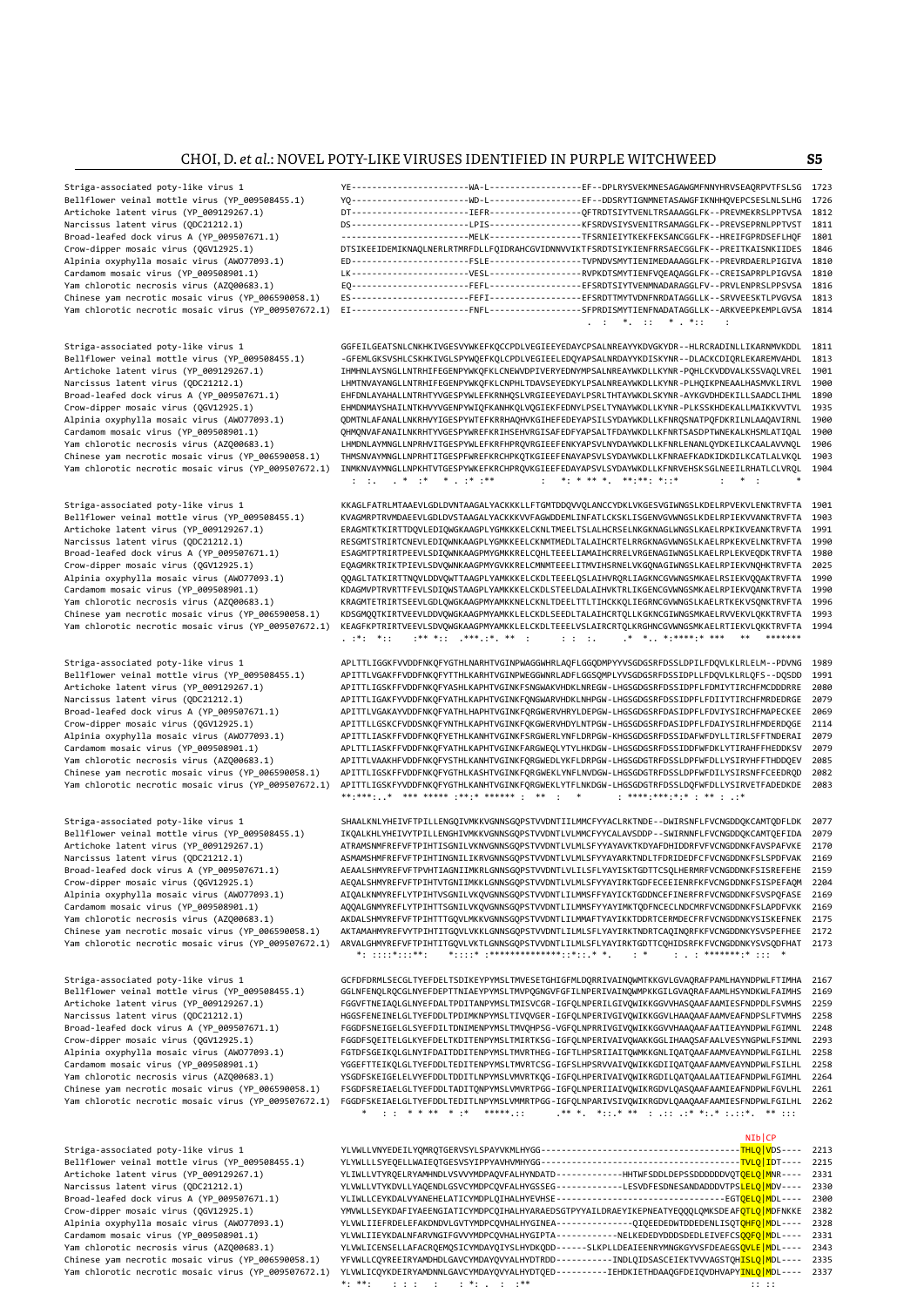Striga-associated poty-like virus 1 LGRGVRDTLLLDDKHHDASAQI-RSRNDQRESF---------KAPEY 2462 Alpinia oxyphylla mosaic virus (AWO77093.1)<br>Cardamom mosaic virus (YP\_009508901.1)

Striga-associated poty-like virus 1 -------------GSDDDKSEKQE---------KEKTVPNNNDELAG--VSR--------------------------------WIVPKM 2247 Bellflower veinal mottle virus (YP\_009508455.1) --------DDEGKAKDTNNKKDTG---------KGIEGSGTQAELLG--GIQT-------------------------------WVLPNL 2255 Artichoke latent virus (YP\_009129267.1) -EEIEAAARKEQEEKDAAAKEESERKEAEEARGIRERTRKGKDEIPG--PTATPSSSDSSLE-KGNENISEPQGDPEEKEEDVKWVMPAL 2417 Narcissus latent virus (QDC21212.1) // ...-ESLISEKGKNAKNTNKDEQSKRTDATAQGESSSPLKSSTEEAAN--RGDTNPPQGDPLV---------------DDEIVEWVIPKM 2399<br>Broad-leafed dock virus A (YP\_009507671.1) // ...-EKKKKEEEQAKALEAAELQAEKERAALKAKAALEAKG Broad-leafed dock virus A (YP\_009507671.1) ----EKKKKEEEQAKALEAAELQAEKERAALKAKAALEAKGKKKMED--PPSPPPPAKGTDN------VTDPPGTNSDDEEEIQWKMPAI<br>QEEKEKKEREEKEGKEAAERAKAEQDRLAAREREMQERGKQKKADE--TRTESSRRNNKDNIDELPAPTPDQDPVDEDGPDIQWALPA Crow-dipper mosaic virus (QGV12925.1) QEEKEKKEREEKEGKEKAEAARKAEQDRLAAERREMQERGKQKKADE--TRTESSRRNNKDNIDELPAPTPDQDPVDEDGPDIQWALPAV 2470 Alpinia oxyphylla mosaic virus (AWO77093.1) --------TAPTQRTPLVPTTSTP----AVTPPNNQQLVPSTPMDGA--STSQQQPLNQNRE--VIEQPPQATPDSNNDENEIEWRIPPI 2402 ----VGTPTAPRQGSTIASASTSGTASTNLPGSGGTRTAPLAPITGQQHAENPPQPVESFDA-----QQQDFAPSGGDDDTDIQWRIPPT 2412 Yam chlorotic necrosis virus (AZQ00683.1) ----TLAPTEQTTQKDKGKQHEQR--------REGRPGPSTQPIETG--DNNNNQPIEQLGD---------------MHDEEIEWRIPAV 2404 Chinese yam necrotic mosaic virus (YP\_006590058.1) --------STPVQLPTKKPSVEDK--------GKALATPSTTATLPD--SSQGHQPVEEPNN-----------PPDTVDEEDIEWRIPAI 2396<br>Yam chlorotic necrotic mosaic virus (YP 009507672.1) -------TAPAPSTTPETSKSK Yam chlorotic necrotic mosaic virus (YP\_009507672.1) --------TAPAPSTTPETSKSKG--------KEKVTEVFGQQQTGG--TNQGTQPVEEPSN-----------EPDTVDADDIEWRIPAI 2398  $*$  :

Striga-associated poty-like virus 1 TTTARSLGFRSIRGTT-FKPETFKNIPRDITAIMRNDCATDAQYIQWESEVRADYDIATEGEWNTVFTAWLLYCANNGTTDKYNPLDVIP 2336<br>Bellflower veinal mottle virus (YP 009508455.1) MKFERSSGFRKIGGRFVTTKOAIKSIPRDVRSLMRNDVATDN Bellflower veinal mottle virus (YP\_009508455.1) NKFERSSGFRKIGGRFVTTKQAIKSIPRDVRSLMRNDVATDNQFMAWETEVRDEYSVANDEAWQTLLMAWALFCAHNGTTNKFRHTDVMP 2345<br>Artichoke latent virus (YP 009129267.1) NPNRGGVVIPTINGKKLWKRGILKHVPKO-OYDATTTK NPNRGGVVIPTINGKKLWKRGILKHVPKO-OYDATTTKATOTQLTNWVEAVKKDLRLKDDNAWALVLTAWCIWCADNGTSPEVDTNOELE Narcissus latent virus (QDC21212.1) SSNIVTSPVPVVNGKKLWKRGILKNMPKI-MFSTTSTMATQVQLTSWVEEVKKSLALNTDDAWTVVITNWCIWCANNGTSSEIDTSQNME 2488<br>Broad-leafed dock virus A (YP 009507671.1) OKSSLSOLVPTIKGKKIWNHRVLKFIPDE-OFDVNAARAKDEEYSAW Broad-leafed dock virus A (YP\_009507671.1) (WSSLSQLVPTIKGKKIWNHRVLKFIPDE-QFDVNAARAKDEEYSAWVDDIRSSLKIRSETDFQIVLTAWCLYCANSGTSSEMDVNQHFE 2467<br>Crow-dipper mosaic virus (QGV12925.1) (RLSLGRLTPKIDGRRIWNAKVLNGIPRE-QFRVSSALADDESYK Crow-dipper mosaic virus (QGV12925.1) QRLSLGRLTPKIDGRRIWNAKVLNGIPRE-QFRVSSALADDESYKNWEKEVKDALKIRSERDYQTVLTAWCLWCANNGTSSEVDTTQDLE 2559 PKTASHFNNPVVKGKRLWNSRIAKNIDPE-QFEQTSQKATTLQFERWVEKVKKNLGNPSEQHFQIYLTSWCLWCANNGTSSKVATNQMME Cardamom mosaic virus (YP\_009508901.1) PRRLSHFNNPRVKGKRIWNRRIINSIAKE-QFTQSSQLATTLQFERWAEDVRKSLGTPNEDDFQIYLTSWCLWCANNGTSSEVDVNQTME 2501 AKSI RHISIPRVKGKAVWNOKTI KKISKE-QYYETTOMATSENEEKWMEAIRKNI GTITEADEOTCI TSWCI WTANNGTSPEI DPSQVME 2493. Chinese yam necrotic mosaic virus (YP\_006590058.1) QKGFGHYKIPKVKGKRIWNPKILKKIAHE-QFTTTSQMVTTDKLEKWTEEVKRDLVVTNETDFQICLTSWCLWCANNGTSSELDASQFME 2485 Yam chlorotic necrotic mosaic virus (YP\_009507672.1) GKGVERYQIPRVKGKNVWNPRIIKKIARE-QFTTTSQMVTQNQLEKWIEDVKRDLATTSNSDFYICLSSWCLWCANNGTSPELDTSQFME 2487 : \* . : : . . \* :: : : : \* :: \*..\*\*: : : :

Striga-associated poty-like virus 1 MPDGRGGTVDRQIGGFIRASSKV-GLRKLMRKFSRETSQMLLELGQMTKWGLKRGFQDRGMIPYAFDFYVFDEMTPPWVREQLSSAKHSA 2425 Bellflower veinal mottle virus (YP\_009508455.1) MPTGQGTTTDVQIGGFVKASQQV-GLRKIMRKLSRETSQMLNELGEMTKWGMGHGIHDNWMIPYAFDFYLEDEYTPPPVHDRLAAAKHAA 2434 Artichoke latent virus (YP\_009129267.1) IHDGLGKVQAVKIDTFVDPAIENGGLRKIMRHFSGITQEILAKGGRMSAYGIKRGFTDNIMIPYAFDFMVANKRTPKIVREQLAQAKIAA 2596 Narcissus latent virus (QDC21212.1) IRDGFGKVQEVPIEIFVNPAVENGGLRKIMRHFSGITYEILKVGKQMTAWGNKRGFTEKSMIPYAFDFYVATNTTPKTVREQLAQSKAAA 2578<br>Broad-leafed dock virus A (YP\_009507671.1) VHDGNGKVGLLPAKIMIDSAVKNGGLRRIMR Broad-leafed dock virus A (YP\_009507671.1) VHDGNGKVGLLPAKIMIDSAVKNGGLRRIMRRLSEPTSQMLAKGGRLTTWGIKRGITRREMIPYAFDFYVATSSTPKTIREQLAQAKIAA 2557 Crow-dipper mosaic virus (QGV12925.1) VFSGDGKVLKIPIRVFTEPAVEQGGLRKIMRRLSEPTTLMLKKGNVMTAWGTKRGFTQKSMIPYAFDFYVQTTTTPKTVREQLNQAKAAA 2649 Alpinia oxyphylla mosaic virus (AWO77093.1) IHAT-GQFASIPISIFVDPAIEFGGLRKIMRHLSDVTSKILEQGGKMTAWGKKRGFTQLAMIPYAFDFCVQSLKMPKTVREQLNQSKAAA 2580 Cardamom mosaic virus (YP\_009508901.1) IHSG-GKYSTIPIAIFVEPAVQNGGLRKIMRHLSDITSQILAKGGKMTAWGTKRGYTQLAMIPYAFDFCVQTNGMPKTVREQLNQGKAAA 2590 VHAN-GOIIEVPISIFIEPAATLGGLRKIMRRLSGVTSKILEEGGVMTAWGKKRGFTORTMIPYAFDAYMOTDSTPKIVREOLNOSKAAA Chinese yam necrotic mosaic virus (YP\_006590058.1) VHAN-GQIMGIPIQIFVEPAIQHGGLRKVMRHFSGITSKMLSEGGKMTAWGRKRGFTQRSMIPYAFDFFVPTDTTPKTIREQLSQSKAAA 2574<br>Yam chlorotic necrotic mosaic virus (YP 009507672.1) IHAN-GOVTGVPIOIFVEPAIL THAN-GQVTGVPIQIFVEPAILHGGLRKVMRRFSKMTSRMLAEGGRMTSWGIKRGFTDRALIPYAFDFFVQTETTPRTIREQLNQGKAAA 2576<br>: \* \* : : : \* \*\*::\*\*::\* \* : : : \* : : \* \* : : \* \* : : : \* \* : : : \* : : : \* : : : \* : : : \* : : : \* : : : \* : : \* : .: \*\*\*::\*\*::\* \* :\* :: :\* :\* :\*\*\*\*\*\* : \* ::::\* .\* :\*

LGAGEVDAMLMEKKHHDLOTIV-RPRTAOTERF--------RAPEV 2471 Artichoke latent virus (YP 009129267.1) IGHGIRRSLVTDGSVNGSKTSYERHTDQDQDEFEHGHDV-DRRPHLT 2642 Narcissus latent virus (QDC21212.1) IGSGTVRKMILDGNIQGSHASYERHVDTDNSEYEHGSSV-DQRPYLT 2624<br>Broad-leafed dock virus A (YP 009507671.1) IGSGVHRVMVTDGKLORARTSYERHTDDDVTEHEHGDHG-DERAYLD 2603 Broad-leafed dock virus A (YP\_009507671.1) IGSGVHRVMVTDGKLQRARTSYERHTDDDVTEHEHGDHG-DERAYLD 2603<br>Crow-dipper mosaic virus (QGV12925.1) IGKGVQRVMLLDGKIQGSRTSYERHVDTDKDEYSHGDGGEDTHPHLY 2696 TGKGVQRVMLLDGKIQGSRTSYERHVDTDKDEYSHGDGGEDTHPHLY 2696<br>IGSGHORVMLMDGKIQRSKTSYERHVDTDVDEFEHGGAI-EPRATLY 2626 IGSGYQRVMLLDGKVQRSKTSYERHVDTDVDEFEHGSMG-EPRATLY 2636 Yam chlorotic necrosis virus (AZQ00683.1) IGSGIQRALLLDGKLHRSKVSYERHTDEDRDEYEHSDNG-DQRPSLY 2628 Chinese yam necrotic mosaic virus (YP\_006590058.1) IGRGVQRVMLLDGKVHGSRTSYERHTDNDQDEYEHGGAE-DQRPALY 2620<br>Yam chlorotic necrotic mosaic virus (YP 009507672.1) IGRGTRRVMLLDGKIHGSRTSYERHTDGDODEFEHGSLD-DORPALY 2622 Yam chlorotic necrotic mosaic virus (YP\_009507672.1) IGRGTRRVMLLDGKIHGSRTSYERHTDGDQDEFEHGSLD-DQRPALY 2622 ::: : : :  $*$  :  $:$  .  $:$  :.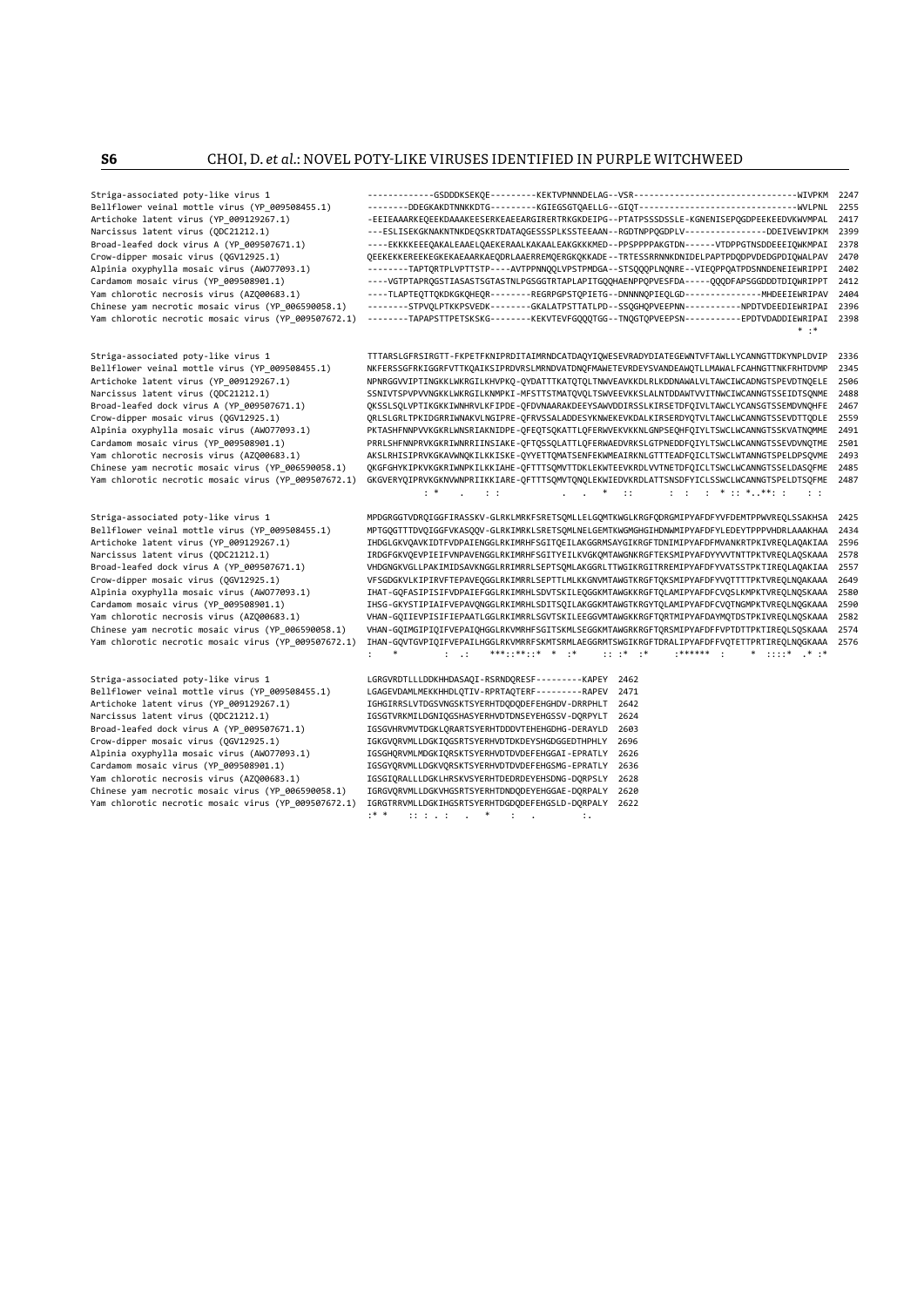# **Fig. S2. Alignment of the "small" polyprotein sequences of SaPlV1 and BVMoV**

The PIPO segment is highlighted in cyan.

| Striga-associated poty-like virus 1<br>Bellflower veinal mottle virus (NC 039002) | MDYLALTRIVANROTIDMPRVLELAIKEVYGTYNRELNSAIDFK---GEOLETTPATTDPLDVFIKNELKEINDAAGDCGKIACVRPRTL<br>MDPLFLKRFNMDGGKLQICAPISDALKAAYNNHGVDIKSSYAVTAPCGTVISVENSTNEVLKDFVEAGMKFNDDVAGECPKGOCNEASKG<br>** * * *: : .::: :. *:* .*: :::*:  * : .*. *. *.: :* .**** * *  .  | 87<br>90   |
|-----------------------------------------------------------------------------------|----------------------------------------------------------------------------------------------------------------------------------------------------------------------------------------------------------------------------------------------------------------|------------|
| Striga-associated poty-like virus 1<br>Bellflower veinal mottle virus (NC 039002) | PEGFYATMS--YAMGGLKGVIPGPVSKRRCFRDGYCYMNIFVAIAPHVYDEDALVYAKFLNDCPLVLGSWPTMNSLAKAMIWIGOKIPNL<br>RSSWFLNCSPTLAVGGRSATFIMPMSPRRVFSSGYCYLNLAVAMSPYIFDEDAIKFAEFLHDLPIVLGKWPAMVKVARSFAWLLOHMPYL                                                                       | 175<br>180 |
| Striga-associated poty-like virus 1<br>Bellflower veinal mottle virus (NC 039002) | YNKAVPAVSISHTAEACHVVDORGPVKGWHILDAPTFRDVILFSLKSDLSEYIIGG-DPVTAAYMHLSKCIRHANNTROPWVTFNKMVLE<br>CDRHIPHISINHNLNAAHVSDQRGPMIGCHILNAYTLKDFVLTGMDTLNANTMLGGMDALTSAYQSLDKAIMQANKSFQPWLTFYRMICA<br>* .** * .** ** ***** * *** * **   ** *.*.* *.* *.** .**. ***.** .* | 264<br>270 |
| Striga-associated poty-like virus 1<br>Bellflower veinal mottle virus (NC 039002) | DSALAATLVLSPATLIKLESWFEDREEFRRLVATIESGVGDALTRIIVIKRAIEGVKIHFLDNDIETATAALHORVLEYIRNADDGGA--<br>DSMLAATLIMSPATLOKLESWFEDDEGFRRVVATLETTVSDALLRMVIIKRAIHGVKMHFRTDNVERSTNELHRAIIAYIDSODDOSAKD                                                                       | 352<br>360 |
| Striga-associated poty-like virus 1<br>Bellflower veinal mottle virus (NC 039002) | LNAAATRFSNLVTEKKRAVLLFRKTDSLTFRFSLATRARFWCYIYRRKLLYWSYSHVAKHFTISRKTRS-<br>LGDAARRFETMALEKKDAIRVLRKFNSPLFGLSLASRARFOLYIMWRKFVYFAAIKARKLYTCNSAPRAEGTAARIHTRGOIHMGNHLLV                                                                                           | 421<br>450 |
| Striga-associated poty-like virus 1<br>Bellflower veinal mottle virus (NC 039002) | 421<br><b>RASSKPHVAGVVFM</b><br>464                                                                                                                                                                                                                            |            |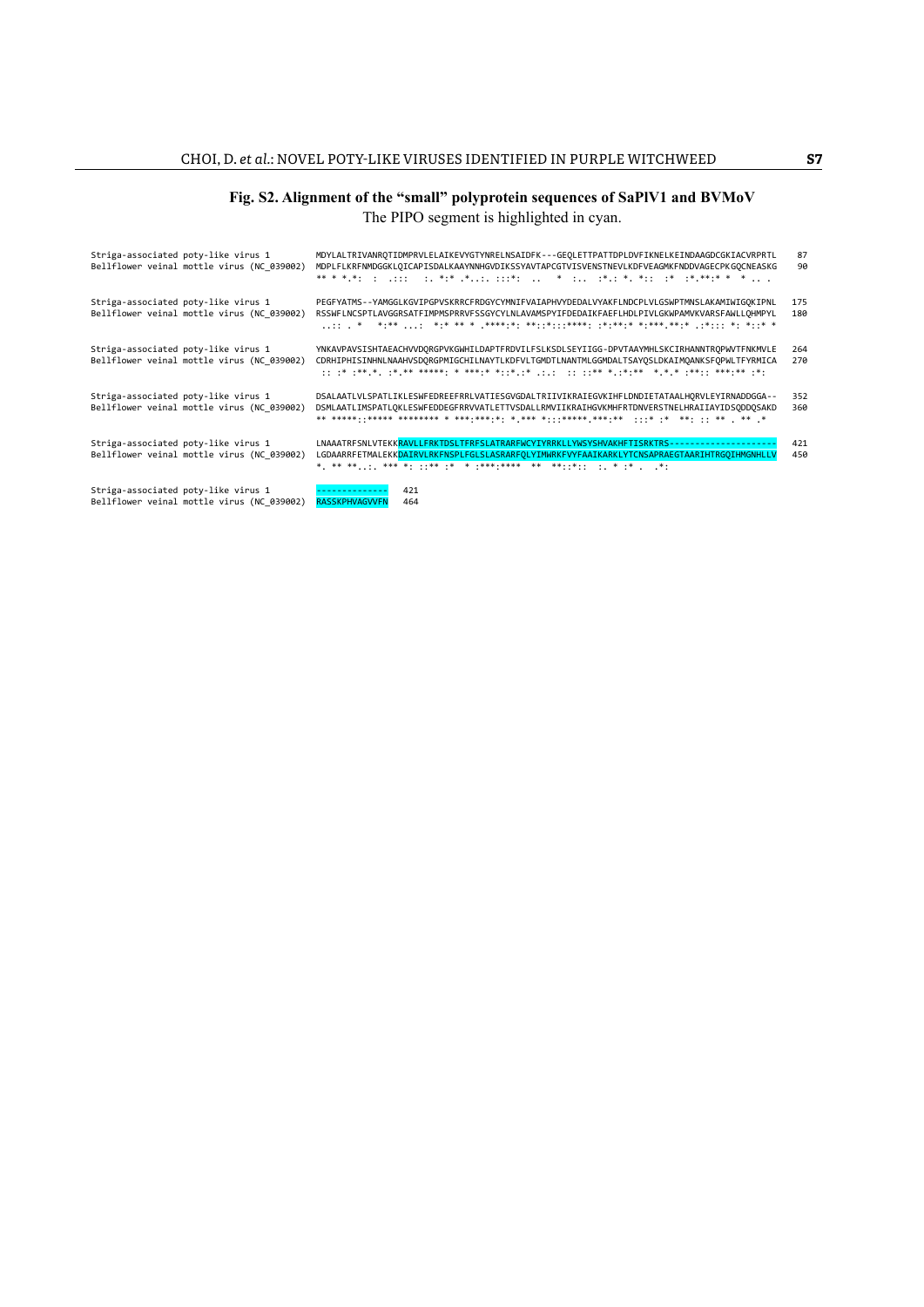## **Fig. S3. Alignment of the polyprotein sequences of SaPlV2 and CeLV**

Putative cleavage sites are marked by vertical bars (|) and highlighted in yellow.

| Celery latent virus (AZJ53460.1)                                        | MSKRIYTIIVVLCFQVCFQNLRTQPTQSSHTFSTNPAIPGTDALQFEENANLTYSTIKYNILKFNLNYKQSIMSVVSFGSITSMDFDAAC<br>$*$ : : : * : : . : *<br>*** * *                                                                                                                                                                                                                                                                                                                                                                                                                                                                                                                              | 26<br>90     |
|-------------------------------------------------------------------------|-------------------------------------------------------------------------------------------------------------------------------------------------------------------------------------------------------------------------------------------------------------------------------------------------------------------------------------------------------------------------------------------------------------------------------------------------------------------------------------------------------------------------------------------------------------------------------------------------------------------------------------------------------------|--------------|
| Striga-associated poty-like virus 2<br>Celery latent virus (AZJ53460.1) | LAAMIETPGGSIPPTPQSPPTSPVAVKQRKILNFPIAKIRTTPDASFEMCVKFPESFIDSFCAQAQKELKYWHAAITQLKFFGGETPKTL<br>$\ast \cdot \hspace{0.1cm} \ast \hspace{0.1cm} \cdot \hspace{0.1cm} \ast \hspace{0.1cm} \cdot \hspace{0.1cm} \ast \hspace{0.1cm} \cdot \hspace{0.1cm} \ast \hspace{0.1cm} \cdot \hspace{0.1cm} \cdot \hspace{0.1cm} \cdot \hspace{0.1cm} \ast$<br>$**.$                                                                                                                                                                                                                                                                                                       | 58<br>180    |
| Celery latent virus (AZJ53460.1)                                        | ETLVNQGQAHTHQVILNLVKILDSAPKAIQGKKELENFFQLSPHGNNSKEPIDVSRKVYMEPCKISPRKRQVCSCDNDDDAHYHCYYCDI<br>$***$<br>$$ * * * $$                                                                                                                                                                                                                                                                                                                                                                                                                                                                                                                                          | 68<br>270    |
| Striga-associated poty-like virus 2<br>Celery latent virus (AZJ53460.1) | ------------------VLSNFQWGSLSARFYNPKGVGHDI--------------------LEKKMVLVKSTHR----------<br>VCSSKNLLQEHERDFCEDAQSVQAFGYKLESPNVFDPPHVTQQRSVAPSLGKTLESPVKSPEQSKPNLEKSFPLVESSTNSGMIFFGSIA<br>$: * : * \dots * \dots * * :$<br>$***$ $***$ $***$ $*$                                                                                                                                                                                                                                                                                                                                                                                                               | 105<br>360   |
| Striga-associated poty-like virus 2<br>Celery latent virus (AZJ53460.1) | TMVPSHIEKYVRNCETENPIDAAASNLAMQEAKSSGAPCIVVHHKALPGGKKDFLFPHNSPQVVRTETEEPIAGTIDRPTIKRALFTRIK<br>$: * : :  : * * :$                                                                                                                                                                                                                                                                                                                                                                                                                                                                                                                                            | 118<br>450   |
| Celery latent virus (AZJ53460.1)                                        | Striga-associated poty-like virus 2 TTEKQILVRPGANICAKTKRPLRPGEVKQLIKATGDPQHPLFCLPITKLIETTHPIYRIEIDAKEEFYVLRGDVRLLSRRQRQKLHQKRW<br>KKAQEICVNPGGTIQRKTKRWLRPAEVAQIVRATSDPQHPLFKVDVTQIIEVVHPVYRTERTEVVQQCITRGTYKLMSKAQQRKARAMRS                                                                                                                                                                                                                                                                                                                                                                                                                                | 208<br>540   |
| Celery latent virus (AZJ53460.1)                                        | Striga-associated poty-like virus 2 NKELVIDESDTSSWNSREHWVEKLVPKKAYTKYIKCGKLPEELEP---WTNARNSDDFELPSKNKLKKMS-TAQKLACVDKNFEHDLKGH<br>AGMLVITDNPTTHWVSEPQKMLVVKEKLSTTKHVKLRNVEVNAESEMFWGTKTK ---- EGPSKTALKRCKRNIDRLALLDPQMGESANGE                                                                                                                                                                                                                                                                                                                                                                                                                              | 294<br>626   |
| Celery latent virus (AZJ53460.1)                                        | Striga-associated poty-like virus 2 CWRNIFTDRISFGDMKSQPKGWHEHRFGRVKGSFIPLVKFCELLQEEVARFPSLAEMLVPRPFCYREGGRLVYHVGYSKFSRGFCSLQSL<br>CWMNTFKHHLKVGSIDILPNKVRLPNLRSAFSRWIPLVDYVEILKFHCKSQPKLKRVVIPTPVTYLEGSRYHIHVGYSK-NCSWITVEQL                                                                                                                                                                                                                                                                                                                                                                                                                                | 384<br>715   |
| Celery latent virus (AZJ53460.1)                                        | Striga-associated poty-like virus 2 LHPPIKSGNPKVPKSVLLEAVVGAEPTEDVETFDTIDWEFDLGVPIVDIDLASKVAGTLEVAEQIADYQTGTTYGEPNDVTACELGHCYH<br>IROLOTLLTSSKYGEHFKRAIVGGEPED---------KFTPVVPIVDVE-TERAKSSLAKWTTAOORYMGSIRTRINSOAEKHKIDSEK<br>$\mathbf{1} \mathbf{1}$ . $\mathbf{1} \mathbf{1}$ . $\mathbf{1} \mathbf{1}$ . $\mathbf{1} \mathbf{1}$ . $\mathbf{1} \mathbf{1}$ . $\mathbf{1} \mathbf{1}$ . $\mathbf{1} \mathbf{1}$ . $\mathbf{1} \mathbf{1}$ . $\mathbf{1} \mathbf{1}$ . $\mathbf{1} \mathbf{1}$ . $\mathbf{1} \mathbf{1}$ . $\mathbf{1} \mathbf{1}$ . $\mathbf{1} \mathbf{1}$ .<br>$\cdots$ $\cdots$ $\cdots$ $\cdots$ $\cdots$ $\cdots$ $\cdots$ $\cdots$ | 474<br>794   |
| Celery latent virus (AZJ53460.1)                                        | Striga-associated poty-like virus 2 KFWWDPSLPVWKNDVNRGICIAMTRSFRENKMYLRDFLVQLEDQESMGFIPQVKVVATPFIYCLKGRLYMHVGDHPEGANCGRNDALRYI<br>KIW----IPMRHDTMD----MLTPPYLFENG--LRNNEVQQVGQVLGDSVDRAGNSSGQSSQCQQQNVAL--------ASEGNNDNV--I<br>$***$<br>* * ** * *                                                                                                                                                                                                                                                                                                                                                                                                         | 564<br>864   |
| Celery latent virus (AZJ53460.1)                                        | Striga-associated poty-like virus 2 HEFSRRLPYHLWKEVIVGASPIKKKKWFQVTNSGEELSGEELVTVNRKELLKLLRHQQKLSSVASGLVGENCVRPSGSESSSELFEMLNS<br>NESVRSI-----QNLVTANMQLQEQCKLLLASHEQAI----MDSVEHGN-LEIQKHDVEVSQ----------KPSTRKSDSQ------R<br>cools. The cool of the cool of the control of the set of the set of the set of the set of the set of the set of<br>$$ $*$<br>$***$ $**$                                                                                                                                                                                                                                                                                      | 654<br>927   |
| Celery latent virus (AZJ53460.1)                                        | Striga-associated poty-like virus 2 ELSRSAMNCGNASSLLKRTELNGNKQHGKSLKFWESKWMPILGPLLGVSSLEILHQMQMREGGSWLDLGISNKLFQMTSTVAIRSMQTYF<br>NLQKFSLKKIVASEEMSRTLGRG----------WRKSVTSIGVPIVSASIAEALNQVVQRGNTSWLDVGISGTLLKQCTLFATRTFQAYC<br>* * * * * * . * . * . * * * * * . * * * * * * *<br>$: *$ .: $: : : : * *$ .: ** . *                                                                                                                                                                                                                                                                                                                                         | 744<br>1007  |
| Celery latent virus (AZJ53460.1)                                        | Striga-associated poty-like virus 2 TAKMIKGIWNLSKSEVHMHVMKQVHSLHESAGAETLRVKAWYANLPASVKILFIGAIFMGSVHFVRKLFRVKVVNTDGNRADGNFSEVVR<br>SYKLARNVLTLTVGELYDNVKSYINSIMGSTDPEVTGFLSQVRSAPSMVKMAILLTMFAISVKLMRKFFKVKNNGTSFTVSGENVSASQL                                                                                                                                                                                                                                                                                                                                                                                                                                | 834<br>1097  |
| Celery latent virus (AZJ53460.1)                                        | Striga-associated poty-like virus 2 VSVSQRQALPHTQPSKQVKLFMTAAGMIATVSMFCDVRTARYIKEWMDLWWYAVTSATQMGSFTDLIMSPREYLKSIMDPQLGEQHAFNQ<br>RISAQAQARSTDNMTPTVKKLCSILGMIGLVCCCYDRTTWAYQKDWMDAWITSITYAGASDSIWESISHPFETLHNIAVSGGDRSPETTA                                                                                                                                                                                                                                                                                                                                                                                                                                | 924<br>1187  |
| Celery latent virus (AZJ53460.1)                                        | Striga-associated poty-like virus 2 RFLTLIRDAEQQQNGIENNSELTKTYMKNREALGMENPMSEVQGFLLHEILDQVQEAPFTYMGALKGLNEILVSHGTMYQIAKDLAEGFL<br>RLERILAGA-----GLNAQAQALDEF---------GASSSVMGQTLQNILDEVESTNVSIVSEMKALPHYHRNATTFNQAARDLVTEPD<br>$*$ : $*$<br>$*$ :: ::: $\therefore$ :                                                                                                                                                                                                                                                                                                                                                                                       | 1014<br>1262 |
| Celery latent virus (AZJ53460.1)                                        | Striga-associated poty-like virus 2 KEKFNLLNAPTGSGKSTIFPAYVSARTKKRILILVPLVAATMGIYSRLNEKLPNQVGYHADKTSANVHAKIIVSTYGHIAHQLMQGMDPY 1104<br>ATYQMLLTAATGTGKSTLFPVHLRSQSQKRVLLLIPLVAATHGVYQRLKSQRVNDIGYHADSISENPNAKLIISTYGHMCVKLLGGQNPF 1352                                                                                                                                                                                                                                                                                                                                                                                                                      |              |
| Celery latent virus (AZJ53460.1)                                        | Striga-associated poty-like virus 2 ENYGIILADECHVSTLETAVVITDLLARKRNMQQSVMFMTATPFKHLTLESVATEQDVQQVRTSKFQSVKTFINYCREGGEQRVLQTAEN 1194<br>DQFDYILADECHVVTLETVTVISHLLQQREMATWKTVFMTATPFNNITLNSVETEQPVIMQQTEHFHNPKSFVDFLKAGGTERVQTYAKG 1442<br>******** **** *** **                                                                                                                                                                                                                                                                                                                                                                                              |              |
| Celery latent virus (AZJ53460.1)                                        | Striga-associated poty-like virus 2 GCIIFCATHKEVVELASFLNSPSHPAIAYHSGLRSPLGEFIEKNKDRLGKFPYFVCATNALESGVTIPARTCIDFSTKIVSQVEGDRNTV 1284<br>GCIVFCSTOKETEESAKALKASGVIALFYHASNRLEWDSFAKKNERSMGOLNFYLFATNALESGVTIPMKSCVDFVTKMHPVVGGDRKTI 1532                                                                                                                                                                                                                                                                                                                                                                                                                      |              |
| Celery latent virus (AZJ53460.1)                                        | Striga-associated poty-like virus 2 SMARQTITMPEQIQRRGRIARTQPGIYLYTHAGEQNQVRLDPDSSVKYLLNCWVNRTVCCKEICDLPDESTVRITRAMVPMVWCHDTPPL 1374<br>TMAPTSISIOEOLORRGRVGRTCPGGYLYTSVGTPLMYKLDPDSSIKYLLYCWKSGIKCYKEALNIPDECTITFTKEKIGAIWTHDTPPV 1622<br>*** *** ******** ** ** **** *                                                                                                                                                                                                                                                                                                                                                                                     |              |
| Celery latent virus (AZJ53460.1)                                        | Striga-associated poty-like virus 2 VQCSLMDHLGCIFQNAIEFCGAFQSVPGQMPATTTMLDSTQVAKFHVMTVTLTNSDEVQDLKVPQPHHWFNEPRVVALWNNLLKSSSFEL 1464<br>VTAALVDNFGAVYRNANFFLASHRRNYVEIPHTTDMILPSTLSTWENFELDGNEVSDGTRMRVPONHFFFRNERVQESWLKLOAAILTEL 1712<br>$\cdot \cdot \cdot$ * ** *: .: ::.:. : :: .: .: $\cdot \cdot \cdot$ :*** ** ** * .* . **<br>* $:$ *:*: *: * * * * .: .:                                                                                                                                                                                                                                                                                           |              |
| Celery latent virus (AZJ53460.1)                                        | Striga-associated poty-like virus 2 TPGECSERKNNMLARLESQVAYNSTSTDLDLASLLAKFYENIKVFRQQISAMQSFTANTLEKTAFLDSFSLLSFANKNIRLRSEKRIKEI 1554<br>TEAEATKKRDIVIENLMARRVSGHPASKLEIARMIMAKQQVVQQARDTKRVRETLSESISDYSGIFSNFSGIFSVQERLKKASIKANEEL 1802<br>* .*.::::: :: .* ::::.*::* ::<br>(1) 11 (*1) (1) 1111 (1) 1111111 <sup>**</sup> (1) 111111 (* * (1*1                                                                                                                                                                                                                                                                                                              |              |
| Celery latent virus (AZJ53460.1)                                        | Striga-associated poty-like virus 2 EQDIADTEACILFLEARLTGQCDANLAIEKTEQDKIKEYLACLMDMGYAKGSFQSCFFIRETTWRRFRDFVDLLPDGTYRQKSFTKRILE 1644<br>DMVIQENESHILFLQDMIKETPEIIPDMALEEQIQHMEYAKAILENGWISGNPQAKLLIMRTTHKNFHDLVTKTKDGTYRMKSYVQRMFD 1892<br>$\mathbf{r}^2 = \mathbf{r}^2 + \mathbf{r}^2 + \mathbf{r}^2 + \mathbf{r}^3 + \mathbf{r}^4 + \mathbf{r}^3 + \mathbf{r}^4 + \mathbf{r}^3 + \mathbf{r}^4 + \mathbf{r}^3 + \mathbf{r}^4 + \mathbf{r}^2 + \mathbf{r}^3 + \mathbf{r}^4 + \mathbf{r}^5 + \mathbf{r}^6 + \mathbf{r}^7 + \mathbf{r}^8 + \mathbf{r}^4 + \mathbf{r}^6 + \mathbf{r}^7 + \mathbf{r}^8 + \mathbf{r}^8 + \mathbf{$<br>***** *** *****             |              |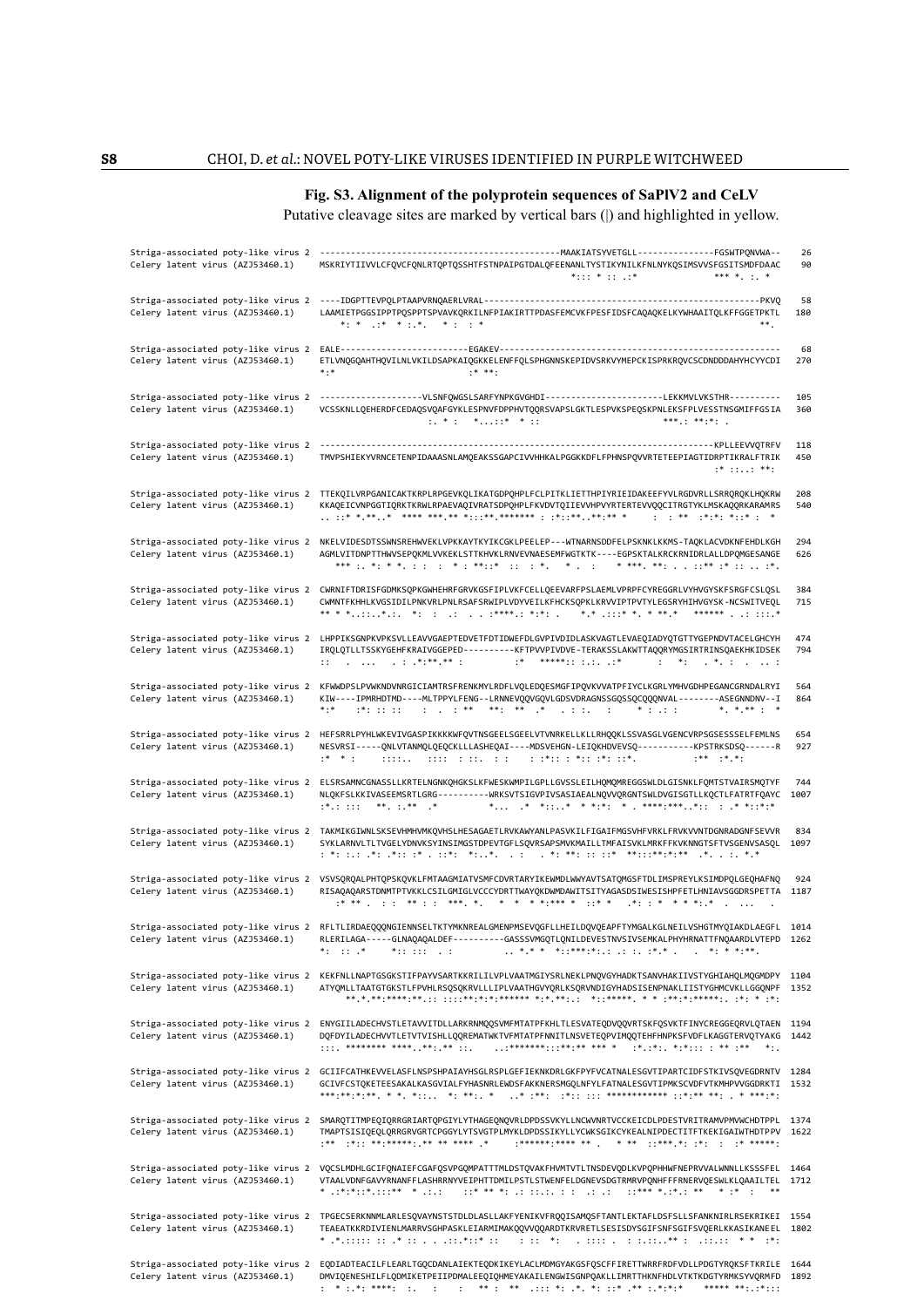| Celery latent virus (AZJ53460.1)                                        | Striga-associated poty-like virus 2 TARSHPWIGLSVCSAGVAICCYALFSTLKKSEDKGMKSIGNLETKSNVFHAHEVVYLPESMPYAGTLVKGIAISGASFLITRKISDLITD 1734<br>FVKKHPLLIFMSIMMGTSLAA-GYFMMSKDSEDD------DAIVODKVFKRNDKAMLEWCLRGKACKCDATHFEAOYVLDSRHYRTILED<br>$\cdots$ **<br>$*$ * * ***.<br>: .:.:**: :: . * .: _. : .* :*:<br>$\cdot$ : *                                                                                                                                                                                                                                                                                            | 1975         |
|-------------------------------------------------------------------------|---------------------------------------------------------------------------------------------------------------------------------------------------------------------------------------------------------------------------------------------------------------------------------------------------------------------------------------------------------------------------------------------------------------------------------------------------------------------------------------------------------------------------------------------------------------------------------------------------------------|--------------|
| Striga-associated poty-like virus 2<br>Celery latent virus (AZJ53460.1) | -----LRNWWTGK--------------------SKPKIIVKMDDDQRIDTVWYDIYEGDTWIAS-FETLSRIQDYDSQMMVCSEFRC 1795<br>WVKFPLRGFHNIQIVNYGTVSKYARALAFLSVCALLANPTMVYNSAAHSMAGNSEYNESVAKSLMHNILRDWNRVPLID---LLVKGIDG 2062<br>$***.$<br>$\mathbf{1}:\mathbf{1}^*,\mathbf{1}:\mathbf{1}^*,\mathbf{1}^*,\ldots,\mathbf{1}^*,\mathbf{1}^*,\mathbf{1}^*,\mathbf{1}^*,\mathbf{1}^*,\mathbf{1}^*,\mathbf{1}^*,\mathbf{1}^*,\mathbf{1}^*,\mathbf{1}^*,\mathbf{1}^*,\mathbf{1}^*,\mathbf{1}^*,\mathbf{1}^*,\mathbf{1}^*,\mathbf{1}^*,\mathbf{1}^*,\mathbf{1}^*,\mathbf{1}^*,\mathbf{1}^*,\mathbf{1}^*,\mathbf{1}^*,\mathbf{1$<br><b>Contract</b> |              |
| Celery latent virus (AZJ53460.1)                                        | Striga-associated poty-like virus 2 ALDEYKSRFLQKAITQGYVP-------EGKGKLRAHRTKALKKKTSEDQEPRGRMKAYYDPYSEGKTRRGLKKVFRQFYNVDDADVKEI 1877<br>SDDRYDQYIHELYTSGGLIAFESDTGKFEGKMSISQYRKDAAKGQTKRSAASRSREEDHYDPRSSGRLKSGIRRAYRQFYNIEDSDVQEI<br>$: *.* : :  : * :$                                                                                                                                                                                                                                                                                                                                                        | 2152         |
| Celery latent virus (AZJ53460.1)                                        | Striga-associated poty-like virus 2 IIHGEKHEPVLVISSLDALNAEVDRVKYSDPHLYALYQDVKEKLENAEDDDPEAYLQRIKETSEKIKGNARWVDFAE-DEMTDMIYALQN<br>ILTNKKGAPILKIGSLDELNOHVDLLKFSDPELYELYLHARDKLDLDEPESSSGF-----------TGKWGDYAEDDEFMKMISALDS<br>** ** *** **** ** ** ***** ** ** *** *<br>$$ * * ** ** * ** ** .                                                                                                                                                                                                                                                                                                                | 1966<br>2229 |
| Striga-associated poty-like virus 2<br>Celery latent virus (AZJ53460.1) | LVKKASEEAFIPVTVKTYDGRTIQATVANYRGK---------WQETSWPRIDNSELRQKLDDALRMLPEGFVSKIKDDCTDEQAHEIDE<br>LTKQASEEAFIPVQVKLRDGRTVQANVARYWQKDYPTGKSVKQWAQTTWAPPQFTALRERVGKALELIPESRPIHLHGKVPNGTLIEFQD<br>* * ********** ** **** ** ** * *<br>$*$ : : :                                                                                                                                                                                                                                                                                                                                                                      | 2046<br>2319 |
| Celery latent virus (AZJ53460.1)                                        | Striga-associated poty-like virus 2 LVKCVLHENARKQNREAVMPGTQCQTDVCDWTPRVGIIHRKDEEGNFTQVFLQCIALNNVCIYPYHGWLSDGEELQFHFPTTTFVGKMKR<br>AMKDLHEKTAVKAVAEAKIGDTQFEADPSDVTSRVGVVMVKTSANAEWESWNQCVALNNIVIFPHHYTLKDGNNLRFKFSSSDFESTCHI                                                                                                                                                                                                                                                                                                                                                                                  | 2136<br>2409 |
| Striga-associated poty-like virus 2<br>Celery latent virus (AZJ53460.1) | SEEFGNNDIAYTPLPKRIKGVSGGVILSKPSEKENVFHFSRIVSQKVKTEVQYQGFSITAHIDGNC-----WAHTVPTQVGSCGGPMLNM<br>VDGYNGLDMAWAPINVKIRGLKKKVCLGTPRNGSYLWHFSMINQGKDLPEARLMGYSSVTKVQEESHPSFDWTHTVSTQVGNCGGPFVDK<br>* **** **** ****                                                                                                                                                                                                                                                                                                                                                                                                  | 2221<br>2499 |
| Striga-associated poty-like virus 2<br>Celery latent virus (AZJ53460.1) | NIa-Pro NIb<br>RGHLIGYHVGTAGDFSYNDFLGFSEELIKSIRKIDVSRTARRQGMMEWRETEFYKTSNYMPPM <mark>LNRQ D</mark> PIPEEWQAPAHKDIKRCTDAD<br>HGVIVGYHTGAFQLGQFNTFLGLSAPLIAHLTKLDVKPSAQPQSKMIWREVDFYRSPNYLPPT <mark>INNQ E</mark> PIPEEWRYPEGKSVYPCVDPG                                                                                                                                                                                                                                                                                                                                                                         | 2310<br>2588 |
| Striga-associated poty-like virus 2<br>Celery latent virus (AZJ53460.1) | WMARELLKGPSFELLGKMTRMVDYNTKISKNODFAIWFNLEETKRHLDEINERRALRNLEPLHISHTISAONREAAILDTSKYNRITKYT<br>WMGSRLVKGSGFRLIGKMQRHVEYSTKISLNEHFDMWMSQEKTQNELTRLNKNRVEKGLEKAFISHTIAAQNKEAAIKDTSKYARTTLGT                                                                                                                                                                                                                                                                                                                                                                                                                      | 2400<br>2678 |
| Striga-associated poty-like virus 2<br>Celery latent virus (AZJ53460.1) | WSDDLLHKATQMVINLLEPHIQKCARQPLELVYQDMEWSTACGARYDGLKADFRTRVVGETNMMAYGEYAWARFDVPAKEYVPTIWTNSL<br>YSEPLLKRATALTIQMLEEHIKLCKRQPLDLVYGDMEWNTACGAQYNGLKSAFRDQVVGIENMDAYGQYCWERFNVPTDQYKPCIWTNSL                                                                                                                                                                                                                                                                                                                                                                                                                      | 2490<br>2768 |
| Celery latent virus (AZJ53460.1)                                        | Striga-associated poty-like virus 2 KDELRPIEKVEANKTRTFTAAPIDFVVGAKQAVDQFNHQFMAKHLTLPHTVGINQWSGGWHRLYQKLEGKNFLYSSGDGSRFDSSPTSEM<br>KDELRPIEKVKENKTRTFTAAPIEFVIGAKQAVDAFNHQFMDAHLKLPHTVGINQWSGGWHKLYKKLYGKNFVYSSGDGSRFDSSPCFYM<br>$\ast$                                                                                                                                                                                                                                                                                                                                                                        | 2580<br>2858 |
| Striga-associated poty-like virus 2<br>Celery latent virus (AZJ53460.1) | FDAIYTIRCHFADKSMWQVLNNIYTEICFTPIVLHDGNIVKKDHGNNSGQCSTVIDNSLIMLILCCAAYLEHTPPSWHSVKQMNEHWHFC<br>FDALYTIRTYFADPEIHOVLENIYLEVCHTPIVLHDGNVVMKNHGNNSGOCSTVVDNSLIMMILCCASYLEHTPATMHSLDAIKSHWHFC                                                                                                                                                                                                                                                                                                                                                                                                                      | 2670<br>2948 |
| Striga-associated poty-like virus 2<br>Celery latent virus (AZJ53460.1) | VNGDDYIGGMSPOLAKLLTKERMALTFDAFOFKYEWSDYSKSLFDOEYMSLKFIKINSDDTFPTSKALIAPWREGSROLSTLSHTTSFEP<br>VNGDDYIGGMSPLLASHLTKEKMAKTFSDFQFIYEWSDYSPSLFEQDYMSLKFINIVERKGQTTGQQLIAPWREASRQLSTLAHTSSGAP                                                                                                                                                                                                                                                                                                                                                                                                                      | 2760<br>3038 |
| Striga-associated poty-like virus 2<br>Celery latent virus (AZJ53460.1) | WIKLQVALTERVKAWVDRDLFEFITSYAKWYLNHVGESCQRKEWQEVQALWWDEQHIFNHYFSRESARSQGSIELFRSMPEGEDIIWGPR<br>EIKLOVALTERVKAWVDKDLFDFITEYCRWLVEYFDRFTNTOAWNEAKKLWWDEOOIFNHYFSFESICNAPYSOIVNETPD-EFFANGVR                                                                                                                                                                                                                                                                                                                                                                                                                      | 2850<br>3127 |
| Celery latent virus (AZJ53460.1)                                        | Striga-associated poty-like virus 2 ESFNFEV-EDGSEVRTS------LGNADSSL-------------------------------FNDAHKRK------RNDDRTLSVCFQQNC 2897<br>ESRPLRILRDGIKFGVAVTAANYLGPSDHDVPMIANTMLNVAKIGLANSTAERIDRMLFGKENPEHSRADSLVVVKTEQTDATICLRTHC 3217<br>$***$ : :: $***$ : : ::<br>$***$ $*$ $$<br>** * *<br>$1.11 - 1$<br>$:.*:.*$                                                                                                                                                                                                                                                                                        |              |
|                                                                         | $N1$ <sub>CP</sub>                                                                                                                                                                                                                                                                                                                                                                                                                                                                                                                                                                                            |              |
| Celery latent virus (AZJ53460.1)                                        | Striga-associated poty-like virus 2  PCPSEH---AFQRRDFNQKNLLRFCTTEWIEKLESYDFYELPESLYEQQEILFHVWFHILKG----QTV <mark>QQIQ N</mark> DLSLTRSRKMCSVAH<br>KCQAQHFDGKYECWVSSPSVAIKMFATLKPRILSTTKFVGVK---FLPKILRAHVWALYLSGFSWEETM <mark>QIVQ S</mark> HYPGEKQQRK---AD<br>$\cdots$ $*$ $\cdots$ $*$<br>$*$ : $*$<br>*******<br>$\mathbf{1}$<br>$^\ast$ .                                                                                                                                                                                                                                                                 | 2979<br>3300 |
| Celery latent virus (AZJ53460.1)                                        | Striga-associated poty-like virus 2 WFSRQIIGVCICHYQNDNGKMNYKGVITILGKSSKLNTNNRQAMTTVVATPQHY---FRLTNPQGFGNDAQAANAAWNALSEADKEAWRQ<br>WFLQQLLKELVLIFKVKGSKF------IELGEHAQVQGKTQLDSTQVDMDPNFNAAAYAATLRGGPHWGTHNSQGLFDAIKVLNPNA--A 3382<br>$***$ $***$ $}:$ $}:$ $}:$ $}:$ $**$ :<br>**: :::: :.: ** *:. . * * .:: ::: ::*:. . :*                                                                                                                                                                                                                                                                                   | 3066         |
| Celery latent virus (AZJ53460.1)                                        | Striga-associated poty-like virus 2 RFEALPVHNGQRRISDQEIVPPRQRREERREEQHEQQRPPPQGGARIAHGENAKRQQSLMQKYGNILTTAEPEGFKQDVMSSKAVGLVEN 3156<br>NVDIGNARTAVQREMQRLIAADAPRQQPPPQVGGGHQQPPPAGGQTQGQPGGYTPSQAFTNKFGNIMAEPDAPLVLDSQATMREVAQIEA 3472<br>$\ldots$ :<br>$\ldots$ : $*$ : $*$ . $*$ : $*$ : $\ldots$                                                                                                                                                                                                                                                                                                           |              |
| Celery latent virus (AZJ53460.1)                                        | Striga-associated poty-like virus 2 RWARRCGLPNGASLVNHPEFWRFIFTYVCNNGTSTSGNLEQEFMVNEEIIKISMLVDDANQHGGWRRFWRSKADDLYNFLAILKENGENM 3246<br>AWAR---LLEVQSLEGLGSFWNYMFSYVGNNGTSSGGDPRDYIPAGNGRVTLAQLKSKA-QGEQWRRYWRSHASDMRDFLRLLQASDRPL 3558<br>***                                                                                                                                                                                                                                                                                                                                                                 |              |
| Celery latent virus (AZJ53460.1)                                        | Striga-associated poty-like virus 2 PIDWAKKNGFPPEHSHLGFDVVDYCKDLSPQEKQVLAAIKARAVPRNRGTLVGTSLKPNTGGDEETYGNVDRDIVR-DMGGGFR 3329<br>PIRWARNNGIKDANYEIAFDFADALPDLSAAQMSIILAAKNLAVRRGQGQMLNAGTKVGGRSRTETYDQAVRDAADVQFPGA-- 3640                                                                                                                                                                                                                                                                                                                                                                                    |              |